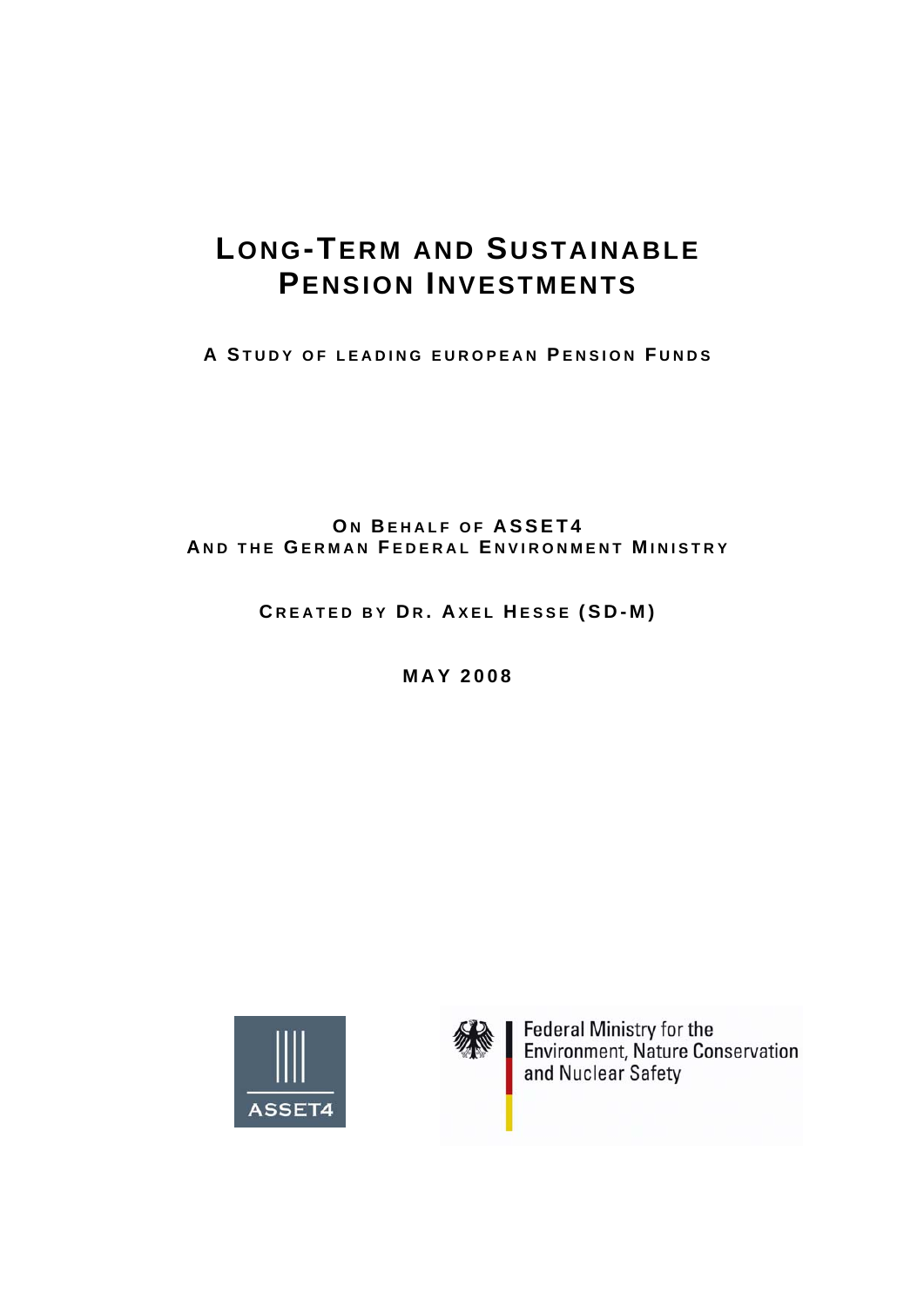# **Imprint**

Publisher: ASSET4 Bahnhofstrasse 2 P.O. Box 126 CH-6301 Zug Switzerland Tel.: +41 41 729 3040 Internet: [www.asset4.com](http://www.asset4.com/)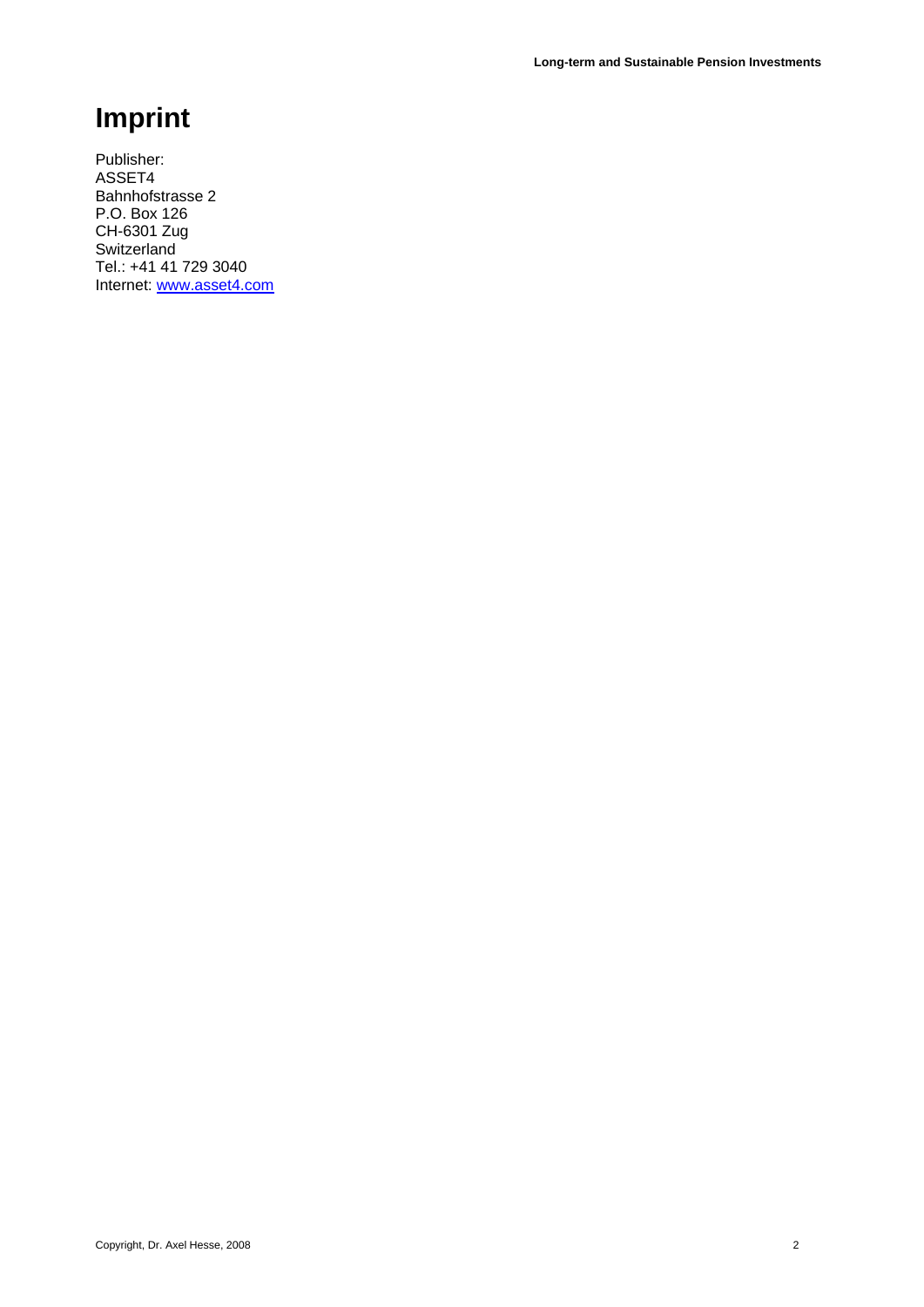# **Table of contents**

| $\blacktriangleleft$ | Short-term orientation of financial markets, companies and pension funds and their |                                                                              |    |  |
|----------------------|------------------------------------------------------------------------------------|------------------------------------------------------------------------------|----|--|
| $\mathbf{2}$         |                                                                                    |                                                                              |    |  |
| 3                    |                                                                                    |                                                                              |    |  |
| 4                    |                                                                                    |                                                                              |    |  |
|                      | 4.1                                                                                | Need for and use of long-term research                                       | 13 |  |
|                      | 4.2                                                                                | Quality of available information on long-term company valuation              | 15 |  |
|                      | 4.3                                                                                | Current requirements of long-term sustainable research                       | 16 |  |
|                      | 4.4                                                                                | Long-term, risk-adjusted out- or underperformance of research approaches     |    |  |
|                      |                                                                                    | expected in the future                                                       | 18 |  |
|                      | 4.5                                                                                | Performance measurement of long-term, sustainable investment strategies      | 20 |  |
|                      | 4.6                                                                                | Possible and actual investment horizon of the pension funds surveyed         | 22 |  |
| 5                    |                                                                                    |                                                                              |    |  |
| 6                    |                                                                                    |                                                                              |    |  |
| $\overline{7}$       |                                                                                    |                                                                              |    |  |
|                      | 7.1                                                                                | Information basics on fiduciary duty                                         | 34 |  |
|                      | 7.2                                                                                | Integration of long-term orientation and sustainability in the target system |    |  |
|                      |                                                                                    | of the pension funds                                                         | 43 |  |
| 8                    |                                                                                    |                                                                              |    |  |
|                      |                                                                                    |                                                                              |    |  |
|                      |                                                                                    |                                                                              |    |  |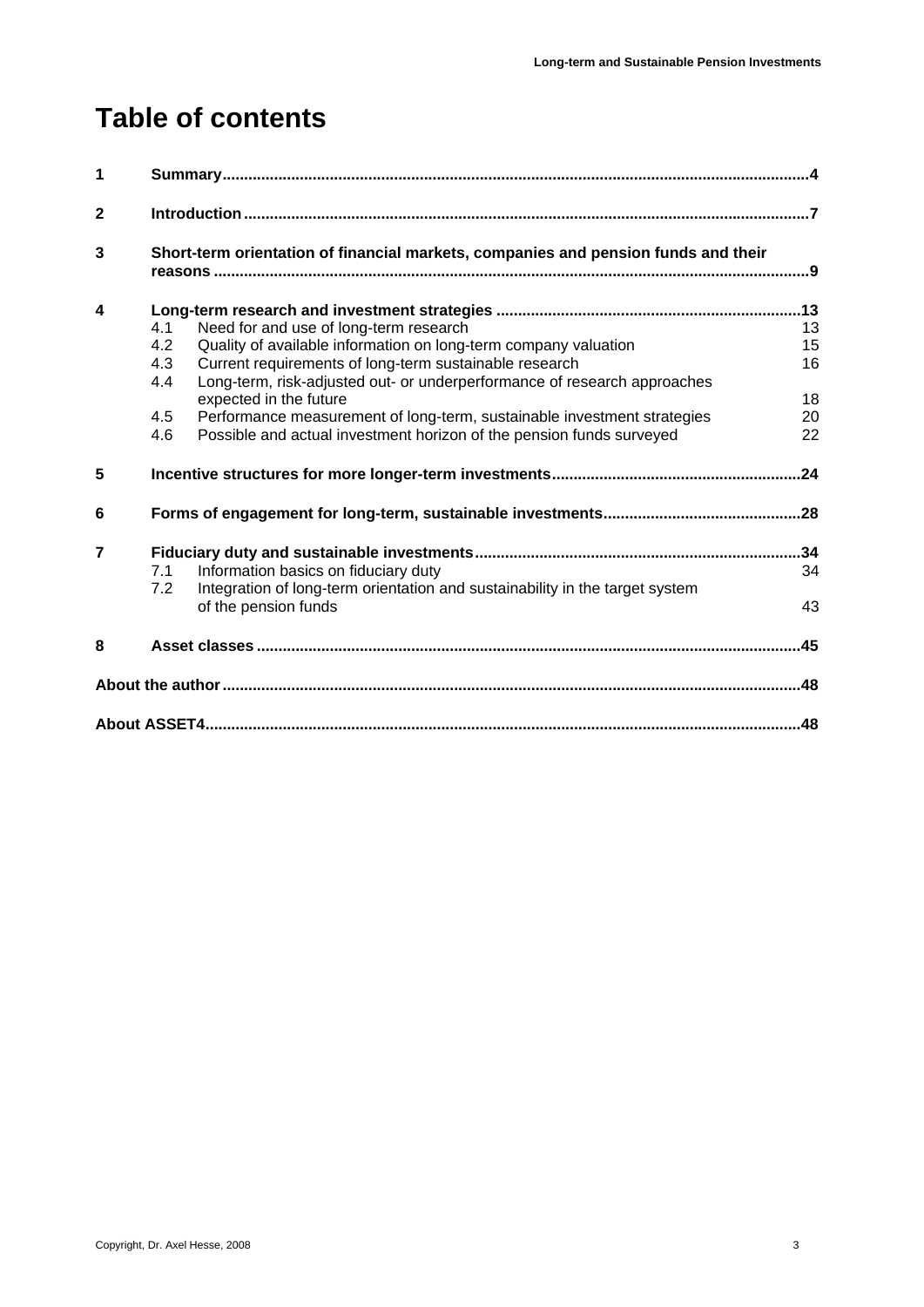## <span id="page-3-0"></span>**1 Summary**

Today, the players in the capital markets frequently act with a too short-term timeframe. This is transferred to the investee companies so that even the industry association of the "Chartered Financial Analysts" (CFA) is demanding a renunciation of quarterly thinking, which is getting out of hand. The psychology of the capital markets, too short-term company evaluations and too short-term orientations of the asset managers, are only a few important reasons for the change required to achieve a more longterm orientation in the system. For even Rappaport, the inventor of the "Shareholder Value" ascertained that the emphasis of the "Shareholder Value" had to be based on long-term capital flows generated by the companies.

The  $21<sup>st</sup>$  century is under the sign of the internationally agreed overall concept of a "sustainable" development". Environmental protection (e.g. with climate change) and the combating of poverty (e.g. by mean of micro-credits) are becoming ever more important topics, as for instance, the Nobel Peace Prizes in 2006 and 2007 demonstrated. The longer the investment horizon of an investor is, the most advantageous it is for him or her to integrate this long-term value driver "sustainability" in his or her investment strategies. Long-term investment orientation and sustainability criteria in the investment process therefore inspire each other.

Pension funds are very important players and frequent pioneers in the financial markets, and funded pensions are continuing to grow in importance. Whereas, for instance, in Germany approx. 85% of the pension incomes are unfunded, only 5% comes from funded corporate pensions and 10% from private pensions. Experts consider a mix of 50% unfunded and 50% funded pensions as more suitable. High growth is therefore to be expected, in particular with the low-cost, corporate pension schemes offered by pension funds. A.T. Kearney is forecasting that the assets in all the corporate pension schemes in Germany will have grown to 4 trillion EUR by 2030.

As a basic principle, pension funds can invest for the long term, as the savings for the pensions of the beneficiaries are available for investments over decades. And the beneficiaries have a strong interest in being able to live out their retirement in an intact environment and in a peaceful world.

That is why this study is examining to what extent pension funds – or more generally: suppliers of funded pensions – (can) contribute to more long-term and more sustainable investments. For the interviews personally conducted by the author, ten European pension funds were selected which on the one hand manage high investment volumes (more than 460 billion EUR overall) and on the other hand are pioneers in the consideration of sustainability criteria. From the viewpoint of the beneficiaries, it can be determined that a surplus of sustainability criteria also brings a more long-term investment orientation compared to other pension funds.

For example, company analyses with a more long-term orientation are demanded by the interviewed pension funds or the asset managers whom they have commissioned so that their market power will also result in more offers of long-term and sustainability information. The quality of long-term sustainability information in the management reports respectively annual reports of the company is currently assessed as worst here. These are also still not sufficiently integrated in conventional company assessments.

In general, a focusing on the most important, industry-specific "Sustainable Development Key Performance Indicators" (SD-KPIs) would correspond closest to the requirements of the pension funds and their asset managers of company evaluations. In the future, the pension fund experts see a high potential for generating above-average returns in SD-KPIs and their integration in conventional company assessments. However, there are currently a large number of different concepts for sustainable investments, which is also the main reason that their results cannot yet be sufficiently compared in the long term. As a basic principle, a comparison of the investment successes should be done over ten or more years. For pension funds, a success benchmark should be an absolute return, (e.g. four per cent above the rate of inflation).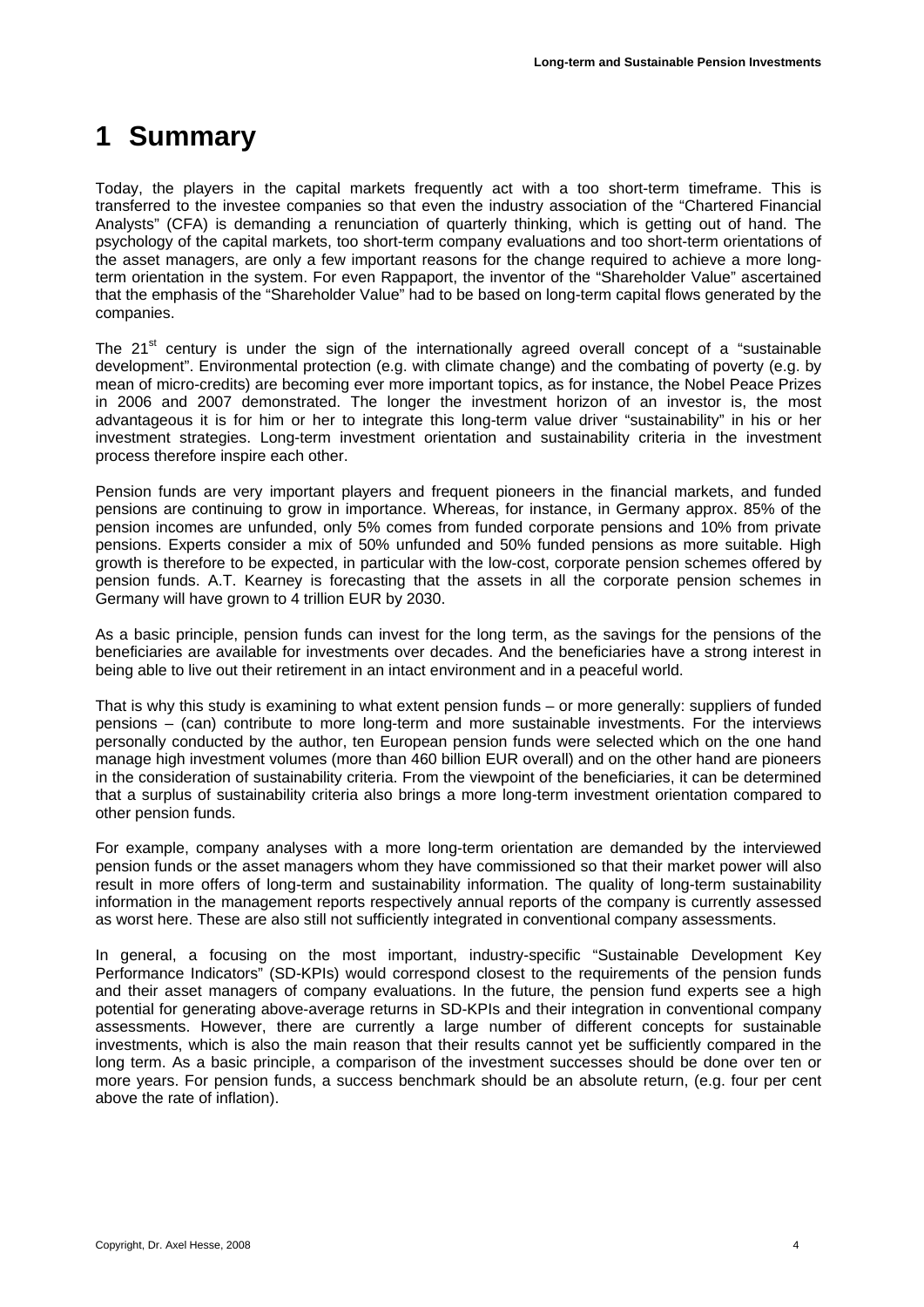The possible investment horizon of the pension funds interviewed that is available as an investment term is 23 years on average. In actual fact, however, the investments made are kept significantly shorter, six years as a rough average. But also very short-term investments for only a few days, hours or minutes (e.g. with "trading strategies" for shares) are conducted by the asset managers for the pension funds. Without "trading activities" like these, the actual holding term of the asset positions could therefore be significantly longer in the sense of an actual "long-term investor". This is confirmed by the announcement of the state-owned French bank, Caisse des Dépots et Consignations (CDC) in April 2008 in founding a "long-term investment club". The Director General of CDC and President of the Board of the French pension fund FRR would like to include other large investors such as pension funds and sovereign state funds. Mandates could be given to asset managers even more frequently that favour long-term oriented investment behaviour. This would also lead indirectly to greater consideration of sustainability criteria.

Incentive structures were analysed that could lead to more long-term investments. Longer-term contracts with the asset managers appear, for example, similarly promising as their co-investments.

With the forms of so-called "engagement" with companies they invest in (called "investee companies" throughout the rest of this document), it was established that active dialogue and the use of shareholder rights and the engagement for long-term remuneration structures that are aiming for sustainability are particularly suited to contribute to the long-term success of the investment funds. Cooperations between different long-term investors, (e.g. smaller and larger pension funds), can increase the success of the engagement with investee companies but also contribute to increasing the number of sustainability assessments offered for companies. Engagement cooperations can also aim for changes in the (political) framework conditions. Most of those interviewed see the removal of an annual guaranteed interest rate for traditional insurance-linked pension funds – as exists for example in Germany and Switzerland – as being suitable for increasing the long-term and sustainable revenues. As a basic principle, long-term and sustainable investments should be promoted by the (legal) frameworks, for example, by means of a reporting obligation with regard to sustainability within the investment processes or an obligation to exercise one's voting right and corresponding reporting. This would also increase revenues and sustainability in the long term.

One of the most important insights of the study is that the pension funds are increasingly campaigning for generally better frameworks for a sustainable development, (e.g. in politics and companies). This is clearest at the moment in their campaigning for a more stringent climate protection policy. As the sustainability pioneers interviewed are all already invested in companies that would draw above-average benefit from such stricter frameworks, this would also have a particularly positive impact on the revenues of their invested pension assets. This mutually strengthening situation could become one of the most dynamic drivers of politics for sustainable development overall.

In the section of the study on the so-called "fiduciary duty", it became clear that the primary overriding goals of the pension funds – the generation of a high pension return for the beneficiaries – is closely linked long-term/across-generations with the two core goals of a sustainable development – environmental protection and/or the preservation of natural living conditions and the combating of poverty. If all pension funds within the developed world behaved in a similar manner to the pioneers interviewed, it would result in a high, direct and indirect influence toward the solution of these challenges. The attitudes of the beneficiaries regarding questions of the sustainable investment could be surveyed even more intensively by pension funds. When representative surveys of their own beneficiaries took place, the majority had high to very high rates of agreement with regard to these activities.

From the information fundamentals on fiduciary duty, it is apparent that pension funds must define clear goals regarding a long-term investment horizon and the incorporation on materially important sustainability indicators, since these have an important influence on the revenues of the investee companies. The pension fund experts interviewed also consider clarification by the legislators or regulators as desirable whether sustainability goals need to be taken into consideration by pension funds, as this helps legal certainty.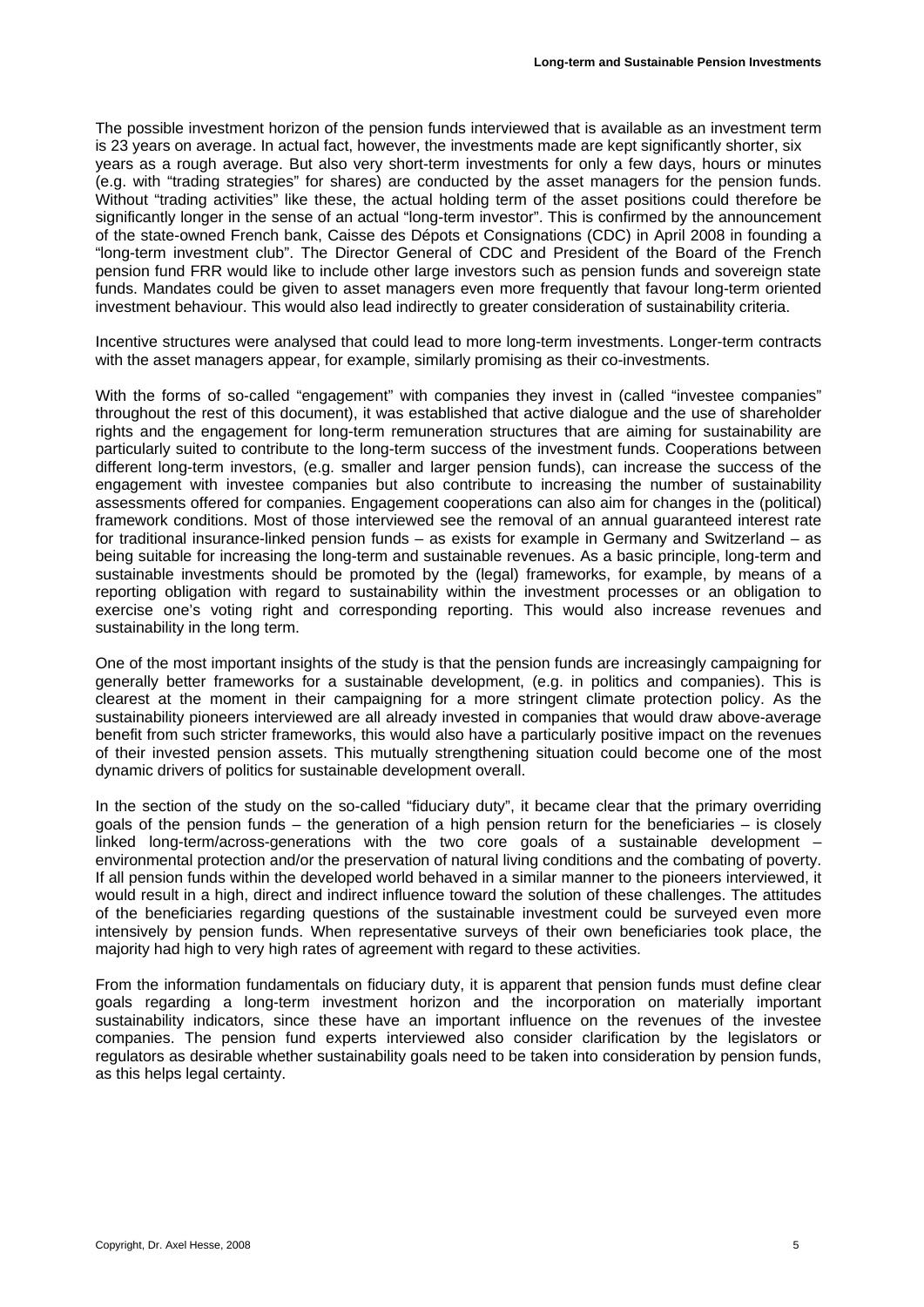The assets of the pension funds interviewed are currently invested on average 51% in equities, 34% in bonds and 7% in real estate. The strongest sustainability efforts are therefore to be recorded in particular with equities and bonds. But also in the asset classes real estate, non-stock-exchange listed companies ("private equity"), infrastructure and commodities that are to be increased against the backdrop of a longer-term investment horizon, the pension funds interviewed have already invested three-digit million sums in an explicitly sustainable manner, (e.g. in emerging countries, in "highly rated green buildings", in "carbon funds" to reduce greenhouse gases, in "CleanTech", renewable energies, micro-financing and sustainable forest plantations). And there will be a further expansion of the activities in all asset classes. As pioneers of European pension funds were examined in this study, the other suppliers of funded pensions, other pension funds, life insurances, etc., will also increasingly (have to) take on the topic of longer-term and sustainable investments.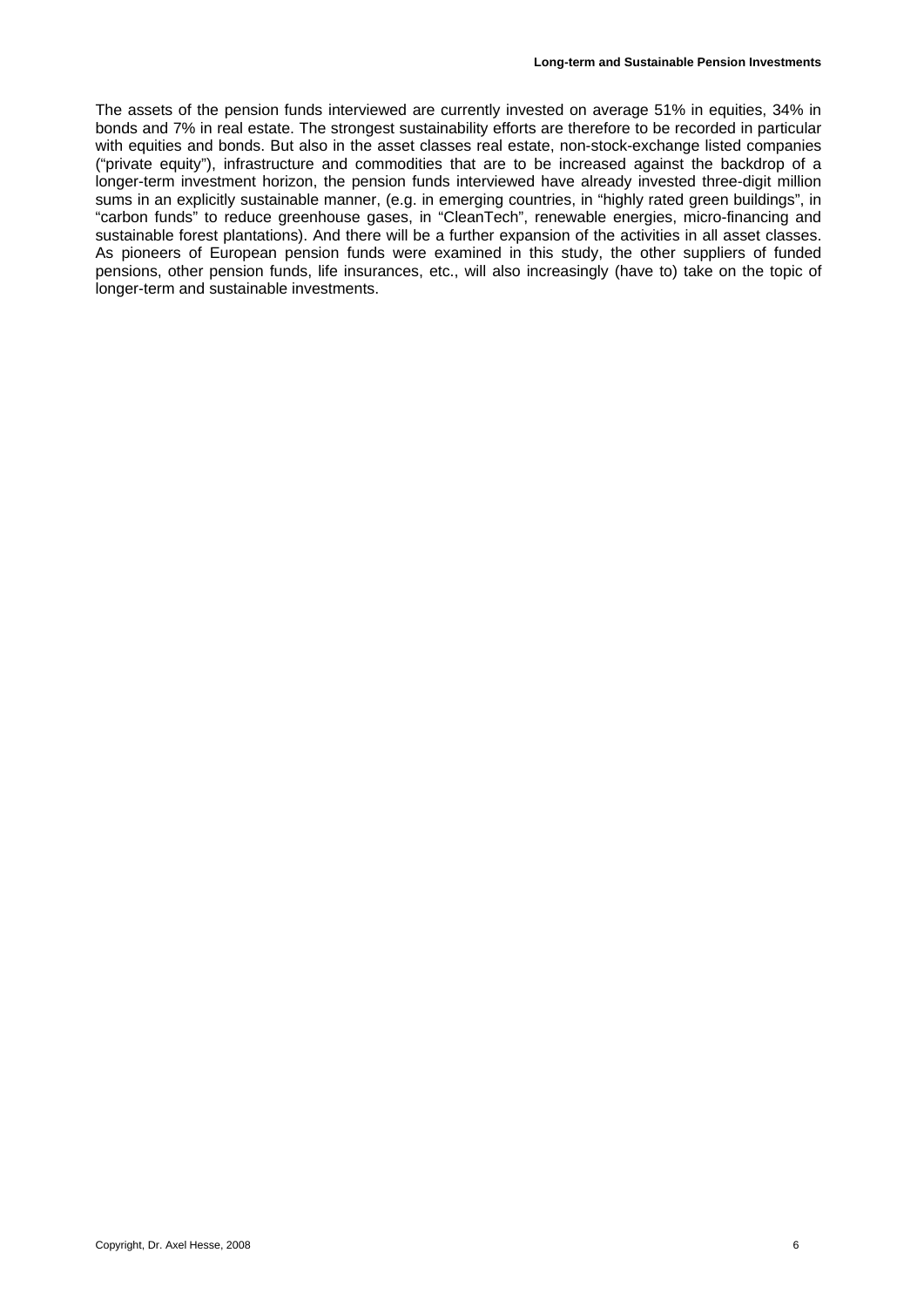## <span id="page-6-0"></span>**2 Introduction**

Today, the players in the capital markets frequently act with a too short-term timeframe. In turn, this perspective is transferred to the companies of real economy. There are frequent calls for this trend to be reversed and in some places it has already started.

"Sustainable development" is a long-term concept designed to preserve our natural resources and to combat poverty. These topics are becoming ever more important at a global level, as shown for instance by the two last Nobel Peace prizes that recognised the importance of climate change and microcredit respectively.

The longer the investment horizon of an investor is, the more advantageous it is for him or her to integrate this long-term value driver "sustainability" in his or her investment strategies. Long-term investment orientation and sustainability criteria in the investment process can therefore inspire each other.

Pension funds are very important players and frequent pioneers in the financial markets, and funded pensions are continuing to grow in importance. Whereas, for instance, in Germany approx. 85% of the pension incomes are unfunded, only 5% comes from funded corporate pensions and 10% from private pensions. Experts consider a mix of 50% unfunded and 50% funded pensions as more suitable. High growth is therefore to be expected, in particular with the low-cost, corporate pension schemes offered by pension funds<sup>[1](#page-6-1)</sup>. A.T. Kearney is forecasting that the assets in all the corporate pension schemes in Germany will have grown to 4 trillion EUR by 2030.

As a basic principle, pension funds can invest for the long term, since the savings for the pensions of the beneficiaries are available for investments over decades. And the beneficiaries have a strong interest in being able to live out their retirement in an intact environment and in a peaceful world.

That is why this study is examining to what extent pension funds – or more generally, suppliers of funded pensions – (can) contribute to more long-term and more sustainable investments. Based on a study by the author on the sustainability activities of pension funds from 13 countries worldwide<sup>[2](#page-6-2)</sup>, ten European pension funds were selected which on the one hand manage high investment volumes (more than 460 billion EUR overall) and on the other hand are pioneers in the consideration of sustainability criteria. The interviews were conducted by the author in person between February and March 2008 with the following pension funds and interview partners:

| Pension fund <sup>3</sup>                         | Location                     | <b>Interview partner</b>                       | <b>Investment volume</b> |
|---------------------------------------------------|------------------------------|------------------------------------------------|--------------------------|
| <b>ABP</b>                                        | Schiphol                     | Rob Lake                                       | 191 billion EUR          |
| Zorg en Welzijn (PGGM<br>Investments <sup>4</sup> | Zeist                        | Marcel Jeucken                                 | 90 billion EUR           |
| Ethos <sup>5</sup>                                | Geneva (telephone interview) | Jean Laville.<br>Daniel von Moltke             | 1.5 billion EUR          |
| <b>ERAFP</b>                                      | Paris                        | Erik Christiansen                              | 4.7 billion EUR          |
| <b>FRR</b>                                        | Paris                        | Nada Villermain-Lecolier<br><b>Raoul Briet</b> | 34.5 billion EUR         |
| AP <sub>1</sub>                                   | Stockholm                    | Nadine Viel Lamare                             | 23.5 billion EUR         |
| AP4                                               | Stockholm                    | Annika Andersson<br>Arne Lööw                  | 22.2 billion EUR         |
| <b>USS</b>                                        | London                       | David Russell                                  | 37.9 billion EUR         |
| BTPS (Hermes <sup>6</sup> )                       | London                       | Colin Melvin                                   | 56.9 billion EUR         |
| MetallRente <sup>7</sup>                          | <b>Berlin</b>                | <b>Heribert Karch</b>                          | 1.1 billion EUR          |

<sup>&</sup>lt;u>.</u> 1 Cf. Hesse, A.: Sustainable Development Management – Policy- and Business Area-Strategies for Banks, Münster 2007, P. 339. 2

<sup>&</sup>lt;sup>2</sup> Cf. Hesse, A.: Sustainable investments in pension funds – international comparison, on behalf of Swisscanto, Zurich 2007.

<span id="page-6-3"></span><span id="page-6-2"></span><span id="page-6-1"></span>In the further course of the study, only the term "pension fund" is normally used as the standardised form. The differentiations indicated here are omitted.

<sup>4</sup> PGGM Investments manages EUR 90 billion. The main client is the pension fund Zorg en Welziyn (PFZW).

<span id="page-6-6"></span><span id="page-6-5"></span><span id="page-6-4"></span><sup>&</sup>lt;sup>5</sup> Ethos, the Swiss Foundation for Sustainable Development, was established by two Geneva-based traditional insurance-linked pension funds ("Pensionskassen") in 1997 and currently includes 79 institutional investors. 6

Hermes is an institutional assets manager. The owner and largest client is "British Telecom Pension Scheme" (BTPS). Colin Melvin is the Chief Executive of the "Hermes Equity Ownership Services Limited" and answered the questions from the viewpoint of BTPS. 7

<span id="page-6-7"></span>The answers considered refer to the implementation method equity-oriented pension fund ("Pensionfonds") of the corporate pension scheme. Together with the two other implementation methods, traditional insurance-linked pension fund ("Pensionskasse") and direct insurance ("Direktversicherung"), MetallRente has generated around 1.1 billion EUR in contributions so far.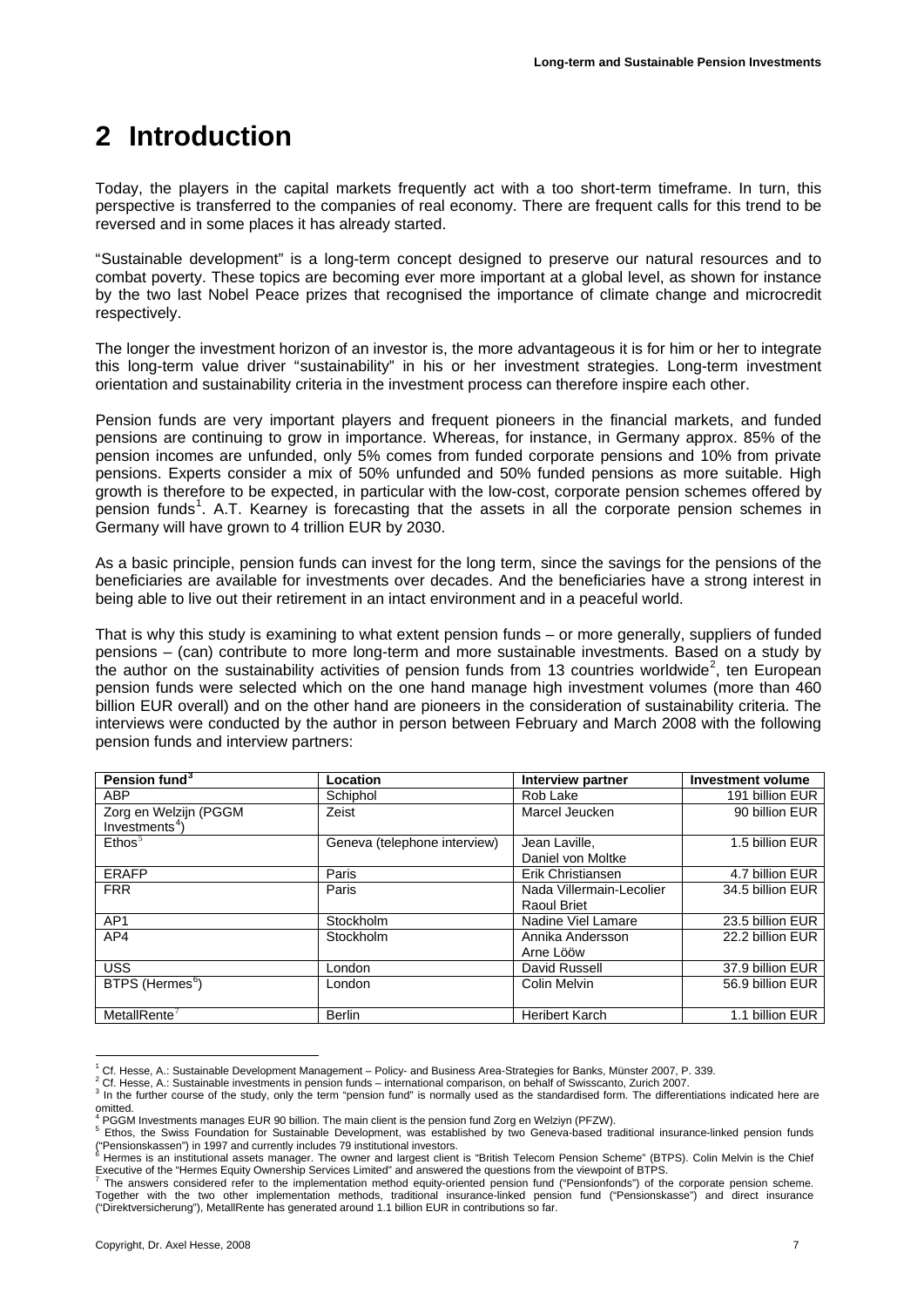The author's particular thanks go to the interview partners for their time spent and their invaluable comments, without which the study would not have been possible. Furthermore, the author would like to thank Peter Kraneveld, International Pension Advisor for Prime BV, for the personal pre-testing of the questionnaire.

The statements of the study are not only of importance for pension funds, but also for life insurance companies and other suppliers of funded pensions who can foster the integration of a more long-term orientation and sustainability in their investments, and thus in the world's economy as a whole.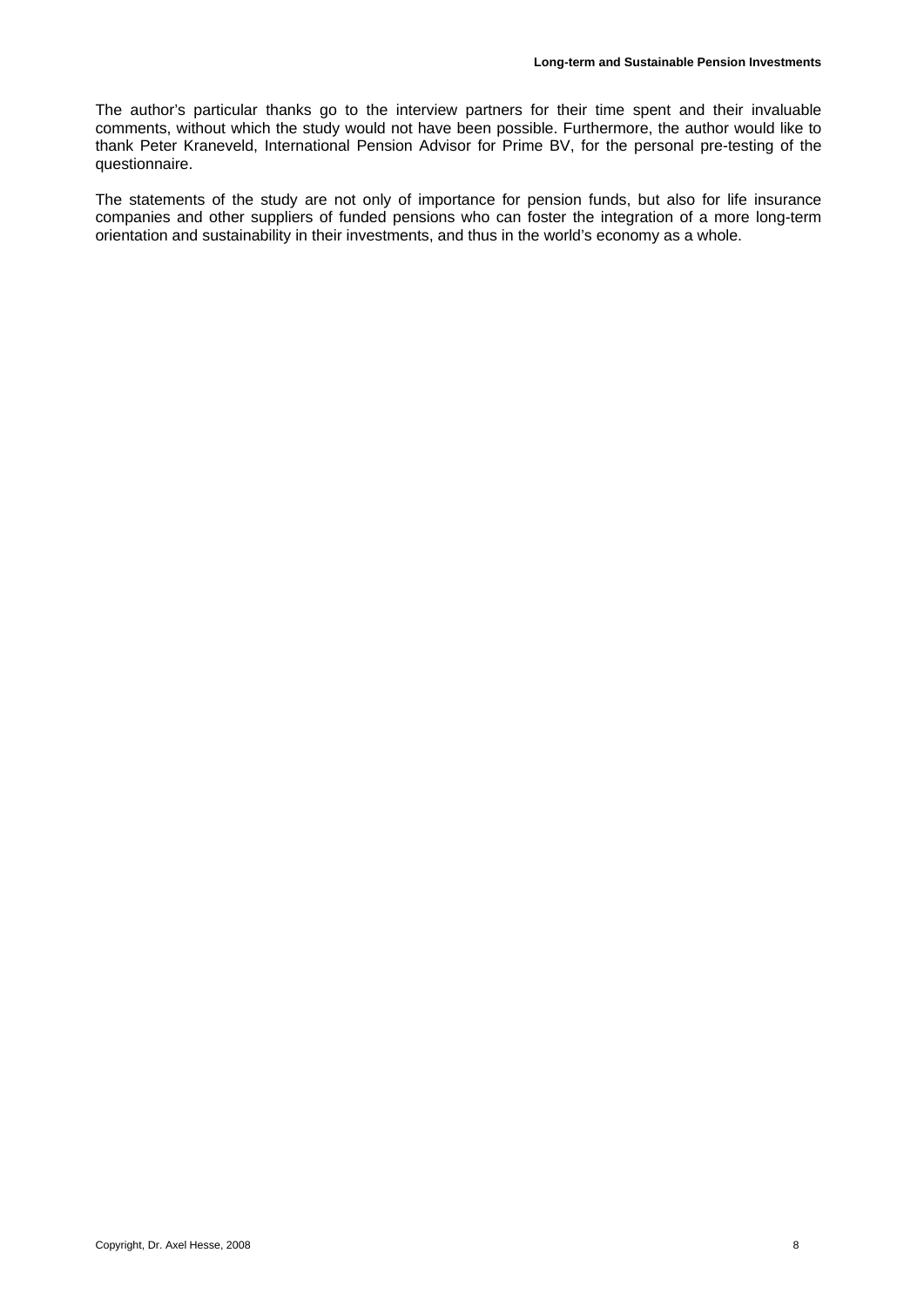## <span id="page-8-0"></span>**3 Short-term orientation of financial markets, companies and pension funds and their reasons**

Today, the majority of players in the capital markets frequently act in a too short-term manner. This thesis meets with a very high agreement among the pension fund managers surveyed. That this is fundamentally not a new phenomenon is shown by the following quotation from Charles Henry Dow, the cofounder of the Dow Jones news group:

*"Nobody who plants corn digs up the kernels in a day or two to see if the corn has sprouted, but in stocks most people want to open an account at noon and get their profit before night." [End of the 19th century] [8](#page-8-1)*

As a basic principle, this short-term orientation of investors is also transferred to the investee companies. For the companies normally do what the investors want. If most of these are interested in short-term revenues, this also leads to short-term corporate behaviour. The thesis that the companies listed on the stock exchange tend to act in the short-term, therefore meets with a high degree of agreement. However, in places a differentiation was made between different countries or industries in which the companies have a particularly short-term or long-term orientation.

In a campaign that was unique at the time, the financial analysts' industry association, the "Chartered Financial Analysts" (CFA) with its 86,000 members around the world, strongly advocated in 2006 for a renunciation of quarter-to-quarter thinking in companies.<sup>[9](#page-8-2)</sup>

The thesis that the assets of pension funds are generally invested too short-term was rated neutrally on average, but the individual answers differed greatly. No manager agreed with the thesis fully; otherwise, all the opinions were between 2 and 6. As a tendency, the pension funds are rated from the Anglo-American perspective as acting more in the short-term, whereas they are depicted as investing in the long-term more, for instance, from the French perspective.



<span id="page-8-1"></span><sup>1</sup> http://www.answers.com/topic/dow-jones-co?cat=biz-fin [13.5.2008].

<span id="page-8-2"></span>CFA Institute, Institute for Corporate Ethics: Breaking the Short-Term Cycle, Discussion and Recommendations on How Corporate Leaders, Asset Managers, Investors, and Analysts Can Refocus on Long-Term Value, 2006.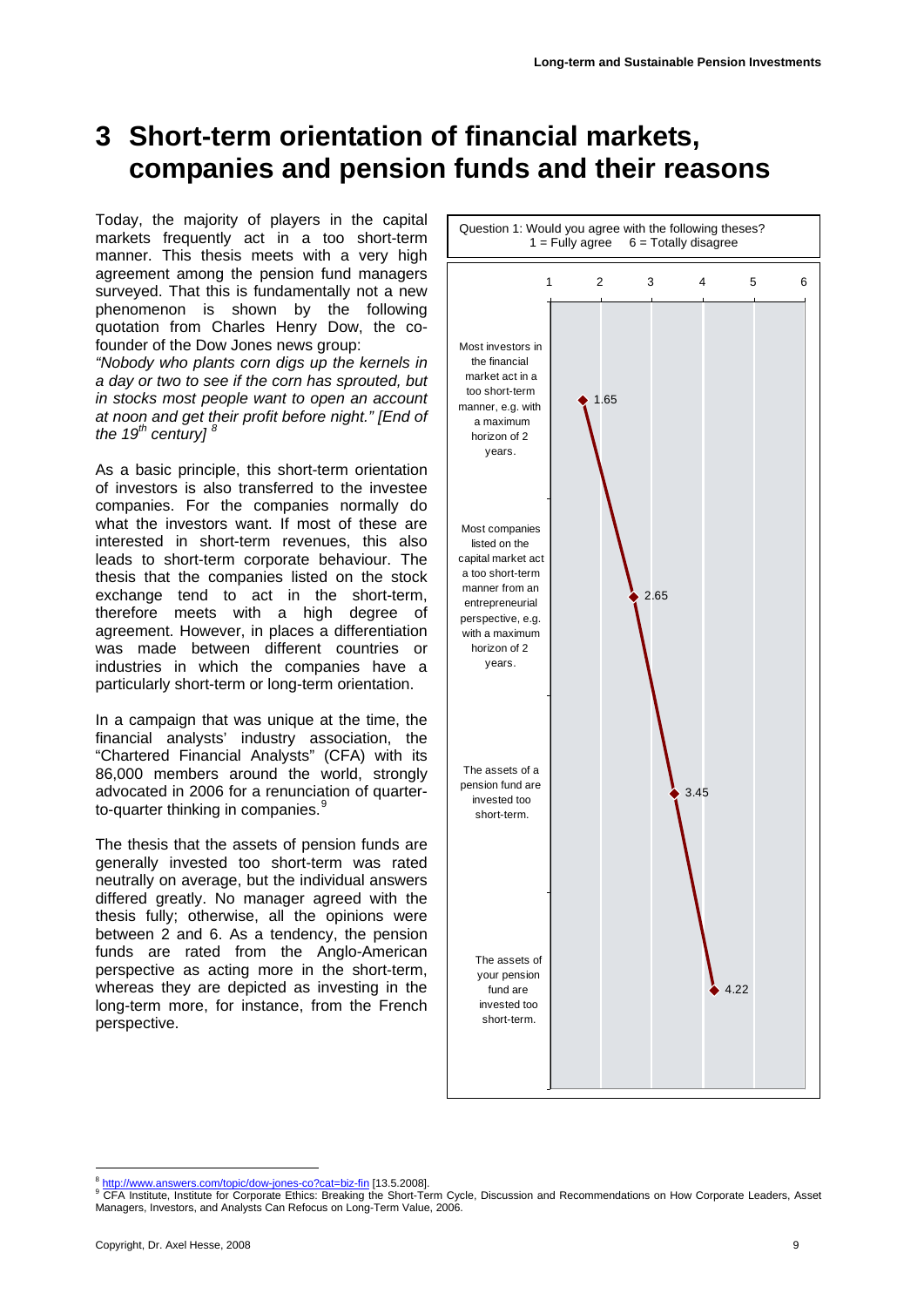The pension funds surveyed are European pioneers with regard to the integration of sustainability aspects in the investment process. As the sustainability concept itself is of a long-term character, it is therefore not surprising that the pension funds surveyed tend to view their assets as being invested too much in the short-term less frequently. Compared to the above assessment of the pension funds in general (3.45), the thesis of too short-term investments of the proprietary assets tends to be rejected by 0.77 assessment points more, with 4.22. But here too there are the same fluctuation bandwidths between 2 and 6. Ethos was unable to answer the last question as sustainable investments services are being provided on behalf of a large number of other pension funds.

As a basic principle, it can be maintained that the more sustainability criteria that pension funds use also inspire a more long-term orientation.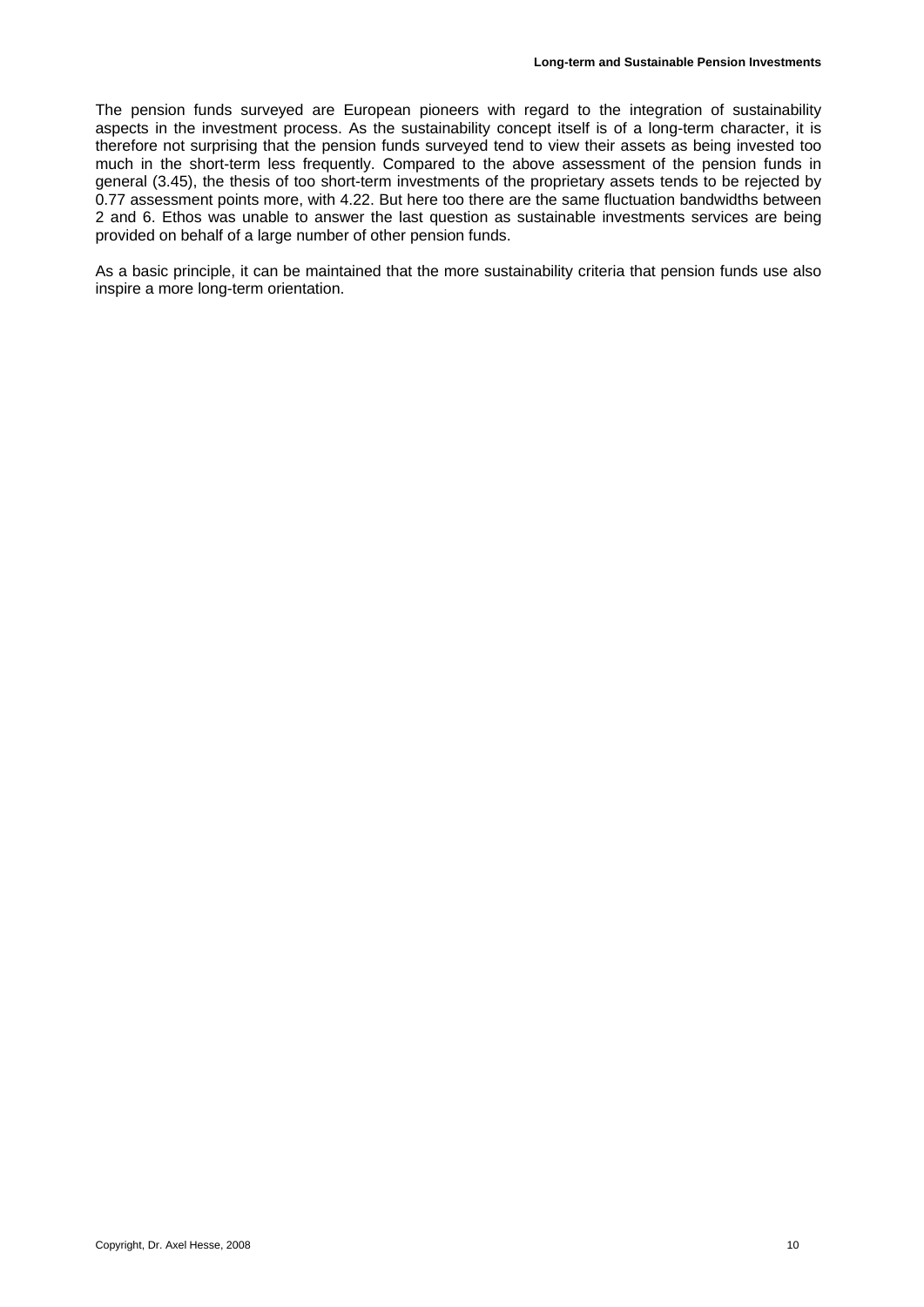#### **Reasons for a too short-term orientation of the financial markets / companies**

In the assessment of the reasons for a too short-term orientation of the financial markets and/or of companies, a quite uniform picture emerges: No reason was viewed by the pension fund managers surveyed as being very important, but all were seen as similarly important with values of 2.2 to 2.9. Changes would have to be made in many places to generate more long-term orientation overall.

Such changes are, for instance, made more difficult by the fact that the majority of people have a psychological tendency to focus on short-term circumstances. One of the few exceptions is saving for retirement itself, if shortterm restrictions are accepted in favour of a long-term goal. That is why pension funds are basically in a position to act with a more longterm orientation.

On the part of the companies, the dominant role of quarterly figures and too short-term incentive structures, e.g. with manager remuneration, are named as reasons which are closely linked to one another. As a tendency, however, the interview partners established that efforts towards "Good Corporate Governance" had contributed at least in part to slightly more longterm incentive structures in companies. As a basic principle, a slightly more long-term orientation can be detected in European companies compared to those in the USA.

On the part of the research suppliers, short-term company assessments are dominant, for instance, in the use of quarterly figures that are easy to determine for "discounted cash flow" (DCF) models. At the same time, short-term research increases the turnover of the investment banks, although consultants and asset managers are also driven by turnover. In these two players, the pension fund managers see the most important reasons for too much short-term investment. They must be given more longer-term mandates with bonus payments oriented to the longer-term, absolute revenue. This also applies for the internal asset managers who are employed in part.

In current practice, however, the FRR, for instance, must heed the statutory requirement for external asset managers to be "regularly" exchanged, which in practice leads to mandates of three to a maximum of four or five years.

Question 2: Please assess the following reasons for a too-short orientation of the companies/financial markets with regard to their significance:  $1 = \text{very important}$  6 = not important 2.20 2.30  $2.50$ 2.11 2.40 2.00 2.00 2.90 123456 Psychology of the financial markets / people: focusing on short-term circumstances Dominant role of quarterly figures of the corporate reporting Too short-term incentive structures within the companies (e.g. with manager remuneration) Dominant short-term research with company assessment based on DCF models High proportion of short-term research should increase the turnover of the investment banks Short-term orientation of commissioned consultants and asset managers \* Consultant and asset manager remuneration oriented to the relative development of benchmarks that lead to a herd instinct in order to safeguard bonus Increase in volume of short-term asset classes, e.g. hedge funds \* which is transferred to companies invested in, e.g. three-year return objectives with continuous quarterly performance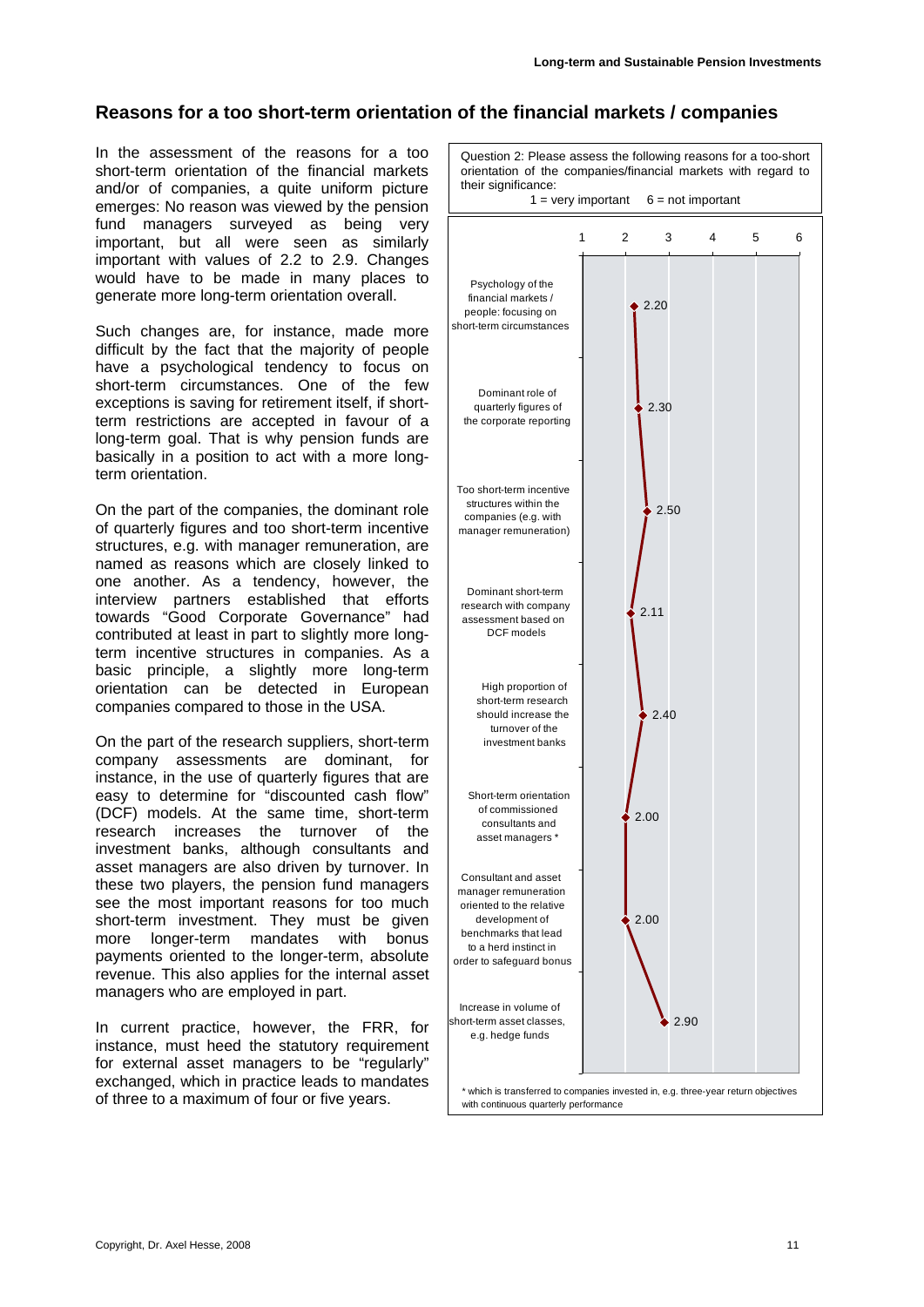Hedge Funds are predominantly deemed to be short-term investors. There are, however, also exceptions to this general statement.<sup>[10](#page-11-0)</sup>. This applies to an even greater extent also for the asset class Private Equity, which in the public perception is also referred to as "locusts" acting in the short-term, in which, however, long-term investments in particular are also made. FRR has defined explicitly in its investment policy that it would not be investing in hedge funds as their too short-term investment horizon does not match the long-term orientation of the fund.

As a basic principle, it can be determined that most of the reasons given above are linked to one another. By definition, long-term investors such as pension funds tend to have more of an opportunity from the start of the chain to move this towards a more long-term orientation and the actual tendency here also resulted from the interviews conducted.

In 1999, however, von Weizsäcker described it as a "tragic irony" that pension funds of all organisations had spread the shareholder value imperative worldwide with short-term thinking and negative consequences for business<sup>[11](#page-11-1)</sup>. It should, however, not be forgotten that Rappaport, the "inventor" of shareholder value, criticised in 1998, in the second edition of his standard work, first published in 1986: "*a short-term earnings orientation",* "*short-sighted focus on the current stock price",* "*an obsessive fixation on earnings per share" and stressed* "*emphasis on long-term cash flow is the essence of the shareholder value approach".*[12](#page-11-2)

<span id="page-11-0"></span><sup>&</sup>lt;sup>10</sup> As a basic principle, hedge funds can be systematised according to three types of strategy: arbitrage strategies, opportunist strategies and company-based strategies. The latter, in particular, can use short (for companies with a non-sustainable focus) / long (for companies with a more sustainable focus) strategies. Another strategic component for hedge funds focusing on sustainability can be the active influencing on more sustainable strategies of the investee companies. There are already a few examples of such hedge funds. Cf. Hesse, A.: Sustainable Development<br>Management – Policy- and Business Area-Strategies for Banks, Münster 2007, PP.

<span id="page-11-2"></span><span id="page-11-1"></span><sup>&</sup>lt;sup>11</sup> Cf. Strässle, R.: (Noch) wenig genutzte Macht [(Power that is (still] little-used], in: Umwelt Focus, October 1999, P. 10.<br><sup>12</sup> Rappaport, A.: Creating Shareholder Value – A guide for managers and investors, 2. A., Ne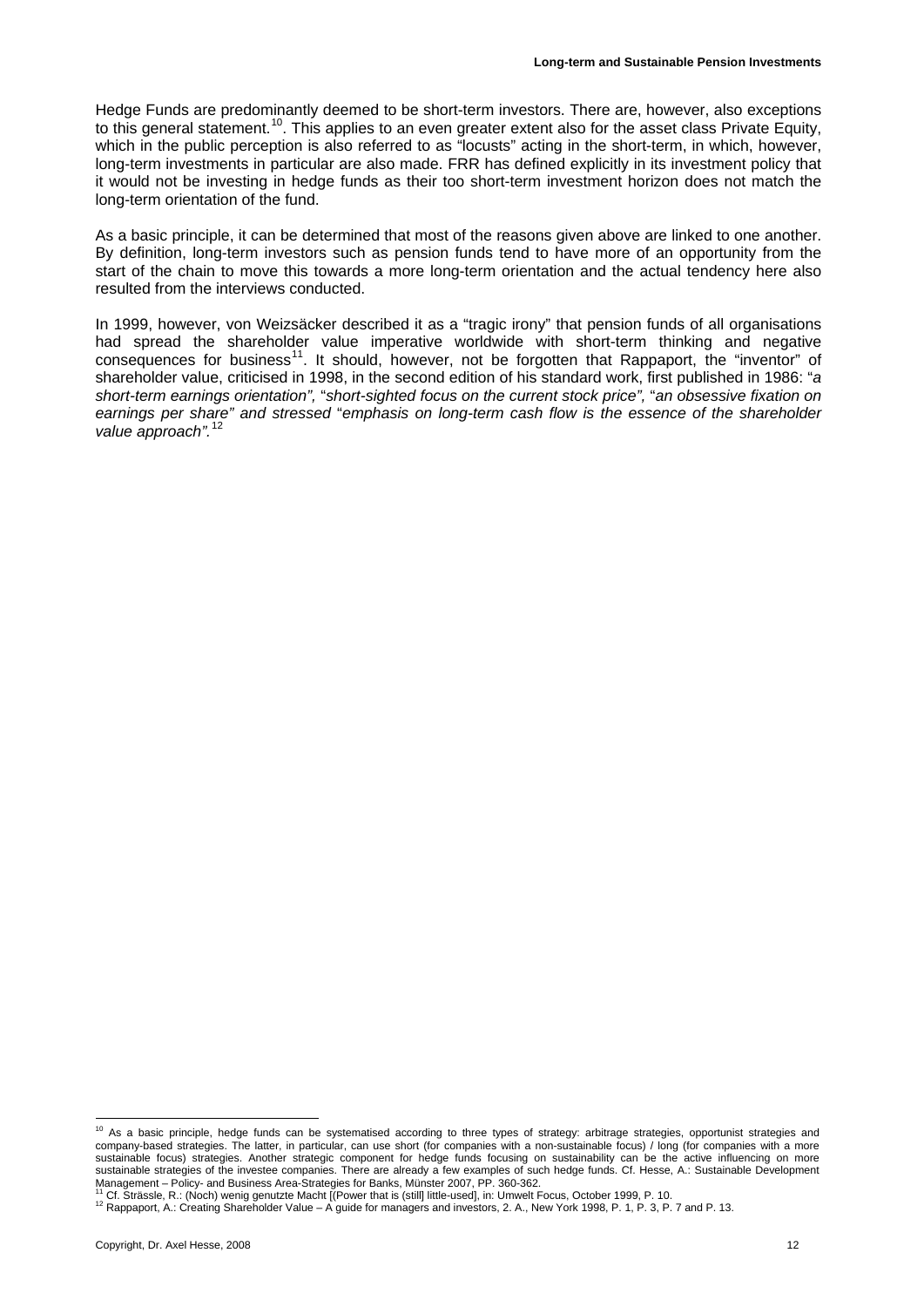## <span id="page-12-1"></span><span id="page-12-0"></span>**4 Long-term research and investment strategies**

### *4.1 Need for and use of long-term research*

Pension funds are long-term investors. This thesis may appear trivial and also received full agreement from all those interviewed. What appears trivial in theory and from the definition of the long-term task of the pension funds does not, however, mean that the pension funds really do fully act in a long-term and sustainable manner. Otherwise, there would have been no need for a competition by USS for a fictional mandate with the title "Investing Pension Funds as if the Long Term Really Did Matter"<sup>[13](#page-12-2)</sup>. The "Marathon Club" that was created by this drew up a "Guidance Note for Long-Term Investing"[14](#page-12-3). And the Sustainability Leadership Forum also devoted itself to the topic of "From Short- to Long-Term: Who Cares?"<sup>15</sup>

Those surveyed agreed to a large extent with the thesis that the investment decisions of pension funds should be based where possible also on research with a long-term orientation. In places, slight restrictions were made. If for example the asset liability management for some short-term liabilities suggests only shortterm investments or for example 10% of the tactical allocation is used for short-term investments such as trading, short-term research is also required for this. Investments intended for the long term also require the right, short-term timing at the point in time that the purchase is made. However, investigations here reveal that timing aspects become less important, the longer the investment horizon is.

Those surveyed agreed that pension funds in general (or most of the external asset managers commissioned by them) still made insufficient use of research with a long-term orientation. The models for sustainable pension investments surveyed here assess the question for their own companies as neutral on average, but with a large variation from full agreement (e.g. from England) to total disagreement (e.g. from Sweden).



<span id="page-12-2"></span><sup>&</sup>lt;sup>13</sup> Cf. Universities Superannuation Scheme, Hewitt Bacon & Woodrow: Investing Pension Funds as if the Long Term Really Did Matter, London 2004.

<span id="page-12-4"></span><span id="page-12-3"></span>

<sup>14</sup> Cf. Marathon Club: Guidance Note for Long-Term Investing, London 2007.<br><sup>14</sup> Cf. Marathon Club: Guidance Note for Long-Term Investing, London 2007.<br><sup>15</sup> Cf. The Sustainability Forum Zürich: From Short- to Long-Term: Who Symposium Report, Zürich 2007.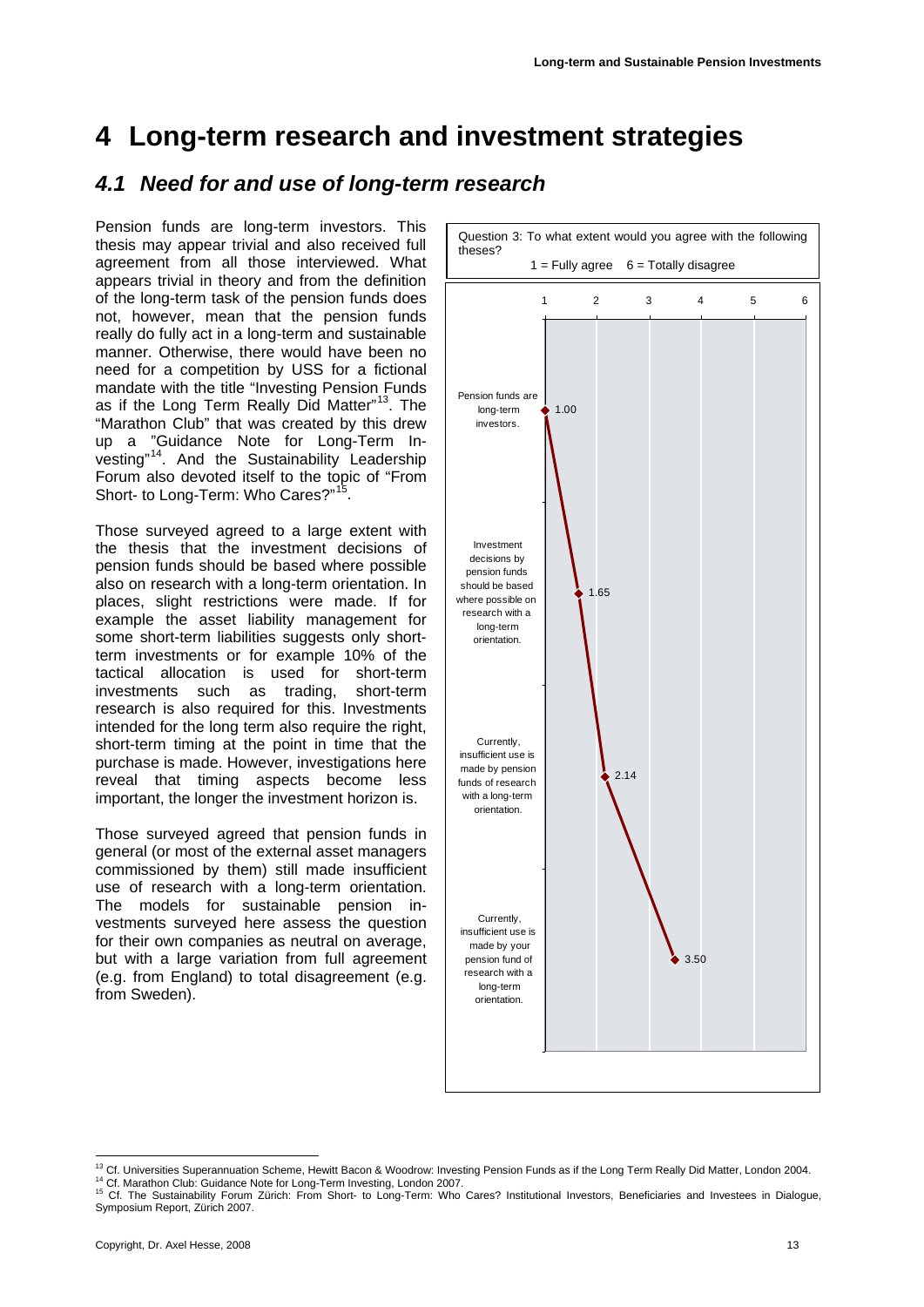Basically, research with a long-term orientation is not yet sufficiently available, which represents a very important barrier. The more research is offered for non/extra-financial, long-term and sustainable aspects, the more this research would also be used for the long-term investments of the pension funds, in particular if it had a materially important impact. The pension funds and the asset managers commissioned by them can demand substantially more long-term research with their market clout.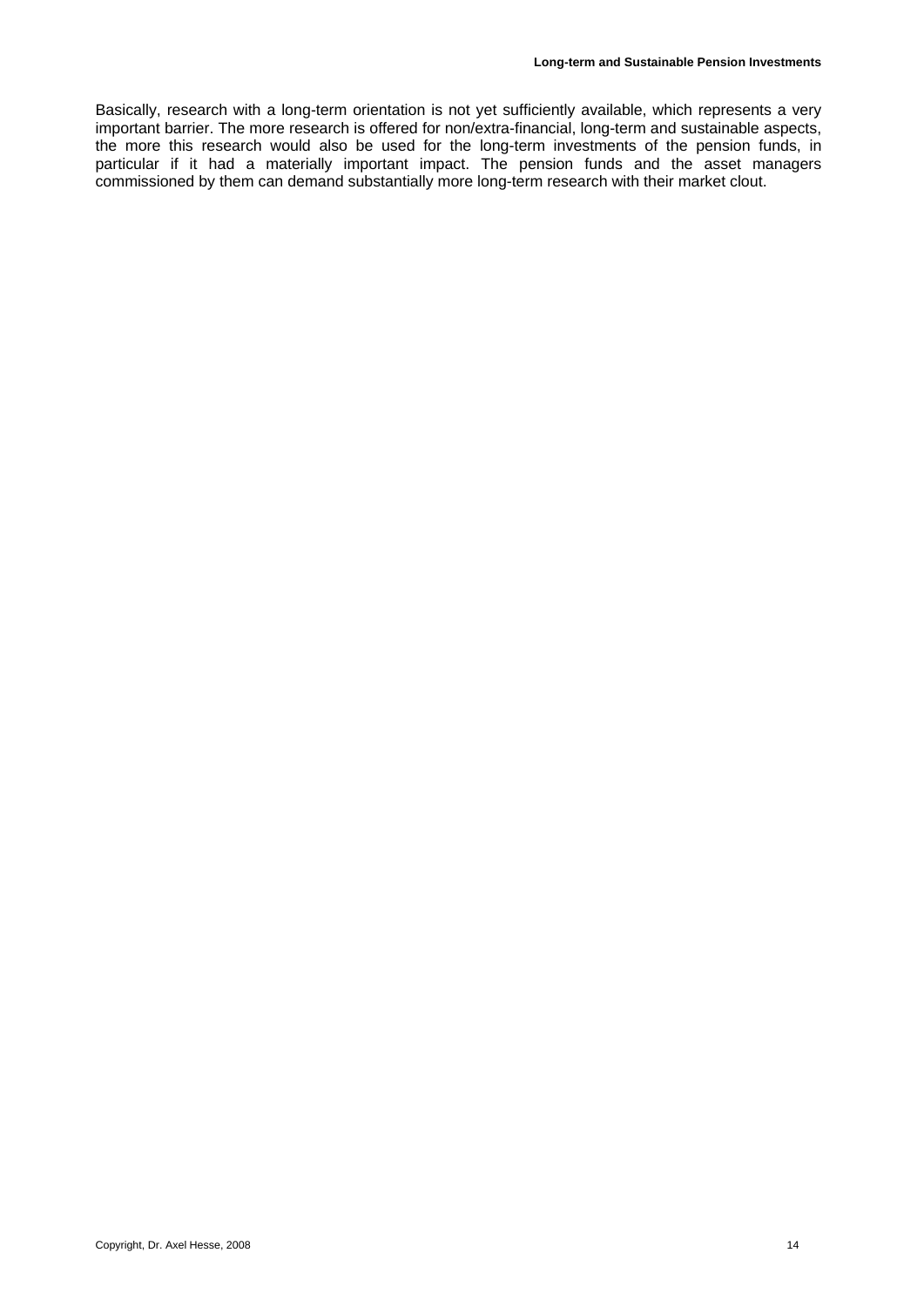### <span id="page-14-0"></span>*4.2 Quality of available information on long-term company valuation*

The availability and high quality of materially important, long-term information are a basic requirement for corresponding long-term company assessment and investments. The quality of the information provided by companies themselves and/or research suppliers has to date only been assessed as satisfactory to sufficient. Therefore, there is still a fundamental need for improvement. One obstacle here is undoubtedly that longer-term, future-oriented, uncertain information is difficult to prepare, (e.g. in scenarios).

The pension fund managers feel that the conventional, long-term information from the companies themselves is slightly better than the corresponding offerings from research suppliers (2.76 compared with 3.33). In contrast to this, separate and integrated long-term sustainability information is worse on average from the companies than from research suppliers.

Those surveyed highlighted a strong need for catching up, in particular in regard to materially important sustainability information (4.39), as requested only for the last few years, e.g. through the EU modernisation directive and correspondingly adapted legislation of the member countries (i.e. Sections 289, 315 of the German Commercial Code HGB) in manage-ment reports from the companies<sup>[16](#page-14-1)</sup>. But also the long-term sustainability information, (e.g. in separate sustainability reports of the companies,) is not rated much better. Although such reports have been published for a long time, they frequently lack brief and well-prepared, materially important information (3.95).

At the current time, the quality of the materially important sustainability information provided by separate research suppliers specialised in this area is rated on average as satisfactory (3.15). This is half an assessment point better than the quality of corresponding information integrated in conventional research (3.67). To some extent, however, efforts can be detected by conventional analysts and their associations (for instance DVFA/EFFAS) to improve the quality here $17$ 



<span id="page-14-1"></span><sup>&</sup>lt;sup>16</sup> Cf. Hesse, A.: Added value, long term. Non-financial sustainability key performance indicators on their way into financial reports of German companies, published by Deloitte, Düsseldorf, Munich 2006, PP. 5-6. 17 Cf. DVFA: KPIs for ESG, Frankfurt 2008.

<span id="page-14-2"></span>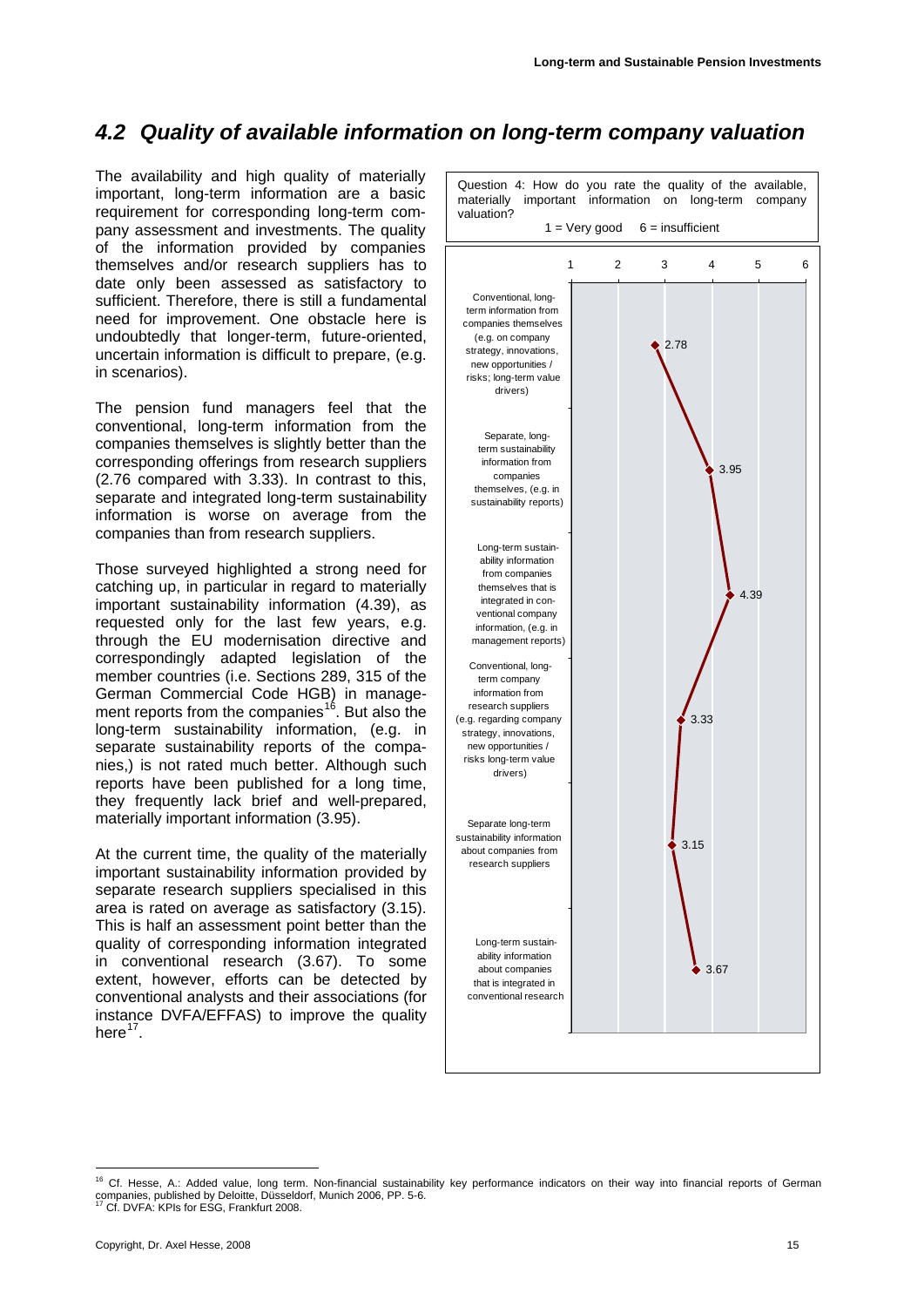### <span id="page-15-0"></span>*4.3 Current requirements of long-term sustainable research*

If the current requirements of active internal or external asset managers for the pension funds are surveyed with regard to long-term sustainable research, two groupings emerge on average: (Very) broad approaches with 100-200 criteria or the "Big Six" approach<sup>[18](#page-15-1)</sup> developed by the author currently correspond to the requirements only moderately. However, the following three approaches meet the current requirements in a good or satisfactory manner: The approach focused on industry-specific "Sustainable Development Key Performance Indicators" (SD-KPIs<sup>[19](#page-15-2)</sup>) and developed by the author as well as separate sustainability research and sustainability research that is integrated in mainstream research (e.g. of the large investment banks).

However, there are currently considerable variances in the assessments of the individual approaches by the different pension fund managers. The largest deviations are to be found for the 200 cross-industry criteria that correspond to the requirements of two funds very closely (1) and to the requirements of two other funds not at all (6). Similarly, there are strong deviations for the broad sustainability approach with 100 industry-specific criteria and the separate sustainability research. The sustainability research integrated in mainstream research is assessed at least by none of the pension fund managers as not meeting the requirements at all (6), while two rate it with "corresponds very closely" (1). The smallest variances in the assessments are to be found for the "Big Six" and the "SD-KPIs concept".

Some pension fund managers said that they would like to see a large number of sustainability indicators at the beginning in a transparent and not too strongly condensed form. In the further course of the investment process, however, the asset managers are usually only in a position to include a few, particularly important indicators in the investment decisions. SD-KPIs are well suited, among others for quantitative use.

Question 5: Which approach corresponds closest to the current requirements of your (mandated) asset manager with regard to long-term sustainable research?<br>1 = Corresponds very closely  $6$  = Does not correspond at all  $\bullet$  3.60 3.70 3.70  $2.50$ 2.70 2.67 123456 Very broad sustainability approach with 200 ross-industry criteria Broad sustainability approach with 100 ...<br>industry-specific criteria Focused sustainability approach ("Big Six")\* Focused sustainability approach ("SD-KPIs")\*\* Separate sustainability research Sustainability research integrated in mainstream research that is based on interdependencies between the six most important sustainability challenges of the 21st century ("Big Six") for companies: climate change, water scarcity, deforestation/desertification, poverty, loss of biodiversity, global population growth/ migration \*\* that is based on the the most important sustainable development key performance indicators ("SD-KPIs") of an industry for its business development, position and

anticipated development

<span id="page-15-1"></span> $18$  Cf. Hesse, A.: Big Six – The six most important global challenges for Sustainable Development in the 21st century, Münster 2006 and Hesse, A.: Sustainable Development Management – Policy- and Business Area-Strategies for Banks, Münster 2007, PP. 71-85.<br><sup>19</sup> Cf. Hesse, A.: Sustained added value. Information demand of investors and analysts for sector-specific "Sus

<span id="page-15-2"></span>Indicators" (SD-KPIs) in Management Commentaries (MCs) of German companies, published by Deloitte, Düsseldorf, München 2007 and Baetge, J., Hesse, A.: Best Practices for SD-KPIs – Examples of good use of Sustainable Development Key Performance Indicators (SD-KPIs) in management reports 2006, published by Deloitte, Düsseldorf, München 2008.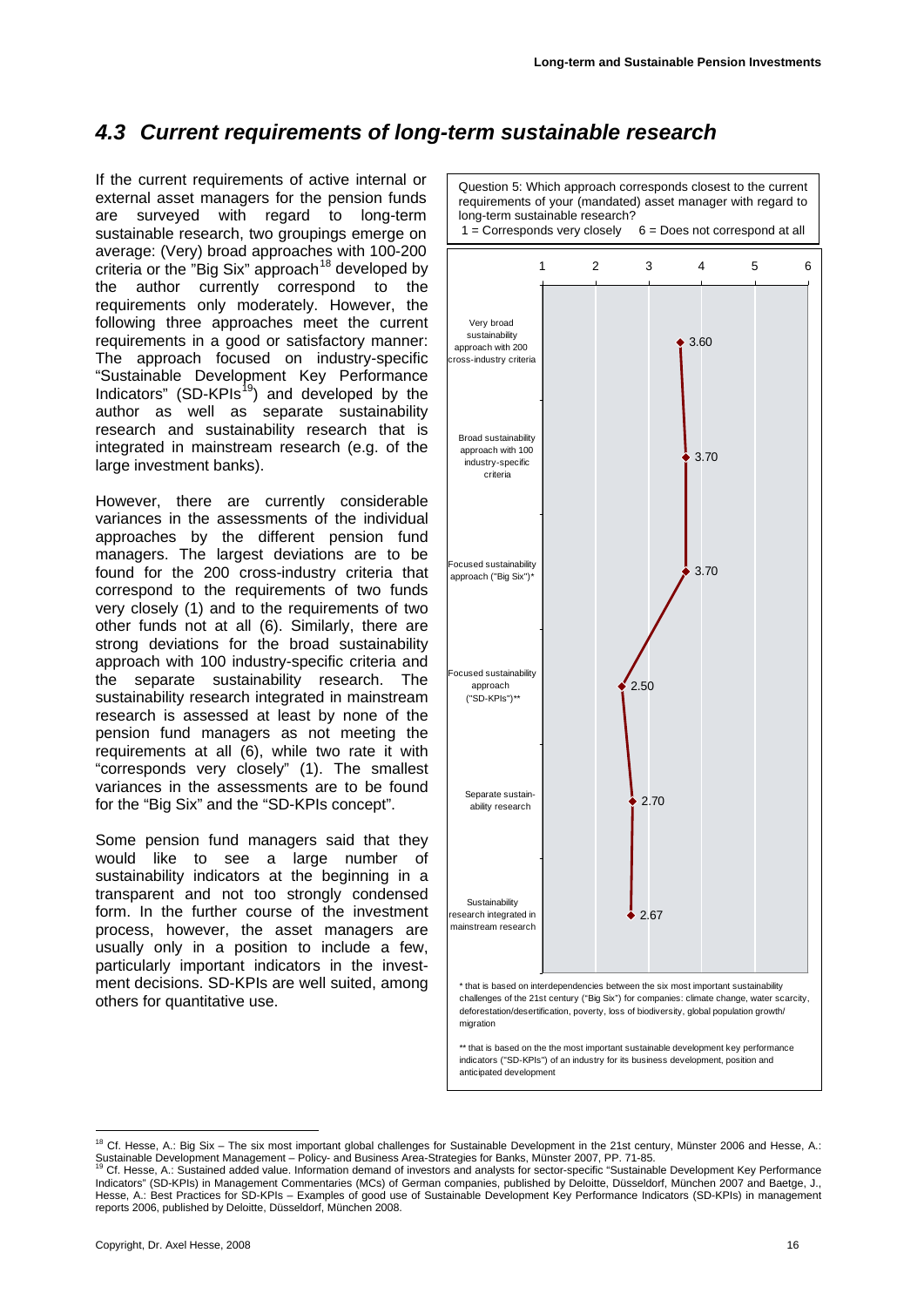Some of the pension fund managers said that the asset managers commissioned by them were not currently receiving any precise specifications as to how they were to integrate long-term, sustainable aspects in the investment process. To date, this has undoubtedly been a contributing factor to the variety of approaches used at the moment for long-term sustainable research. For the future, we need to wait and see whether the variety of approaches will remain on the market or if individual approaches will become less important, while the majority of the others assert their position on the market.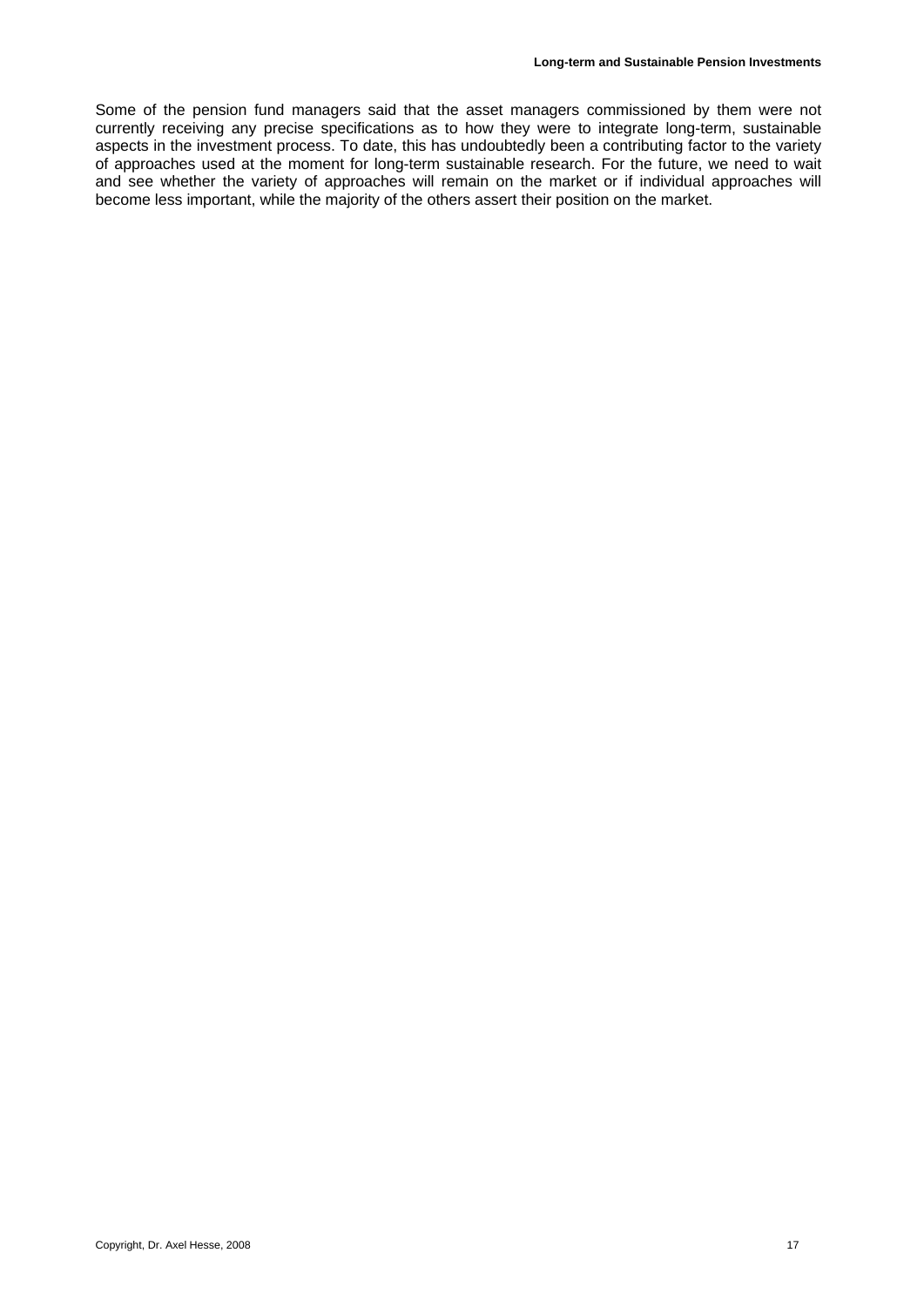### <span id="page-17-0"></span>*4.4 Long-term, risk-adjusted out- or underperformance of research approaches expected in the future*

The overriding goal of most pension funds is the generation of a high risk-adjusted performance for the pensions of the beneficiaries. In this respect, the question regarding the long-term performance effect of sustainability criteria is of particular importance. That is why the pension fund managers were asked which approaches to sustainability research they believed would result in risk-adjusted out- or underperformance in the future in the long term.

In the future, those surveyed expect a slight, risk-adjusted underperformance from (very) broad approaches with 100-200 criteria. However, a risk-adjusted outperformance of focused approaches such as the "Big Six" (2.75) and the "SD-KPIs" (2.20) concepts both developed by the author is expected (cf. footnotes 18 and 19). While a slight, risk-adjusted outperformance effect (3.05) is entrusted to separate sustainability research specialised in this field, the highest risk-adjusted outperformance expectation is for sustainability research integrated in mainstream research (2.05, e.g. the use of selected data from separate, specialised sustainability research providers or data that the bank has collected itself as part of its conventional research). The highest, riskadjusted outperformance, according to the survey would result from the combination "integration of SD-KPIs in mainstream research". The lowest deviations in the riskadjusted outperformance estimates of the pension fund managers can also be detected in this combination. The highest variance in the replies was given to separate sustainability research, with two ratings of very probable, riskadjusted out-performance (1) down to a rating with very probable underperformance (6). One reason for this might be that this approach leaves it open as to whether and how the separate research is then used by an active asset manager with financial mathematics expertise.

It was explained several times that a reduction in risks would be expected from the sustainability criteria. This would lead to a higher, riskadjusted performance, even if the non-riskadjusted return remained the same.



\*\* that is based on the the most important sustainable development key performance indicators ("SD-KPIs") of an industry for its business development, position and anticipated development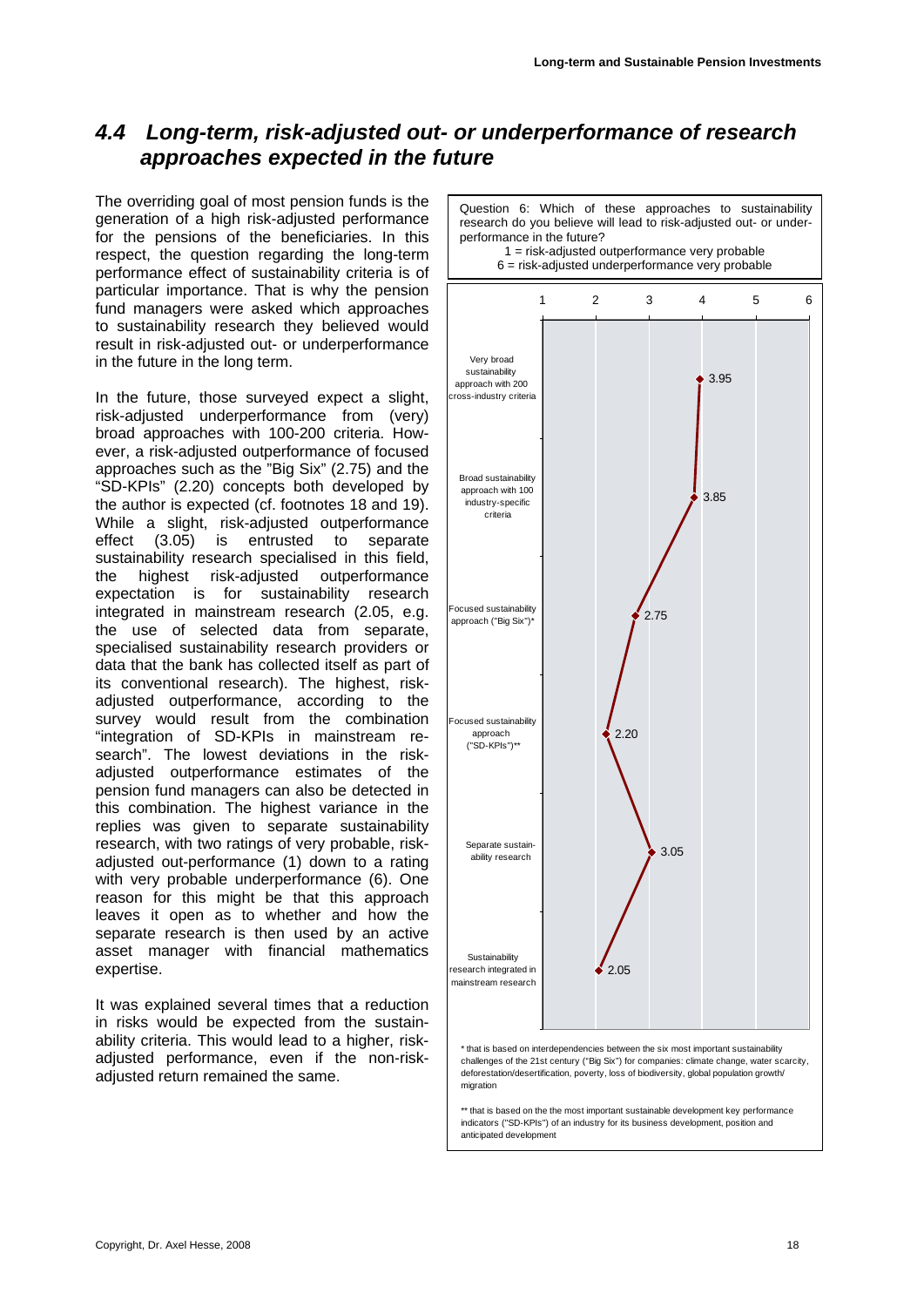The argument that could often be heard in the past, namely that sustainability criteria could reduce the investment spectrum and thus increase the risk, was only mentioned by one interviewee.

The pension fund managers frequently mentioned the fact that there is currently insufficient sustainability research that is integrated in mainstream research, but that there was a recognisable trend here that the demand was increasingly being met. Should the expectations of the pension fund experts be proven right, this type of integrated sustainability research with a sector-specific focus, for instance, on the "Big Six" or "SD-KPIs" will gain substantially in importance in the future, due to their positive, risk-adjusted performance impact alone. And this will be even more the case since to both the "Big Six" and the "SD-KPIs" concepts is also ascribed a high aptitude for engagement approaches, in other words, the active use of the shareholder rights, (e.g. for universal investors such as large pension funds).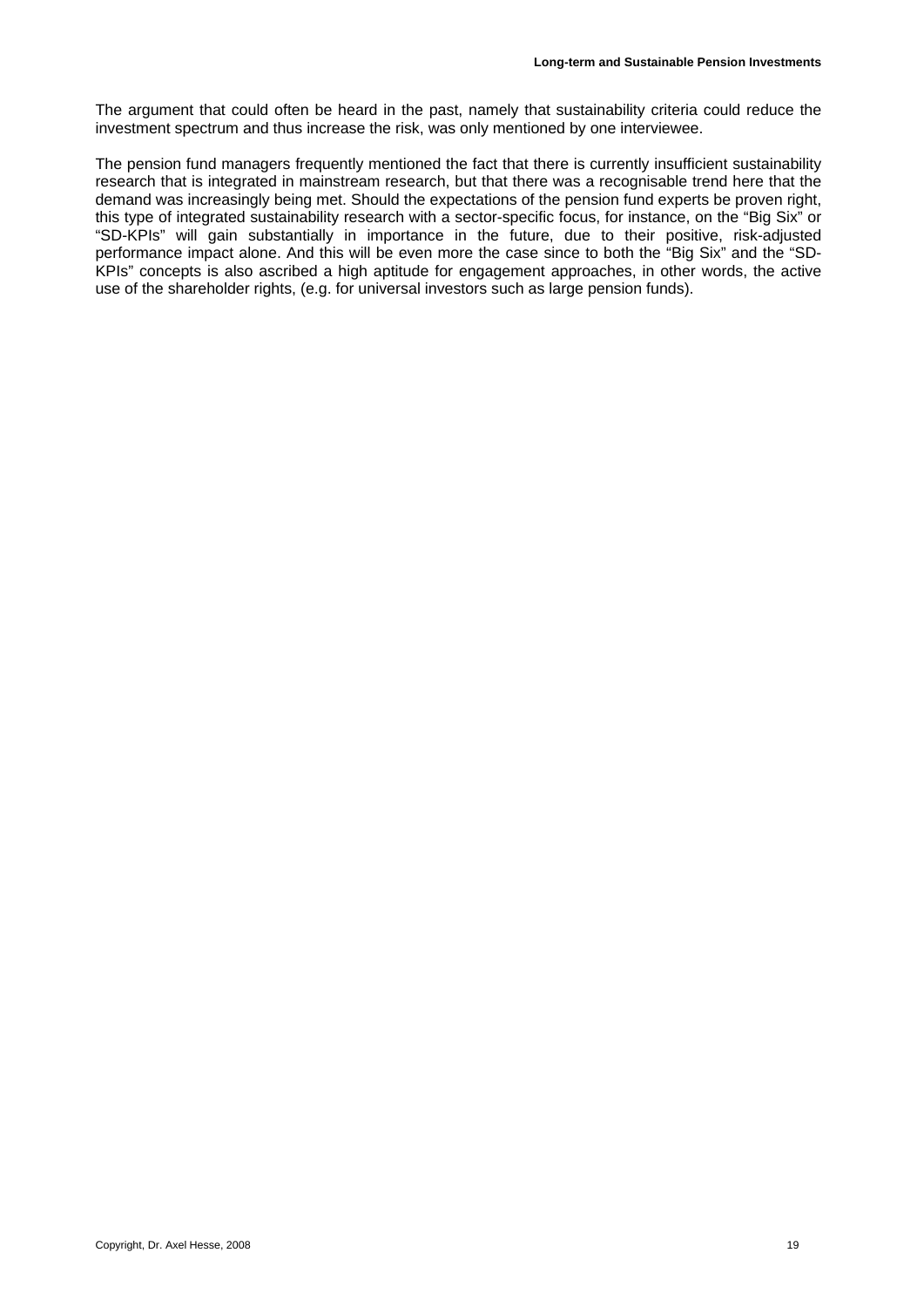### <span id="page-19-0"></span>*4.5 Performance measurement of long-term, sustainable investment strategies*

As a basic principle, the measurement of the investment success is a very important element in the process chain of asset management. However, the performance measurement of long-term sustainable investment strategies is currently still proving to be difficult in places. These and possible proposals for solutions are listed here in the form of theses. The pension fund managers interviewed agreed with all theses, with average agreement figures of 1.7 to 3.1.

The highest level of agreement was given to the thesis that the concept of sustainable investments has not been clearly defined (by far) for long-term comparisons of returns. Two sub-aspects are reflected here. Firstly, a diversity of research and investment styles is combined under the term "sustainable investment". With regard to the success of the investment, there is the risk of comparing "apples with oranges". A future possibility for approximating the content of the concepts could be, for instance, focusing approaches on the "Big Six" or "SD-KPIs" named above. Secondly, a long-term measurement of performance is only worthwhile when a concept has been consistently maintained over ten years where possible (cf. thesis 2). As the first sustainable investment approaches did not arrive on the market until around ten years ago and since then have mostly also undergone major changes in content, a measurement of performance is currently problematical in two senses. With the increasing maturity and professionalisation, this should be the most important thesis today but gradually will become less important in the future.

An absolute return should serve as a long-term benchmark. Interestingly, those surveyed were in close agreement with one another. Only one manager rejected this thesis fully (6), otherwise, all the others agreed with values of 1 or 2. The insights of the influential Myners Report appear to have reached the pension managers. Myners stated: "*Objectives for the overall fund should not be expressed in terms which have no relationship to the fund's liabilities, such as performance relative to other pension funds, or to a market index"* [20](#page-19-1).

Question 7: The success of long-term investment strategies according to the sustainability approach cannot be adequately measured. Which of the following statements from this context, do you agree or disagree with?<br> $1 =$  Fully agree  $6$  = Totally disagree



<span id="page-19-1"></span><sup>1</sup>  $20$  Myners, P.: Institutional Investment in the United Kingdom: A Review, London 2001, P. 148.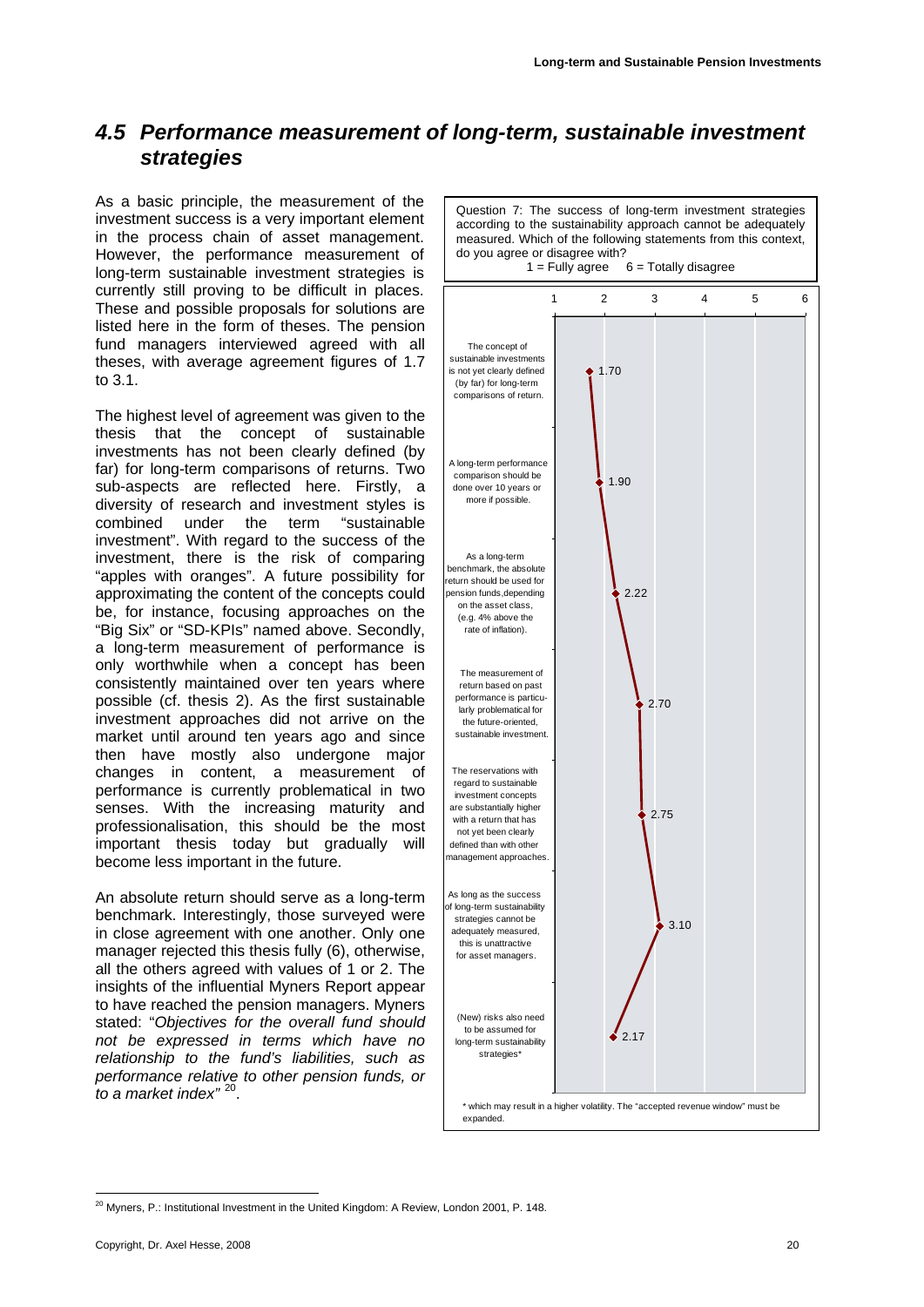Ultimately, the pension funds must serve their absolute liabilities from a return that is generated absolutely. For example, one fund put this return to be generated absolutely at 4.5% p.a.

The three theses with the lowest agreement rates also had the highest deviations in the answers: for instance, sustainable measurement of the return, based on past performance, can indeed be helpful, but also partly necessitates additional expertise. On the other hand, particularly in the sustainability sector, investments are also frequently made not only in new concepts, but also in new companies, which makes long-term backtracking difficult or impossible. But the conventional "track record" of an asset manager in the past can be taken into account as a criterion for the selection for a sustainability mandate.

Reservations vis-à-vis sustainable investment concepts and their returns would still exist here, but the market is becoming increasingly more mature and the offerings more professional. Two pension fund managers also emphasised that the adherence to the (non- or extra-financial) figures that are a component of sustainable investment concepts is at least as important for them as the financial performance. Performance measurement for sustainable investment concepts, which is still problematical in part, is still deterring some conventional mainstream asset managers from entering the market, but the customer viewpoint is decisive. As a growing group of customers, such as the high-volume pension funds surveyed here, are demanding sustainable investment approaches, the market overall is becoming increasingly more attractive for the asset managers.

For long-term sustainable investment strategies, in the opinion of all pension fund experts surveyed, the "accepted revenue window" should be extended, for this would facilitate promising, long-term investments in alternative asset classes such as private equity, infrastructure investments and sustainability innovators. The possibly higher volatility could be explained by an increase in communication from the fund. To some extent, an adjustment of the statutory frameworks with regard to the "extended revenue window" would be necessary.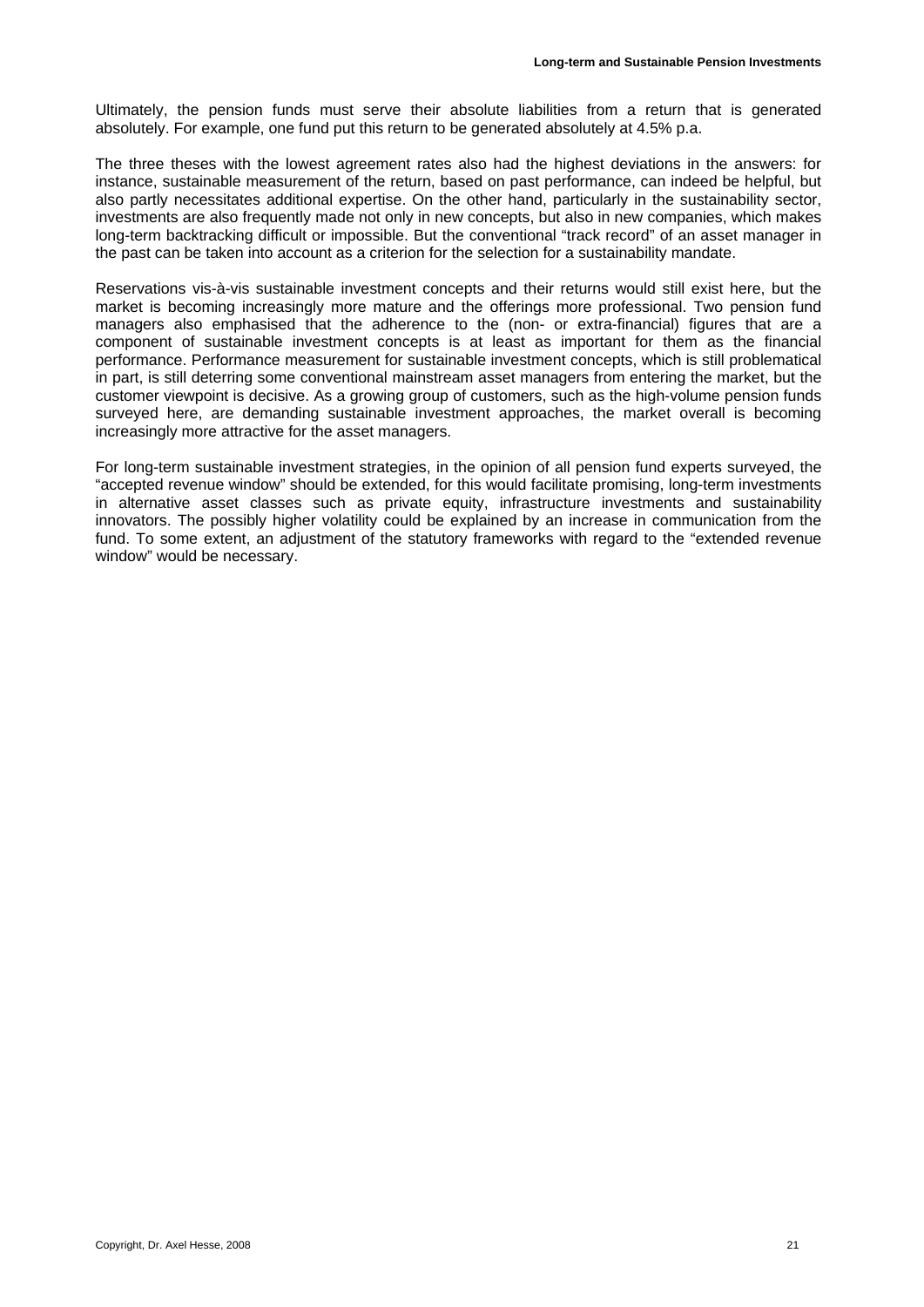### <span id="page-21-2"></span><span id="page-21-0"></span>*4.6 Possible and actual investment horizon of the pension funds surveyed*

The investment horizon is of considerable importance in the development of an investment strategy. It is normally explained with the following similar yet not identical definitions:

- (1) The investment horizon incorporates the *period of time* for which a certain sum in assets is *available* for investment (fundamentally, theoretically, as a maximum). The duration of an investment is specified by the investment goal, for instance within the framework of pension investments by the planned pension entry.
- (2) The investment horizon incorporates the *period of time* in which an investor intends *to hold* a particular investment with a high probability.

Only if the individual investments are adapted to the investment horizon, can an investment strategy be successful in the long-term. Generally, a differentiation is made between short-term, mid-term and longterm investment horizons. An investment period of more than five years can be seen as a long-term investment horizon. For many asset classes, a minimum investment duration is recommended, for instance three years for an equity fund. As long-term oriented investors, pension funds can basically resort to all available asset classes. Through their systematic selection and weighting, the investment portfolio can be optimised taking into account return and risk aspects. An average contractual term of 30 years results in a high share quota of currently around 80% with the implementation option pension fund ("Pensionsfonds") of MetallRente, for the majority of those with provision entitlements who are in the savings phase until they turn 56, as part of the strategic allocation.



Question 8 "How long do you believe the long-term investment horizon of your pension fund should be?" was aiming at the above definition (1). Here, the pension fund managers should name the fundamentally possible investment term in years that is available for the assets of their pension fund.

Usually, the pension fund experts orient themselves here to the number of years for which the average savings contributions have been made by the beneficiary, i.e. from the start of the savings phase to the start of the pension being paid out<sup>[21](#page-21-1)</sup>. State pension buffer funds, as for example in Sweden or France that do not (yet) have any direct links to individual beneficiaries, named here correspond to legally set, strategic target values for the duration of the long-term investment horizon. On average, all replies gave rise to a possible investment term of 23 years, whereby the average information fluctuated between a minimum of 10 and a maximum of 30 years. Even for a significantly longer investment horizon of a pension fund, it could be argued that this can demonstrate across generations a similarly high portfolio of assets as young savers are joining the system at the same time as beneficiaries are retiring.

<span id="page-21-1"></span><sup>&</sup>lt;sup>21</sup> The savings duration of individual beneficiaries varies depending on the duration of their membership of the respective pension fund between around 10 and 50 years.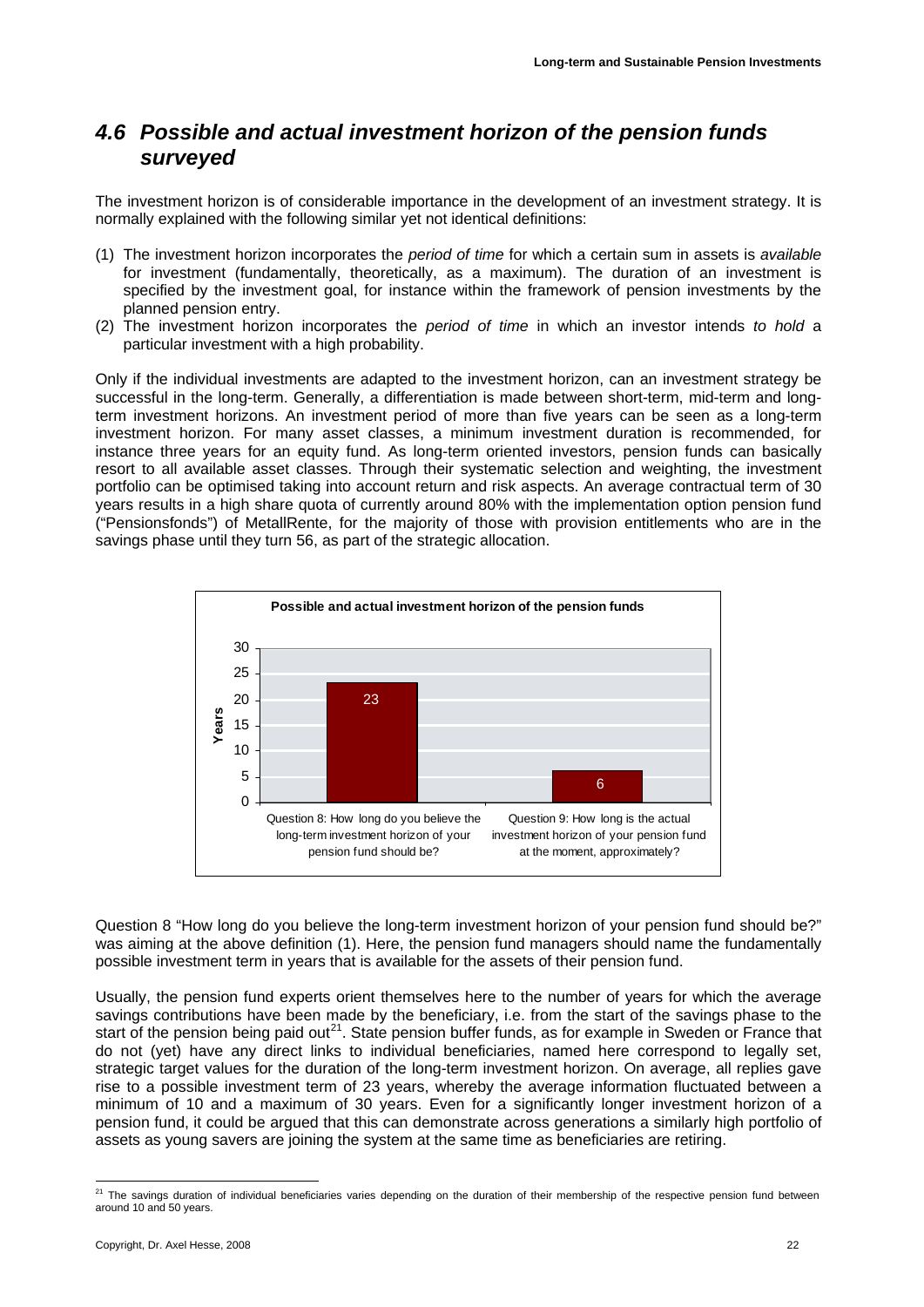These results clearly show once again that pension funds can be fundamentally long-term investors. The assets are available to them in the sense of the definition (1) for 10 years or more for investment. This should be taken into account accordingly in the targets of the pension funds, the strategic asset allocation and the Asset Liability Management<sup>22</sup>.

To optimise the yield for the beneficiaries in the long-term, taking into account return and risk aspects, long-term asset classes should be selected for the investment portfolio accordingly and be given a high weighting in the portfolio.

Question 9 "How long is the actual investment horizon of your pension fund at the moment approximately?" was based on the above definition (2). Whereas question 8 concerned how long at a maximum the assets are fundamentally available for investment, question 9 therefore addresses the actual holding duration of the asset investments. The average figure indicated by the interviewees here is 6 years. The actual holding term of the asset investments is therefore shorter by a factor of 4 than that which is theoretically possible, but can still be seen as long-term – just. This average figure, however, which only serves as a rough orientation, needs explanation in several respects.

On the one hand, the information fluctuates depending on the pension fund. Funds that are less long-term oriented named holding terms of the investments of between 1 month and up to 5 years, funds with a longer-term orientation of 10-15 years.

Due to the diversification effect of different asset classes, investment is not made solely in asset classes that are particularly suited for a long-term investment horizon. And depending on the asset class, the holding term of the investments differs greatly. Also within an investment class that is suitable for longterm investment, such as shares, the long-term "buy-and-hold" strategy is only one of many investment styles. The commissioned asset managers can also use, for example, very short-term trading strategies for the asset class shares. Through the diversity of investment styles, diversification effects are also hoped for. However, with too many short-term asset classes in the portfolio and also too many short-term investment styles within the asset classes, there is the risk that the long-term investment horizon of a pension fund and its long-term chances will be neglected.

In places, investment behaviour in the past which tended to have a long-term orientation is used as a criterion in the selection process of the asset managers, which can also favour sustainable investment styles. Two interviewees explicitly expressed the opinion that the actual investment horizon should be an economic cycle of around 7 - 8 years. However, it was explained several times by other interviewees that asset managers, once they had been commissioned, would not receive any targets with regard to a shorter or longer holding term. However, performance reviews are frequently held at (too) short-term intervals, e.g. every 3, 6 or 12 months. This leads directly on to the topic of the next section, which demonstrates possibilities through which incentive structures with a longer investment horizon can also be actually achieved.

The Myners Report emphasised that there is frequently a high degree of uncertainty among the asset managers with regard to the length of the investment horizon by which they are assessed. This is the real reason, if it is completely unnecessary, why the asset manager, when in doubt, pursues a short-term orientation so as not to lose his or her mandate. In contrast to this, however, the "trustees" maintained for their part emphatically that they do not insist on short-term performance and this is also not a criterion for changing an asset manager. Overall, therefore, more clarity should be brought about for the long-term performance period that is to be assessed $^{23}$  $^{23}$  $^{23}$ .

An interesting development is the announcement by the state-owned French bank, Caisse des Dépôts et Consignations (CDC), in April 2008 that it intended to found a "long-term investment club" for the largest investors worldwide. The Director General of CDC is the President of the Board of FRR and would like, for instance, to include the Norwegian Government Pension Fund (250 billion EUR), which is also active in sustainable investment, and sovereign state funds $^{24}$ .

<span id="page-22-0"></span> $^{22}$  Asset Liability Management (ALM) refers to a risk model for continuous, simultaneous, coordinating control of the investments and liabilities of pension funds (and or in general also of assets and liabilities items in the balance sheets of banks and insurances).<br><sup>23</sup> Cf. Myners, P.: Institutional Investment in the United Kingdom: A Review, London 2001, P. 2, P. 10

<span id="page-22-1"></span>

<span id="page-22-2"></span>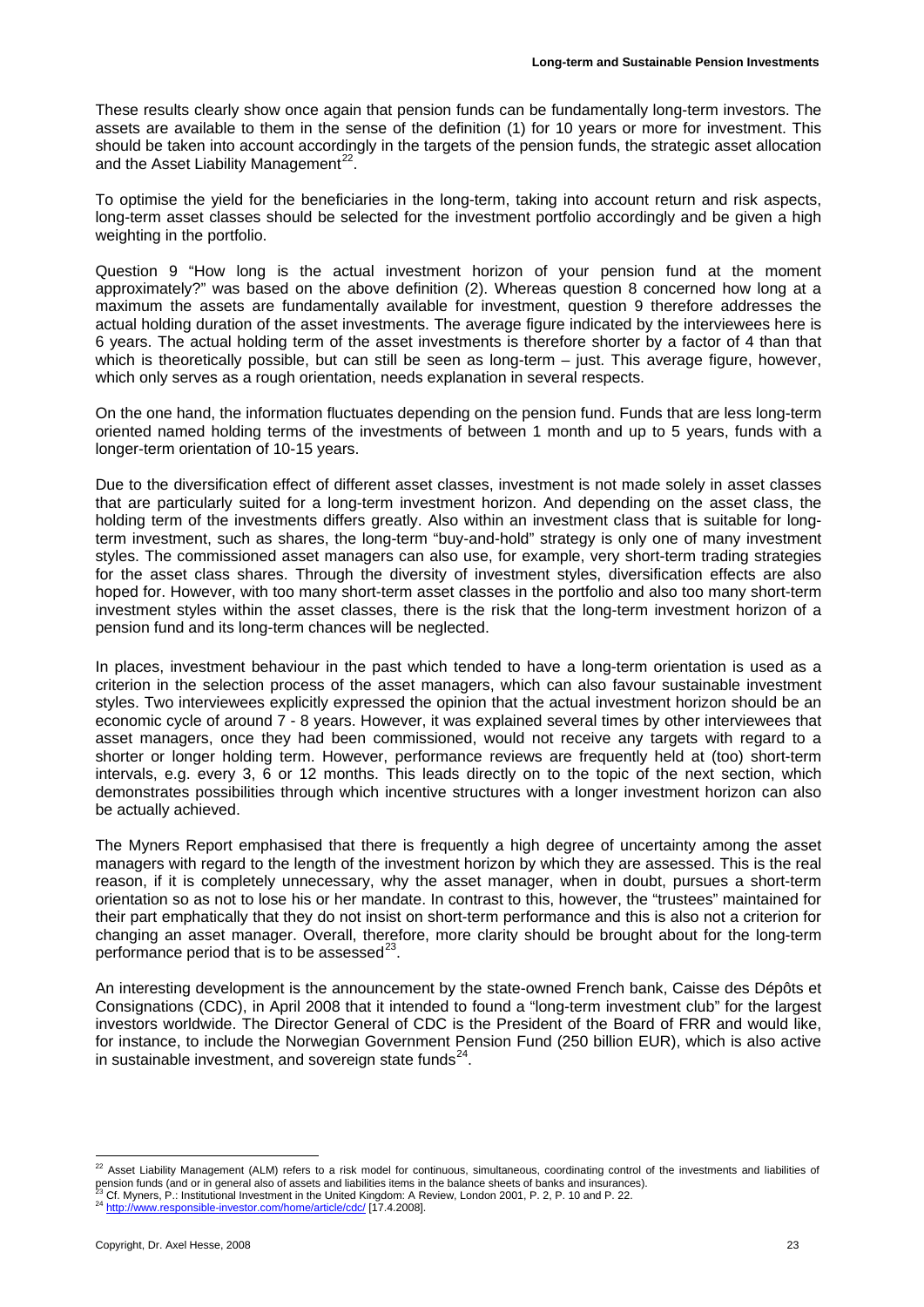# <span id="page-23-0"></span>**5 Incentive structures for more longer-term investments**

In this section, the pension fund managers were asked to what extent they consider particular incentive structures:

- (1) For pension funds vis-à-vis their asset managers,
- (2) For asset managers vis-à-vis the investee companies,
- (3) Within the investee companies, to be suitable for contributing to longer-term investments

(1) Limiting the trading activities with a "turnover limit" is deemed to be moderately appropriate (3.33) on average by those surveyed. However, the biggest deviations of all proposed measures are to be found here. Two pension fund experts consider them to be highly suitable: Longer-term investments could thus be reached; the indicator low "intensity of trading activities" is also suitable for the pre-selection of asset managers with the style of long-term investors. Two managers, meanwhile, considered the incentive for not suitable: In particular with dramatic changes on the stock exchanges overall or with individual investee companies, the asset managers could possibly not act in a sufficiently flexible manner. Exceptions should be envisaged at least for such cases.

The questioning of the asset managers who had held their positions for less than 3 years, was also rated on average as neutral, with a similarly broad range of variances in the answers. In particular for explicitly awarded "buy-and-hold" mandates this survey is worthwhile. However, there was (still) an insufficient number of such mandates at the present time. More frequently, a longer-term oriented investment spectrum is currently used, within which short-term regroupings and trading activities are also carried out.

Split remuneration for asset managers with a fixed basic share and additional remuneration paid out only with long-term performance is also seen by those surveyed on average as moderately suitable, however, with smaller fluctuations compared to the two measures given above. Some funds (still) do not have any or only a few performance-oriented remuneration systems. The proportion of the basic remuneration must be relatively high so that a relatively low, long-term additional remuneration may not possibly have a sufficient incentive impact.

Question 10: Please assess the following incentive structures with regard to their suitability for contributing to longer-term investments (1) Incentive structures for pension funds vis-à-vis their asset

managers

 $1 =$  highly suitable  $6 =$  not suitable



remuneration based on (out) performance, (e.g. measured by the "absolute return" benchmark, transferred annually to a locked account, paid out at the end of the longterm period)

\*\* more security for asset managers, position brought closer to that of internal asset managers at large pension funds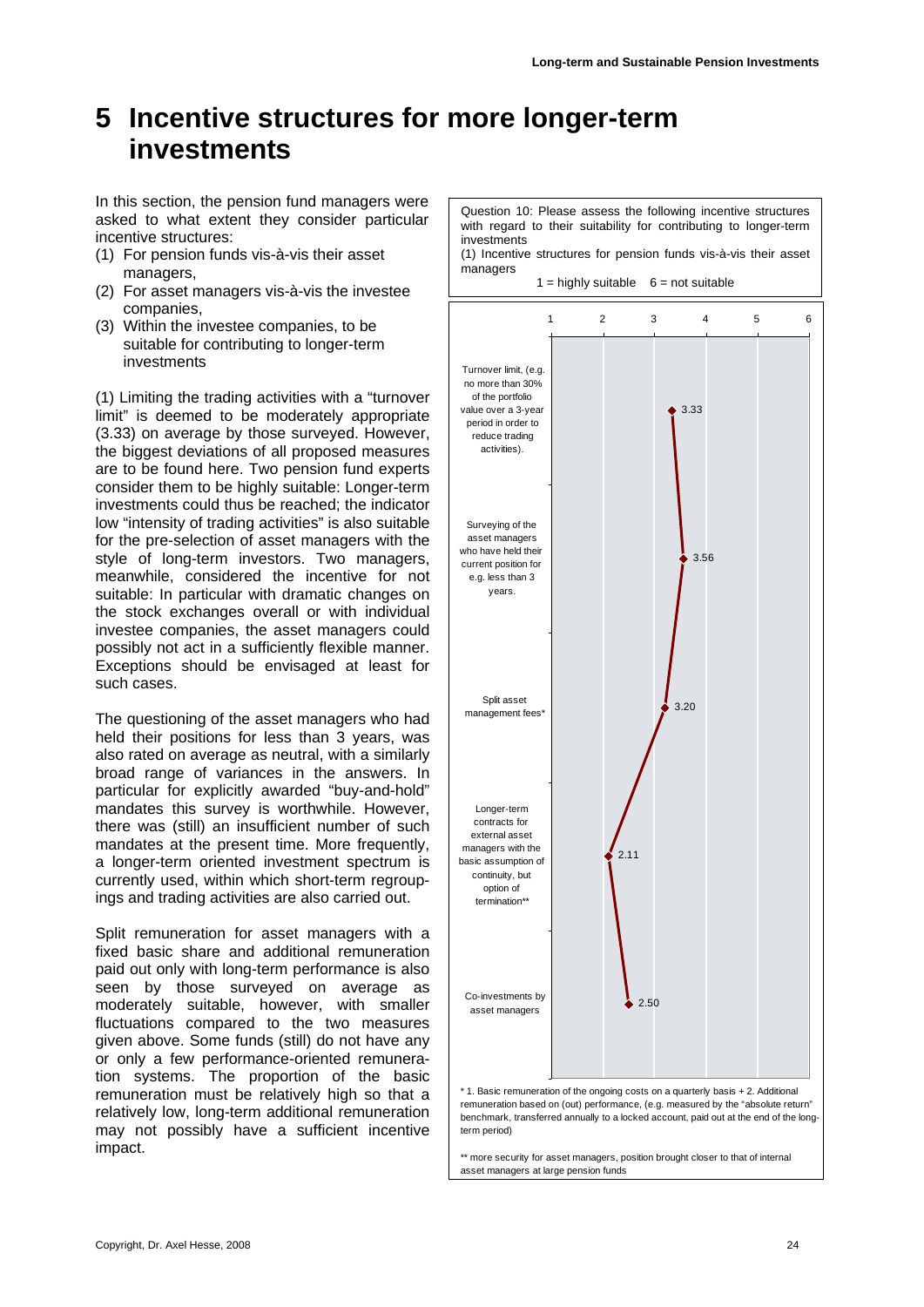It is also problematical that, under certain circumstances, a high performance could also be achieved with a large number of short-term investments and thus the additional remuneration actually intended for longterm investments.

The highest agreement rates with the lowest fluctuations were for long-term contracts with asset managers and co-investments of the asset managers, whereby long-term investments do not automatically result here. The current contractual terms of frequently 3-5 years would have to be lengthened, at least to the average length of an economic cycle of 7-8 years. For this, the pension fund management and the "trustees" would have to commit themselves significantly in the sense of their role as long-term investors. Co-investments are particularly suited for asset classes such as private equity.

As a basic principle, it should be established here that the transparency both with regard to the notified (long-term) investment term with the asset manager mandates and also with regard to their incentive and remuneration systems must be significantly increased in the future. Just as pension funds and investors require this from companies they invest in, it must also apply for their own activities in the future.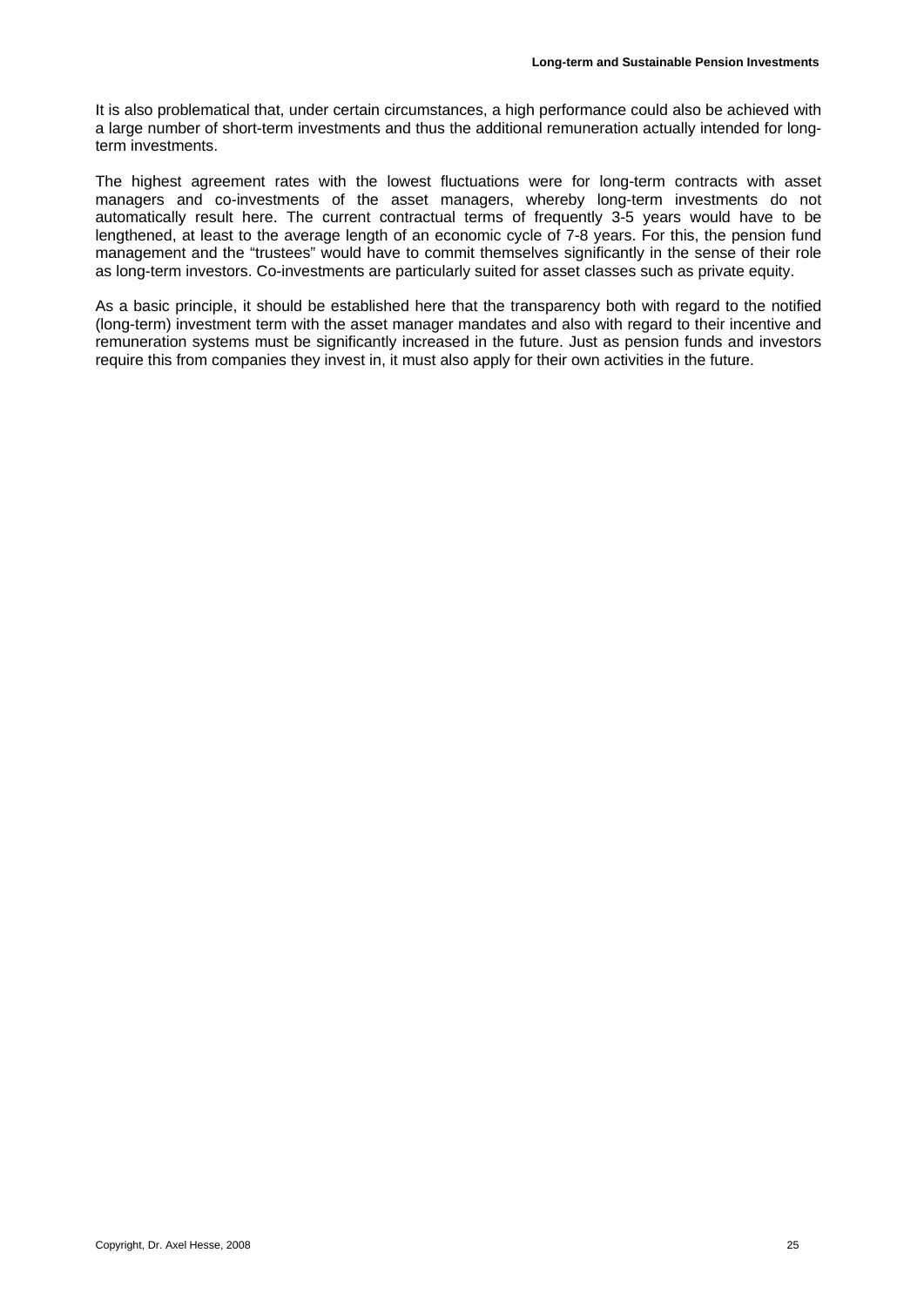Still Question 10: Please rate the following incentive structures with regard to their suitability for longer-term investments. (2) Incentive structures for asset managers vis-à-vis companies

(2) The two incentives suggested by the asset managers for a longer-term orientation with the investee companies were rated on average as suitable to a satisfactory extent. But also with these two points, there were major deviations in the replies, from highly suitable to not suitable.

The differentiation between ShareHOLDER and Sharehopper Value goes back to Walter (Deutsche Bank Research):

*"Of course, there are also players in business, and in particular on the financial markets, whose time horizon scarcely extends beyond one day. However, such sharehoppers are not in demand as capital providers, but rather shareholders, in other words, investors who are also prepared to make a longer-term engagement. Institutional investors have long recognized this; today they do not buy any shares of a company, without having examined in detail its business policy and where necessary exerting influence over strategically important decisions. Consequently, the financial markets also do not force from the companies in any way short-term profits maximisation to the detriment of ethical standards. Instead, they demand success strategies that are sustainable in the long term and thus responsible activities" [25](#page-25-0)*

A counter argument to the idea of a longer-term "investment agreement" per ShareHOLDER Value was that more efficient markets should rather point the way to a more long-term orientation than structures like these. With regard to a good long-term strategy, the companies also needed the pressure from the investors that could possibly be reduced by such an "agreement". A larger share in the company's capital was also required to be able to shape such "agreements" in a worthwhile manner for both sides. At any rate, any "agreement" would also have to envisage exceptions for particular events. Such long-term "investment agreements" are particularly suited, (e.g. for the asset class private equity).

ShareHOLDERS also have a greater interest in good reporting on long-term information from (invested) companies. However, this information should be supplied by the companies anyway. And it must be accessible to the general public to ensure that asset managers are not exposed to the risks of using insider information.

invested in  $1 =$  Highly suitable  $6 =$  Not suitable 3.00  $\frac{1}{2}$  3.10 123456 Longer-term "investment agreement" per shareHOLDER instead of Sharehopper Value Longer-term "holding term" for the provision of good, public, longterm company information

<span id="page-25-0"></span><sup>1</sup> <sup>25</sup> Walter, N.: Wirtschaftsethik im Zeitalter der Globalisierung – störendes Beiwerk im Wettbewerb oder Grundlage des Erfolges [Business Ethics in the Age of Globalisation – disruptive side-show in competition or the basis for success], in: Rheinischer Merkur, 8.6.1999, page not known.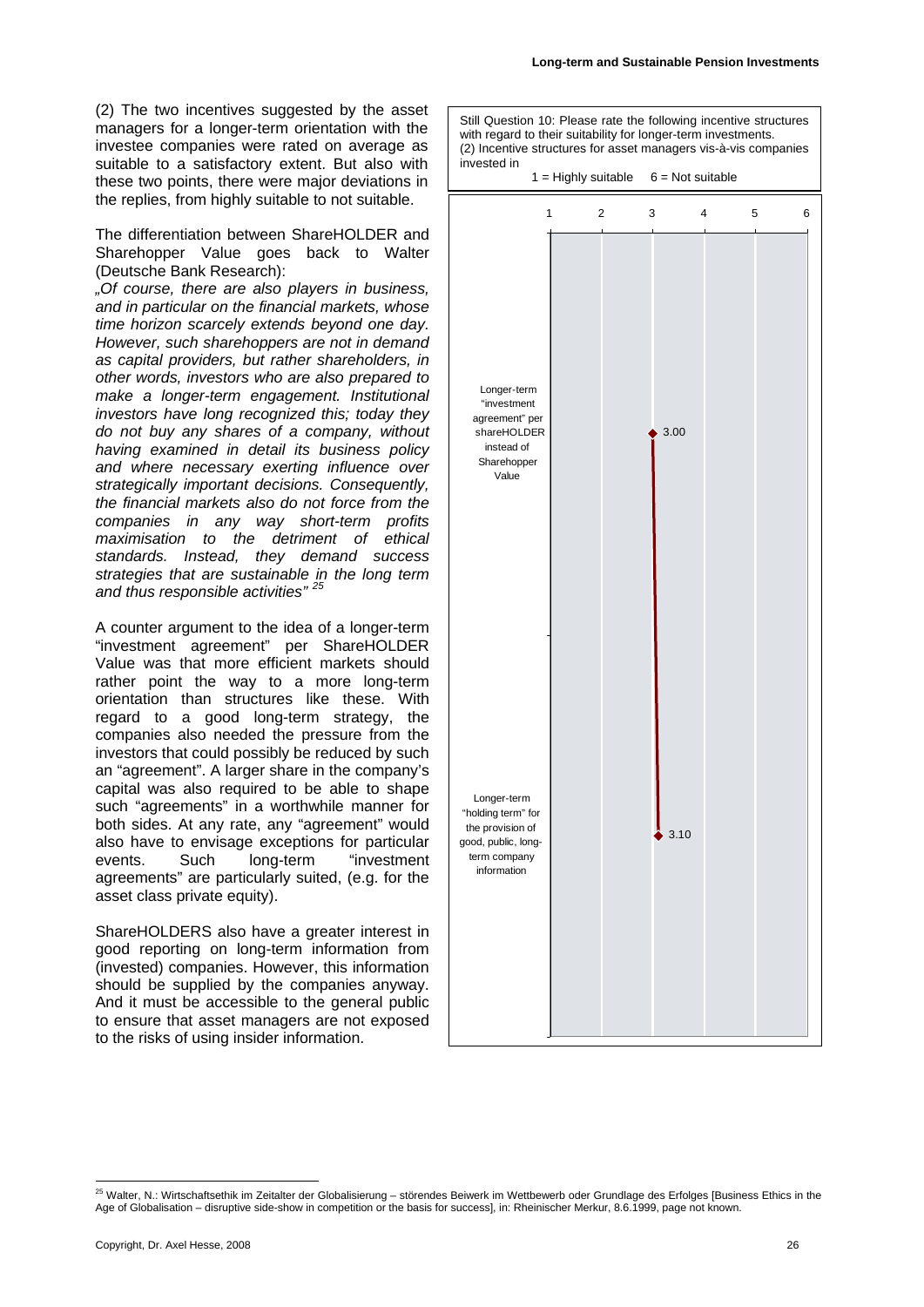(3) Interestingly, the pension fund experts see the most promising incentive structures for more long-term investments not in their own companies but at the other end of the investment chain, namely within the investee companies themselves. All interviewees consider additional remuneration for managers for shareholder value generated in the long term and the inclusion of sustainability criteria such as the SD-KPIs<sup>26</sup> in the remuneration systems of the companies to range from suitable up to very suitable. However, the long-term remuneration of the managers should not be added to the existing remuneration, but remuneration for short-term successes should be reduced accordingly. For the remuneration of sustainability criteria, the restriction was made in part that these would have to be of material importance, as is the case with SD-KPIs.

Overall, it is shown that pension funds need to find their individual mix from the suggested or similar incentive structures in order to generate even more long-term orientation for their investments. These incentive structures need to be communicated transparently by pension funds and asset managers in the future, as it is already demanded of the investee companies and is also well done there to some extent.



<span id="page-26-0"></span><sup>1</sup>  $26$  Cf. footnote 19.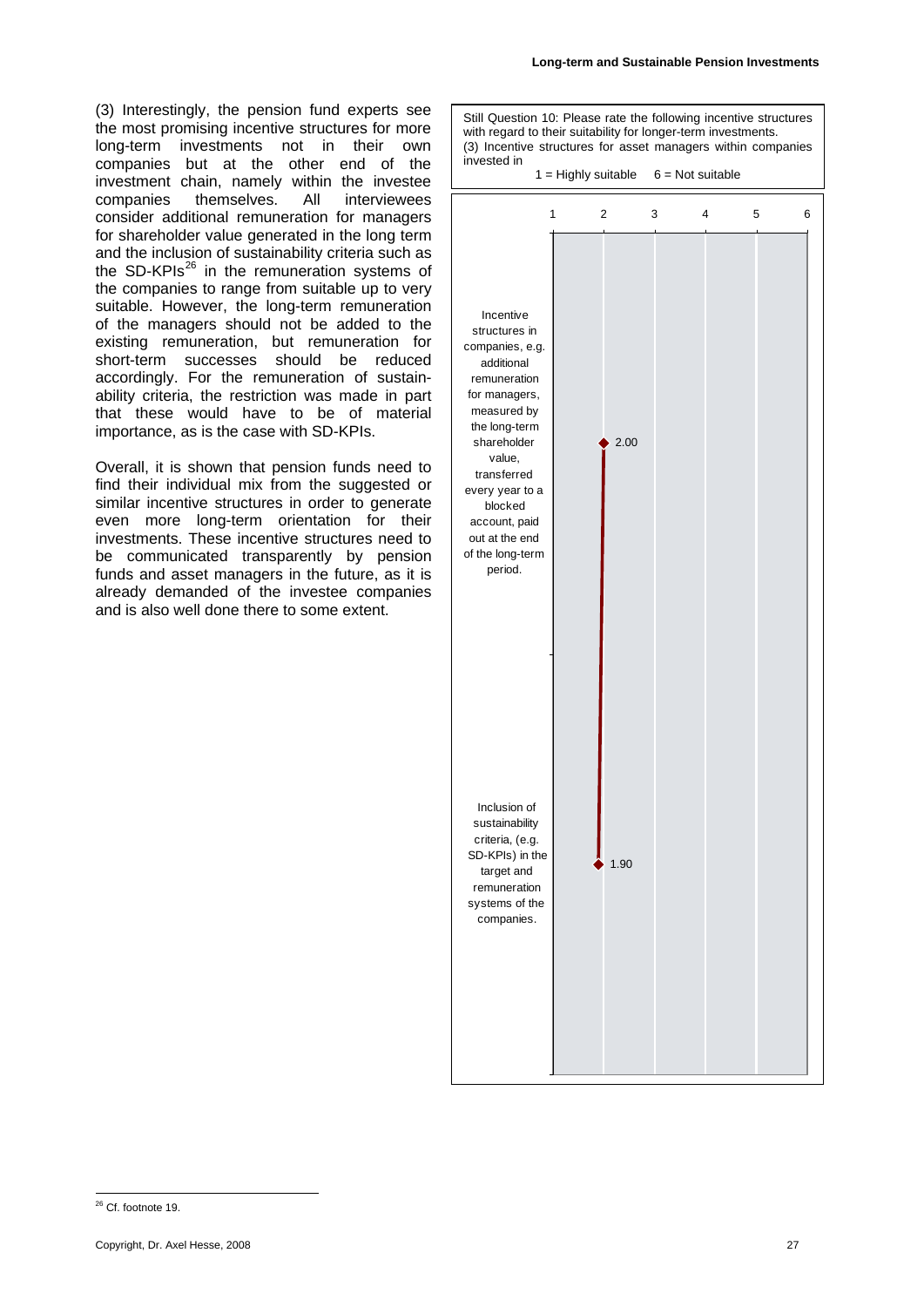# <span id="page-27-1"></span><span id="page-27-0"></span>**6 Forms of engagement for long-term, sustainable investments**

"Engagement" applies internationally – Germany must catch up on large sections of the development – as a possibility for investors to exert influence in order to reduce risks with their investments and/or to increase returns. In this study, a broad range of forms of engagement was surveyed with regard to their suitability for contributing to a long-term, sustainable riskadjusted performance. The three complexes of questions related to:

- (1) Engagement with investee companies
- (2) Engagement cooperation of many pension funds in general
- (3) Engagement cooperation of many pension funds in particular in order to improve legal frameworks or self-regulation for long-term, sustainable pension investments

(1) Engagement with shares is the classical form of engagement and consists in particular in conducting active dialogue with the management of investee companies and the use of shareholder rights such as motions, speaking and voting rights at shareholders' meetings. As very large pension funds are involved as "universal owners" virtually in all (large) exchange-listed joint stock corporations and they find disinvestment difficult, for reasons of portfolio theory, engagement overlays offer the option here of improving their portfolio without any new weightings or disinvestment. Accordingly, the pension fund experts assess the engagement with shares with low deviations as highly suitable (1.40) on average in order to increase the long-term sustainable, riskadjusted performance.

The engagement with bonds, to be more precise with the issues of fixed-interest securities, on the other hand, is seen on average as only minimally suitable (2.95), with large deviations in the replies ranging from highly suitable to not suitable. Engagement with the issuers, (e.g. states or companies), is seen as more difficult without the pressure due to shareholder rights, if not impossible. The influence is particularly high in the new issue of a fixed-interest security.

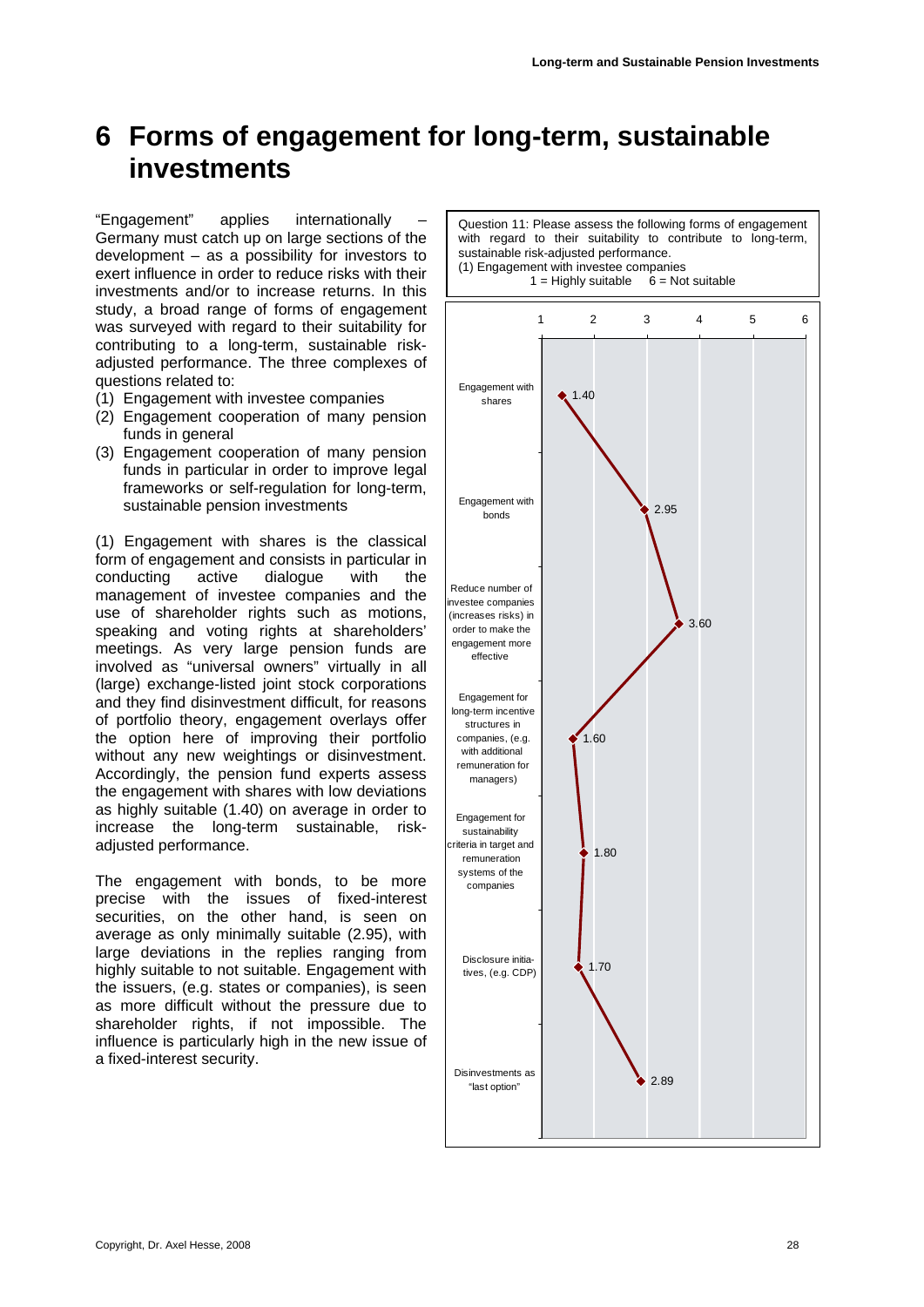Increasing the number of investee companies, in order to more effectively perform the sometimes costly engagement, is rated with strongly fluctuating figures between 2 and 6 on average as the least suitable measure. Engagement processes are not conducted with all investee companies anyway; rather, they are concentrated after a focused pre-selection of the topics and industries mostly on a two-digit number of engagements per year. For "universal" owners, it is mostly out of the question, as stated above, to reduce the number of investee companies. The situation is different in the private equity sector, where a strong proportion of engagements is frequently part of the business model, or also with "focus funds", focusing on engagement, as offered by Hermes, for instance.

Engagement for long-term incentive structures in companies and sustainability criteria in target and remuneration systems are rated as very suitable for increasing the long-term, sustainable, risk-adjusted performance, which corresponds to the high incentive impact of these measures in Section 5. It is interesting that the engagement for both measures is seen approximately the same. The sustainability criteria receive only 0.2 points less. A clear trend can be discerned that from the viewpoint of the longterm investors which means that sustainability criteria should increasingly be included in target and remuneration systems of the companies.

Disclosure initiatives, like the Carbon Disclosure Project (CDP), are committed to ensuring more reporting of the companies, for instance in the area of sustainable development. Such initiatives are rated by the pension fund experts on average as highly suitable.

Disinvestments are frequently seen as the last option of an unsuccessful engagement process. At no point were the answers from the pension funds surveyed further apart than in this question: Four funds considered this option as highly suitable, two as not suitable, the others surveyed were in between and thought that it depended on the individual case. Disinvestments were once again out of the question for universal investors; furthermore, the chance would be lost to change something for the better through a engagement. On the other hand, non-sustainable business practices of a company, for instance, could have a negative impact on its long-term performance, so that disinvestments can contribute to increasing the long-term, sustainable, risk-adjusted performance. On average, the measure for this is deemed to be slightly suitable (2.89).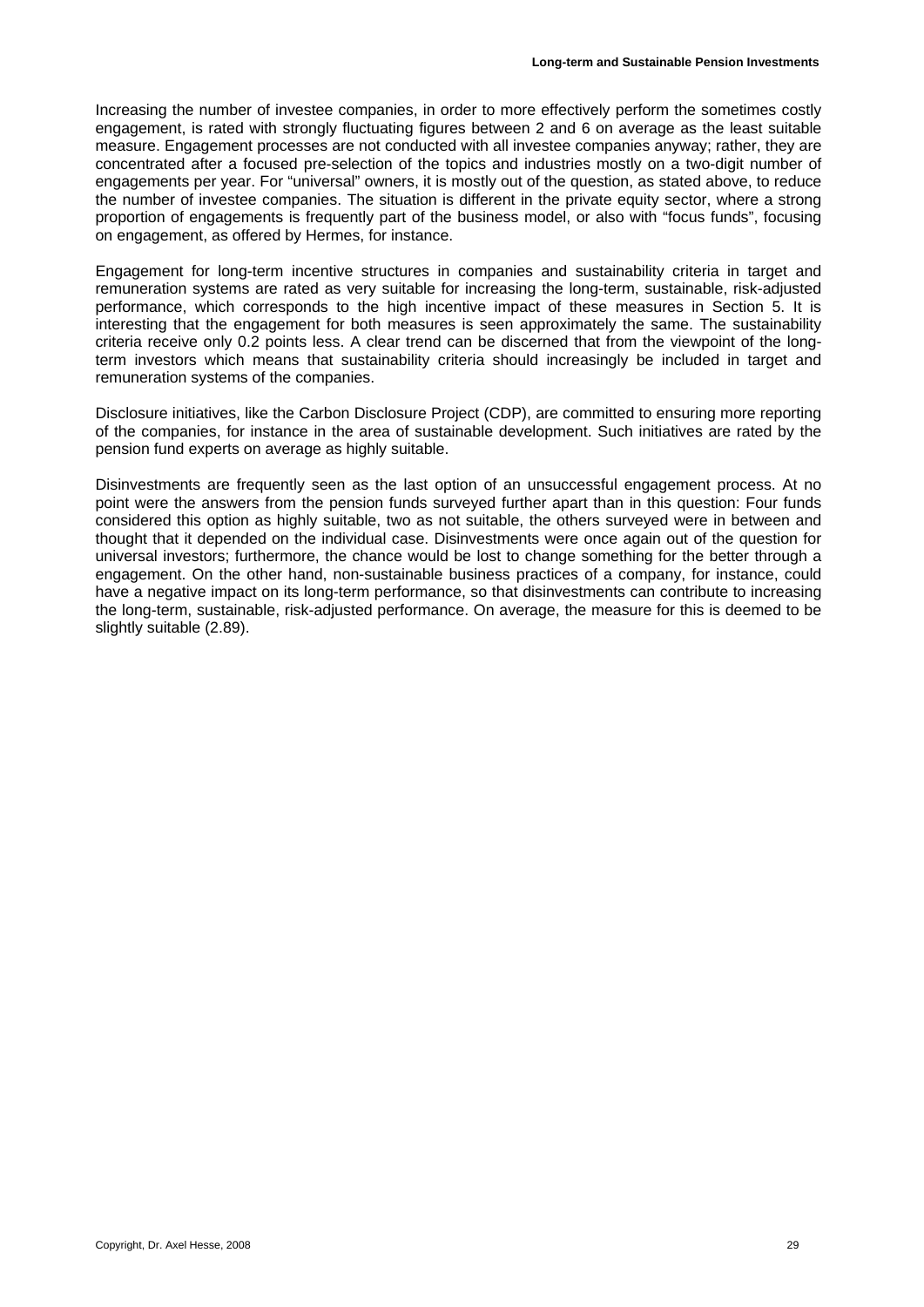(2) In general, engagement cooperations of many pension funds mean the pooling of assets or other resources for engagement activities. Through pooling, smaller or medium-sized pension funds can also make use of engagement activities for their investments.

Cooperations between several or many pension funds or also other long-term institutional investors are deemed to be very suitable for shaping the engagement more effectively and thus also increasing the performance. Nine out of ten pension funds exhibited the value 1 here.

A fine example is the successful work of Ethos, the Swiss foundation for sustainable development. It was set up in 1997 by two Genevabased pension funds and currently incorporates 79 institutional investors. The purpose of the foundation is to promote the consideration of principles for sustainable development and best practice rules in the area of Corporate Governance in investment activities. A more recent example is the "Ethical Council" that was set up by the Swedish pension funds AP1, AP2, AP3 and AP4. Hermes, the fund manager of the British Telecom Pension Scheme (BTPS), is also offering through "Equity Ownership Services (EOS)" engagement services in the direction of corporate governance and sustainable investments for BTPS and other clients with a total of GBP 45 billion (57.9 billion EUR) in assets.

To increase the offer of sustainability research (cf. Section [4\)](#page-12-0), cooperative engagement is also seen as very worthwhile. A fine example of this is the "Enhanced Analytics Initiative" for improved, extra-financial and long-term research that is currently being supported by asset managers with 1.8 trillion EUR in assets.<sup>2[7](#page-29-0)</sup>

Cooperations in order to generate innovative, sustainable investment options are rated on average as suitable to a good to satisfactory extent – with a range in the replies from 1 to 5. Competitive reasons can in part be a hindrance to a cooperation. Most recently, CleanTech fund investments from ABP and PGGM can be listed as examples of successful cooperation. Roderick Munsters, Chief Investment Officer of ABP, explained in 2007 to IPE that they were speaking with large, European investors and pension funds in order to generate more innovative "socially-responsible investment opportunities".



<span id="page-29-0"></span><sup>1</sup> 27 Cf. http://www.enhancedanalytics.com/.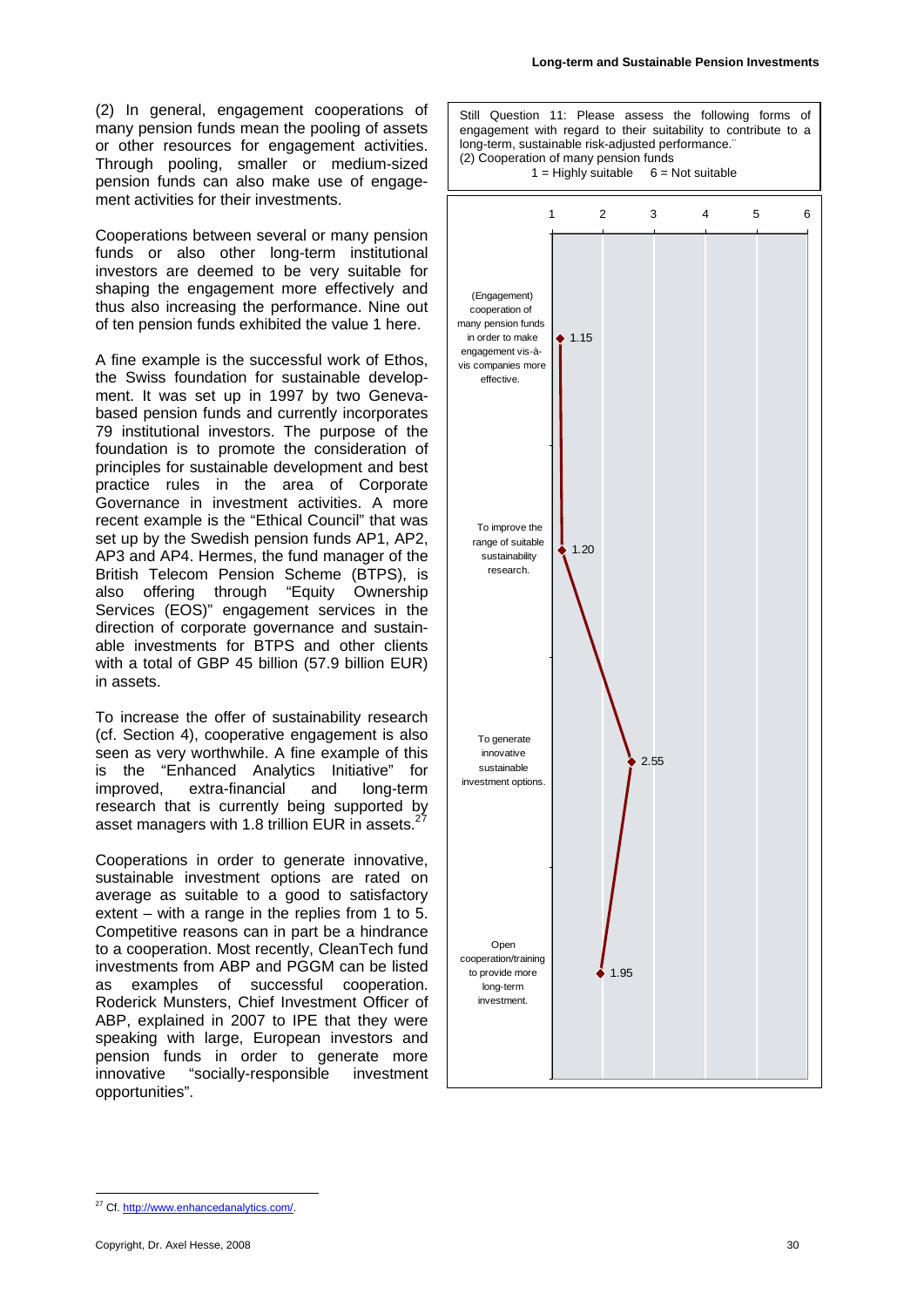Ultimately, those surveyed see open cooperation and training of pension funds as a generally good opportunity for cooperation in order to find out more about long-term, sustainable investment strategies. As only one example in the sustainability area the "Institutional Investors Group on Climate Change" (IIGCC) offers seminars for trustees.

(3) The (legal) frameworks for long-term sustainable investments can be viewed as deficient in many aspects. Insofar as a conscious influencing of the legal frameworks and/or self-regulation is of strategic importance for the performance of financial services providers in general and pension funds operating in the long-term specifically<sup>28</sup>. Large pension funds and pooled, smaller and mediumsized pension funds have a substantial influence with regard to the special frameworks for pension investments and the general frameworks of the economy overall. This can be used best in engagement cooperations. In this section, it was examined which changes in the (legal) frameworks appear most suitable to contribute to a long-term, sustainable, riskadjusted performance.

(Legal) frameworks that make short-term investment difficult, e.g. a "stock exchange tax" such as in the United Kingdom or a "Tobin tax" on currency transactions are considered by the pension fund managers to be practically unsuitable. On the one hand, these measures are deemed not to be effective enough, on the other hand the markets themselves should be made more efficient and not distorted by new restrictions. The elimination of the companies' obligation to report on a quarterly basis and/or the voluntary nature thereof is only deemed suitable by three out of ten of those interviewed.

Eliminating restrictions or barriers for long-term, sustainable investments, [e.g. an annual guaranteed interest rate for traditional insurance-linked pension funds ("Pensionskassen") in Germany or Switzerland], is seen by the international pension funds experts as being highly suitable. In Germany itself, it is sometimes argued that the new equity-oriented pension funds that are not encumbered with a guaranteed interest rate and that were only introduced in 2002 could prevail in the long-term over traditional pension funds due to a higher performance. As, however, the larger volumes are still invested / become invested in traditional pension funds, this would suggest a demand for an elimination or at least a reduction of the annual guaranteed interest rate. A board member of the largest traditional German

Still Question 11: Please rate the following forms of engagement with regard to their suitability for contributing to a long-term, sustainable risk-adjusted performance. (3) Cooperation of many pension funds in order to improve the legal frameworks or self-regulation for long-term sustainable pension investments  $1 =$  Highly suitable  $6 =$  Not suitable 5.00 4.89 4.11 2.50 2.00 2.29 2.69 4.75 4.50 123456 Make short-term investments difficult, e.g. by means of stock exchange tax e.g. by means of tobin tax e.g. elimination / voluntary nature of quarterly reporting in the companies Eliminate restrictions for long-term sustainable investments, e.g. by eliminating the annual guaranteed interest for traditional pension funds Promote long-term sustainable investment e.g. reporting obligation for investment policy with regard to sustainability e.g. obligation to exercise voting rights/reports e.g. stronger voting rights weighting for long-term shareholders e.g. additional dividends for long-term shareholders



<span id="page-30-0"></span><sup>1</sup> <sup>28</sup> Cf. Hesse, A.: Sustainable Development Management – Policy- and Business Area-Strategies for Banks, Münster 2007, PP. 151-161.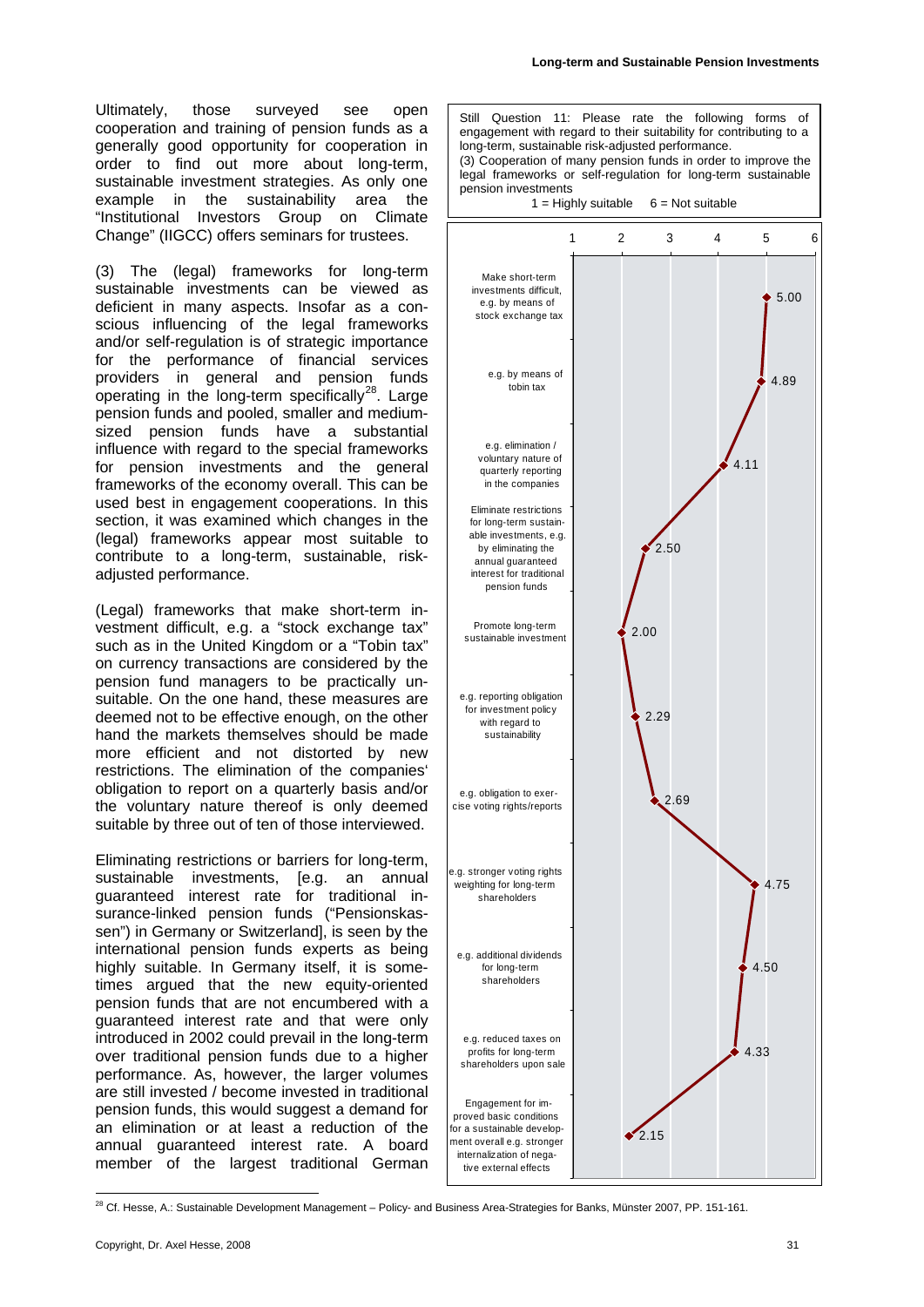pension fund BVV (approx. EUR 19 billion), Rainer Jakubowski, also criticised the regulation of these pension funds. It reduces the long-term performance and makes diversification difficult. Only through too conservative investments (approx. 80% fixed-interest and only 15% shares and 5% alternatives such as hedge funds or private equity) can the guaranteed interest be generated every year and the stress test of the BaFin (German Federal Financial Supervisory Authority) be mastered. This is leading to substantially lower performance compared with the international pension providers<sup>[29](#page-31-0)</sup> – and to the fact that asset classes corresponding to the long-term horizon such as share investments can currently be included in the portfolio only to a very small extent. The Association of German Banks also similarly demanded in March 2008 that the return orientation be strengthened and the investment regulations of company pensions be standardised.<sup>[30](#page-31-1)</sup> Excursus: Instead, the German government coalition published specific plans in mid-April 2008 for the "investive wage", the fiscal promotion of employee participation in his or her own company and special cross-industry funds eligible for assistance. In addition to high individual risks with company bankruptcies, these options result overall in a further increase rather than reduction in the complexity in company pensions. Due to cannibalisation effects, their existing implementation options are threatened by a substantial setback if the plans are realised, not least since then the employee participation in capital would be more strongly assisted than the existing forms of company pensions<sup>31</sup>.

All other engagement goals suggested with regard to more favourable (legal) frameworks aim to promote long-term, sustainable investments. As a basic principle, this goal is generally rated by the pension fund experts as well suited (2.0) to contribute to a long-term, sustainable, risk-adjusted performance. Out of the five specific proposals, however, only two were deemed to be suitable; three were seen as barely suitable.

The pension fund experts see a reporting obligation for the investment policy as best suited with regard to the sustainability for pension funds, as has been introduced first in the United Kingdom and then also in Germany and other countries and was frequently a initial, important impulse for further steps. Obligations that already exist in part at the international level regarding the exercising of voting rights and corresponding public reporting are also seen by those surveyed, with the exception of one person, as being suitable. However, the cost-benefits ration would have to be taken into account, (e.g. through lowcost, web-based solutions). Such published information is still called up very rarely. The information content should cover at least controversial items and agreements at shareholders' meetings.

The pension fund managers view a stronger weighting of votes for long-term shareholders (4.75), as an additional dividend for long-term shareholders (4.50) and lower taxes on share price gains for long-term shareholders when they sell (4.33) as scarcely suitable. However, there are major deviations in the answers. In all cases, the measures were also rated as suitable by several managers. More voting rights for long-term shareholders could lead to majority conditions that are difficult to forecast and tend to be seen as undemocratic and not suitable for a "Good Corporate Governance". Furthermore, tough, industrial interlocking participation could be one consequence that would frequently not be rated as efficient in the long term. Similar reservations were expressed with regard to the additional dividend for long-term shareholders. A concerted effort by ABP and PGGM for a "loyalty dividend" was already rejected once by the majority of the corresponding shareholders' meeting. On the other hand, in another survey two thirds of the "trustees" saw (statutory) regulations to encourage the making of share investments for the long term as desirable: 53% could imagine a stronger weighting of voting rights, 72% higher dividends for long-term shareholders (after e.g. at least 5 years holding term) and 78% lower profit taxes when shares are sold $^{32}$ .

Excursus: The fiscal exemption which is still valid in Germany for private individuals with regard to share price gains after a speculation period of 12 months will expire at the beginning of 2009 with the new flatrate withholding rate ("Abgeltungssteuer"). This is a withholding tax on capital income with a flat-rate tax rate of between 25% and a maximum of 28%. It can be recorded here that this change in the tax in Germany will lead to less long-term orientation and less systematic development of private (pension) investments and to possibly falling rather than increasing share quotas. From these important perspectives, therefore, the flat-rate withholding tax should be rejected.

<sup>&</sup>lt;sup>29</sup> Cf. Wagner, J.: Pensionskassen head criticises BaFin regulation, in: IPE.com, 22.3.2007.

<span id="page-31-1"></span><span id="page-31-0"></span>

<span id="page-31-3"></span><span id="page-31-2"></span>

<sup>30</sup> Cf. Federal Banking Association: Securing your living standard in retirement – Plea for funded pensions, Berlin 2008. PP. 38-40.<br><sup>31</sup> Cf. Afhüppe, S., Creutzburg, D.: Business attacks investive wage plans, in: Handelsbl London 2004, P. 20.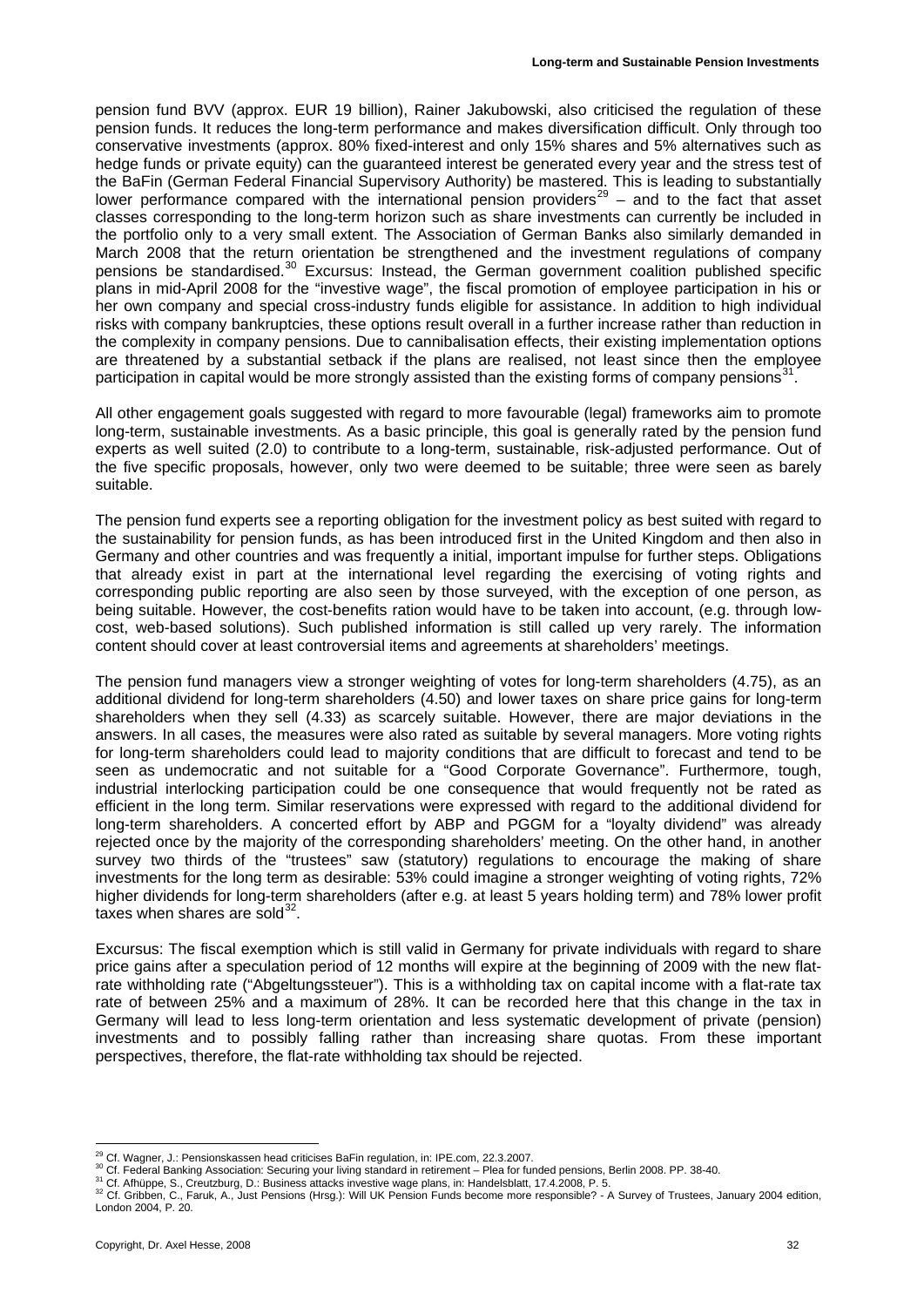The point "Engagement for improved (legal) frameworks for a sustainable development overall, e.g. stronger internationalisation of negative, external effects" brought a very interesting result. The pension fund experts see this as highly suitable (2.15). The pension funds influence on the financial markets – also as pioneers – will therefore campaign more in the future for generally more sustainable frameworks in politics and self-regulation, which should help this process, which is necessary for sustainable development, become more dynamic. The substantiation is also interesting: As the pension funds surveyed already have a large proportion of long-term sustainable investments in their portfolios, these investee companies will benefit in their performance to a disproportionate extent through more sustainable (legal) frameworks. Negative external effects of carbon dioxide emissions are now internalized with a price, (e.g. through the emissions trading in Europe), and this should also be continued for other environmental products in a similar manner. The pricing would also make sustainable research simpler and more important materially. In Policy Groups of the IIGCC or "The Climate Group", institutional investors such as the pension funds had already campaigned intensively and successfully for sustainable (legal) frameworks. This process will increase further in dynamics. The following quote on this matter is found in the "Hermes Principles".

#### *"Externalisation of costs*

*Principle 10 Companies should support voluntary and statutory measures which minimise the externalisation of costs to the detriment of society at large.* 

*Business, of course, has to work in a competitive environment. This can create the conditions where there is a high incentive for businesses to 'externalise' costs – i.e. to make a profit for the company while high costs are incurred by society at large. Since Hermes opposes such activity we ask companies to welcome those frameworks, voluntary where possible, statutory where necessary, which encourage businesses not to externalise costs. This is not to encourage regulation per se. Of course it is important that where regulation exists it recognises the need to allow the greatest possible flexibility which will encourage positive entrepreneurship. However, most investors are widely diversified; it makes little sense for them to support activity by one company which is damaging to overall economic activity. The ultimate beneficiaries of most investment activity include the greater part of the adult population who depend on private pensions and life insurance. It makes little sense for pension funds to support commercial activity which creates an equal or greater cost to society by robbing Peter to pay Paul. Where companies are aware that such conditions exist, it is appropriate for them to support measures to align shareholder interests with those of society at large." [33](#page-32-0)*

The proactive attitude of the pension fund managers analysed here regarding the "engagement for improved (legal) frameworks for a sustainable development overall" is also of particular interest because sustainability policy and the investment world had only little contact in the past. Winston Hickox, a Portfolio Manager of the Environmental Initiative of the influential Californian pension fund CalPERS, still joked in 2006 on this topic: *"In fact, I kiddingly offer the thought 'God forbid these groups find one another'." [34](#page-32-1)*

<sup>&</sup>lt;sup>33</sup> Hermes: The Hermes Principles, London 2006, P. 18.

<span id="page-32-1"></span><span id="page-32-0"></span><sup>&</sup>lt;sup>33</sup> Hermes: The Hermes Principles, London 2006, P. 18.<br><sup>34</sup> Hickox, W. H.: Incentives Promoting Patience in Investment, in: The Sustainability Forum Zürich, From Short- to Long-Term: Who Cares?, Zürich 2006, P. 15.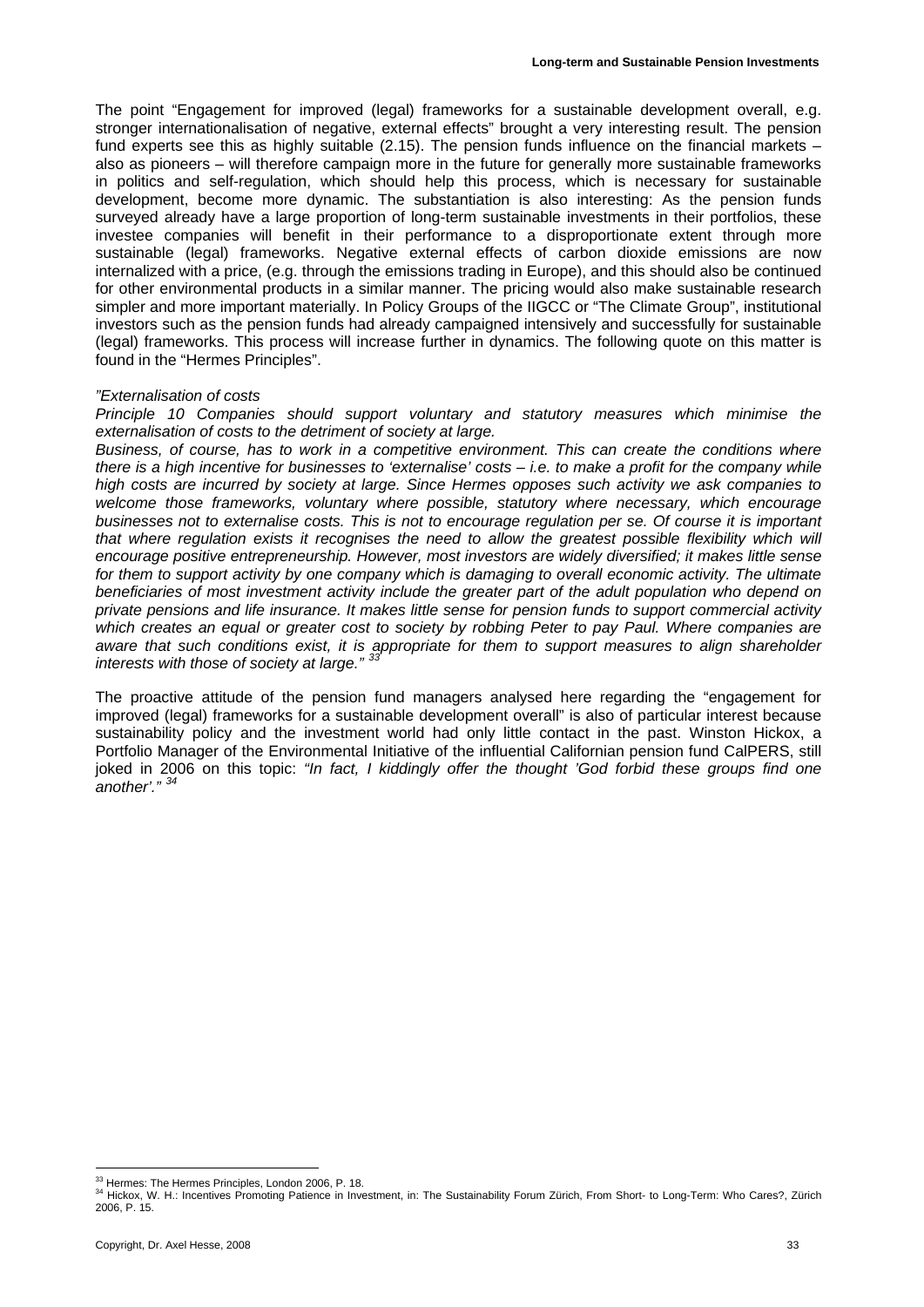# <span id="page-33-3"></span><span id="page-33-0"></span>**7 Fiduciary duty and sustainable investments**

### *7.1 Information basics on fiduciary duty*

The core of fiduciary duty in pension provision is in particular that the trustees make all investment decisions on a risk- and return-oriented basis ("maximisation of performance"), carefully, sensibly and with foresight in the interest of the pension provisions of the beneficiaries, unless other purposes are defined. Primary fiduciaries in the narrower sense are the Board of Trustees ("common law" in USA/UK) and or the "Pension Scheme Management Committee" ("civil law", e.g. in continental Europe). Other participants with similar obligations to those of the primary fiduciaries are asset managers, insurance managers and pension consultants<sup>35</sup>. A distinction needs to be drawn between the term "Fiduciary Duty" and the issue of "Fiduciary Management" in which the decision is taken in particular whether the asset management should be conducted in-house or externally.

For a long time – and with poorly informed market participants this is still the case today – it was disputed whether the consideration of sustainability criteria – often referred to more broadly as "Environmental, Social and Governance" (ESG) factors – breaches "fiduciary duty". Since a study by the leading law firm Freshfields, which attracted a lot of attention, this question has fundamentally been clarified, at least for the nine countries including Germany, France, UK and the USA who were examined as part of this study. Freshfields summarised as follows:

*"Conventional investment analysis focuses on value, in the sense of financial performance. As we note above, the links between ESG factors and financial performance are increasingly being recognised. On that basis, integrating ESG considerations into an investment analysis so as to more reliably predict financial performance is clearly permissible and is arguably required in all jurisdictions.*

*It is also arguable that ESG considerations must be integrated into an investment decision where a consensus (express or in certain circumstances implied) amongst the beneficiaries mandates a particular investment strategy and may be integrated into an investment decision where a decision-maker is required to decide between a number of value-neutral alternatives." [36](#page-33-2)*

The consideration of sustainability criteria is therefore not a breach of "fiduciary duty". On the contrary, its consideration is permitted and can also be seen as necessary due to the increasing influence on performance of sustainability criteria as part of the fiduciary duty.

Before pension fund, insurance or asset managers formulate corresponding objectives, strategies or measures for the integration of sustainability criteria, fundamental information about the concept of sustainable development or sustainable investments should first be considered within the framework of the information basics. The following questions 12 - 16, are devoted to these basics. Only in question 17 are conclusions drawn from this for the target system of the pension funds.

<span id="page-33-2"></span><span id="page-33-1"></span><sup>1</sup> <sup>35</sup> Regarding in part the very different definition of "Fiduciary Duty" in individual countries cf. Freshfields Bruckhaus Deringer: A legal framework for the integration of environmental, social and governance issues into institutional investment, produced for the Asset Management Working Group of the UNEP Finance Initiative, October 2005.  $\overline{5}$  Ibid., P. 13.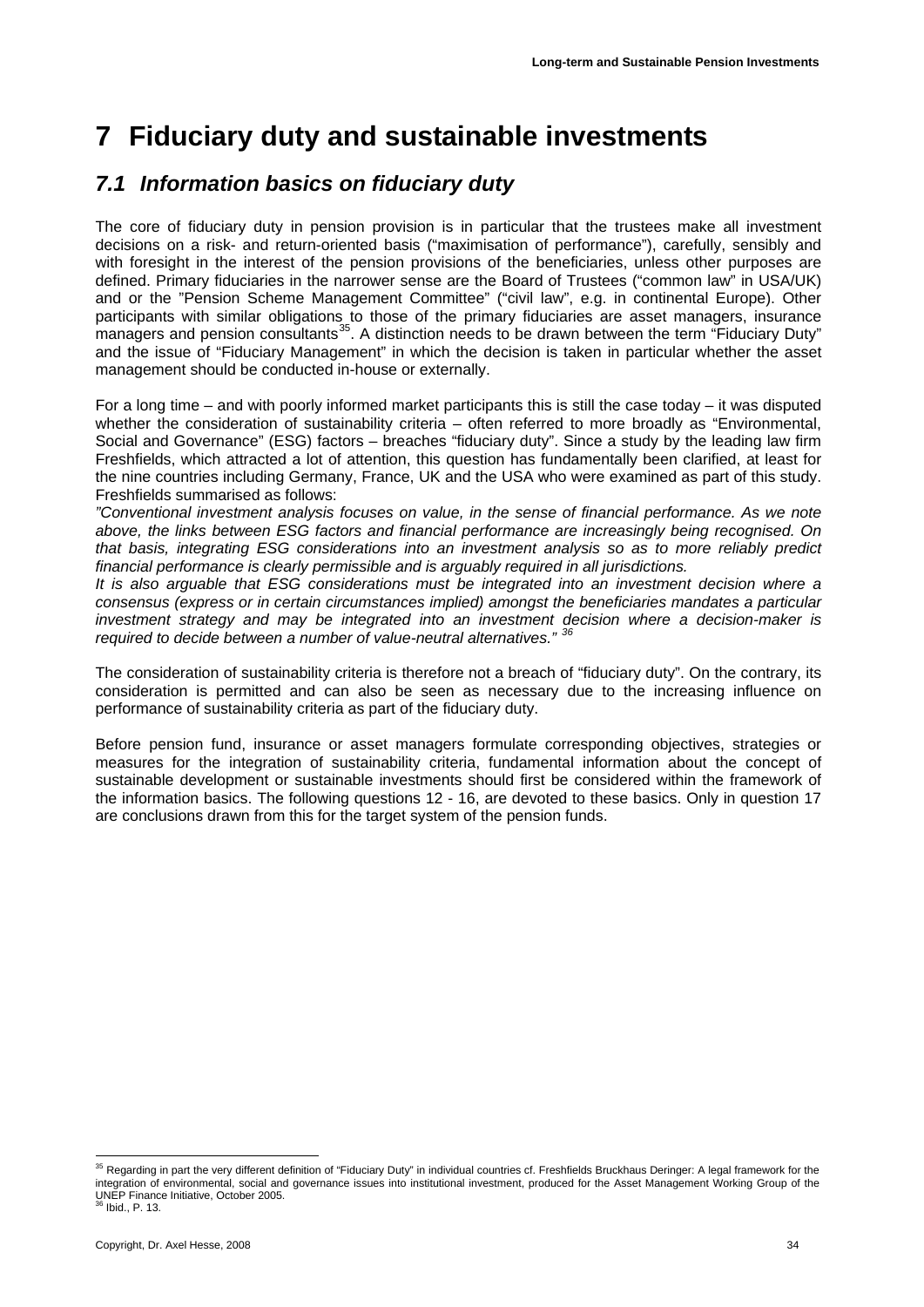The fundamental definition for a sustainable development originates from the Brundtland Commission and is as follows:

*"Sustainable Development is a development that meets the needs of the present without compromising the ability of future generations to meet their own needs. It contains within it two key concepts:* 

- *the concept of 'needs', in particular the essential needs of the world's poor, to which overriding priority should be given; and*
- *the idea of limitations imposed by the state of technology and social organization on the environment's ability to meet present and*  future needs."

Question 12 therefore questioned the attitudes of the pension fund managers as to how important are the two main goals of the Brundtland Commission "combating of poverty" and "environmental protection" for the beneficiaries of the fund. In addition, the significance of the classical goals "long-term high pension provision return" and "long-term high, riskadjusted pension provision performance" was determined.

As expected, the two classical goals are assessed as very important, whereby the riskadjusted performance is deemed to be particularly important. The two core sustainability topics "poverty" and "environmental protection", however, are seen at least on average as relatively important. The variances of the answers however show the full spectrum of the rating possibilities from "very important" to "unimportant". One manager who assessed all four points as "very important" said he had "consciously ignored the apparent conflict in objectives". Today and in the future, across generations, as the sustainability concept and pension funds are determined, all four points would have to be reached equally as they are strongly dependent on one another, in particular in the long term. Another manager who assessed the two sustainability criteria as "not important", thought the four points should not contradict one another in the long term, but that the fund was focusing on a high return and performance respectively for the beneficiaries and was trying at the same time to influence the companies, markets and legal frameworks in such a way that in the future a high performance could increasingly be put on an equal footing with sustainability.

Question 12: How important is it for your pension fund that your beneficiaries:

- generate high pension return in the long-term?
- generate high risk-adjusted pension performance in the long term?
- can spend their retirement in a world in which the basic needs of the world's poorest people are met?
- can spend their retirement in a world in which the natural environment is capable of meeting the present and future needs of all people?



<span id="page-34-0"></span><sup>1</sup> <sup>37</sup> World Commission on Environment and Development: Our Common Future, Oxford 1987, P. 43.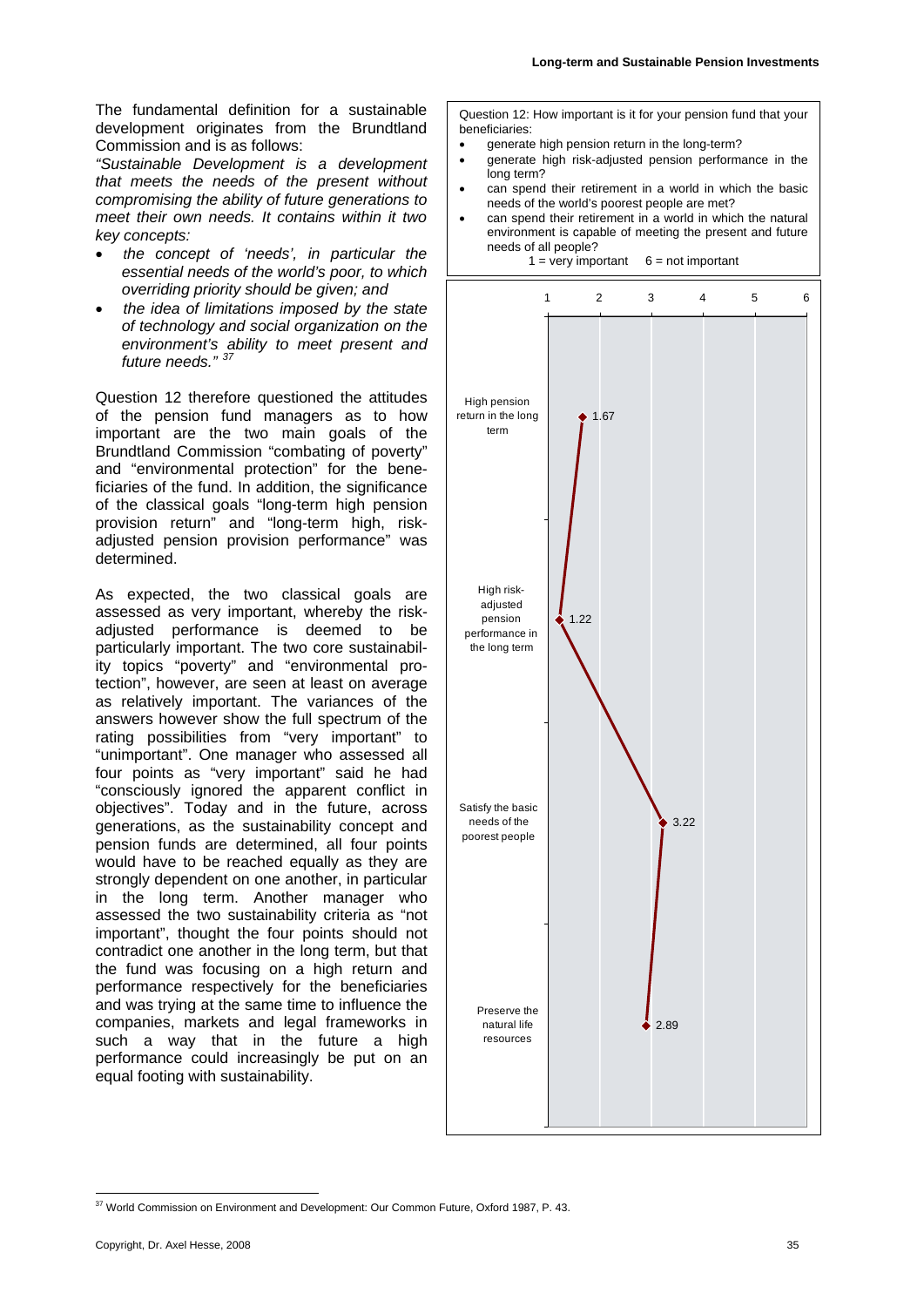That sustainability has increasingly greater, financial implications and thus needs to be considered from the performance view had been shown in the Freshfields report. Ethos has a special position, the founding purpose of which lay in the fact that the cooperating pension funds wanted to carry out sustainable investments on a pro-rata basis – without the primate of the performance, but as equally weighted goals.

The slightly more important position of "protection of the natural resources" is substantiated in that the beneficiaries tend to think of their own pensioner existence, their children and grandchildren and their nearby environment. Absolute poverty is predominantly continents away, even if it could lead to a destabilisation of the entire world. And without poverty reduction no protection of the natural resources would be possible globally.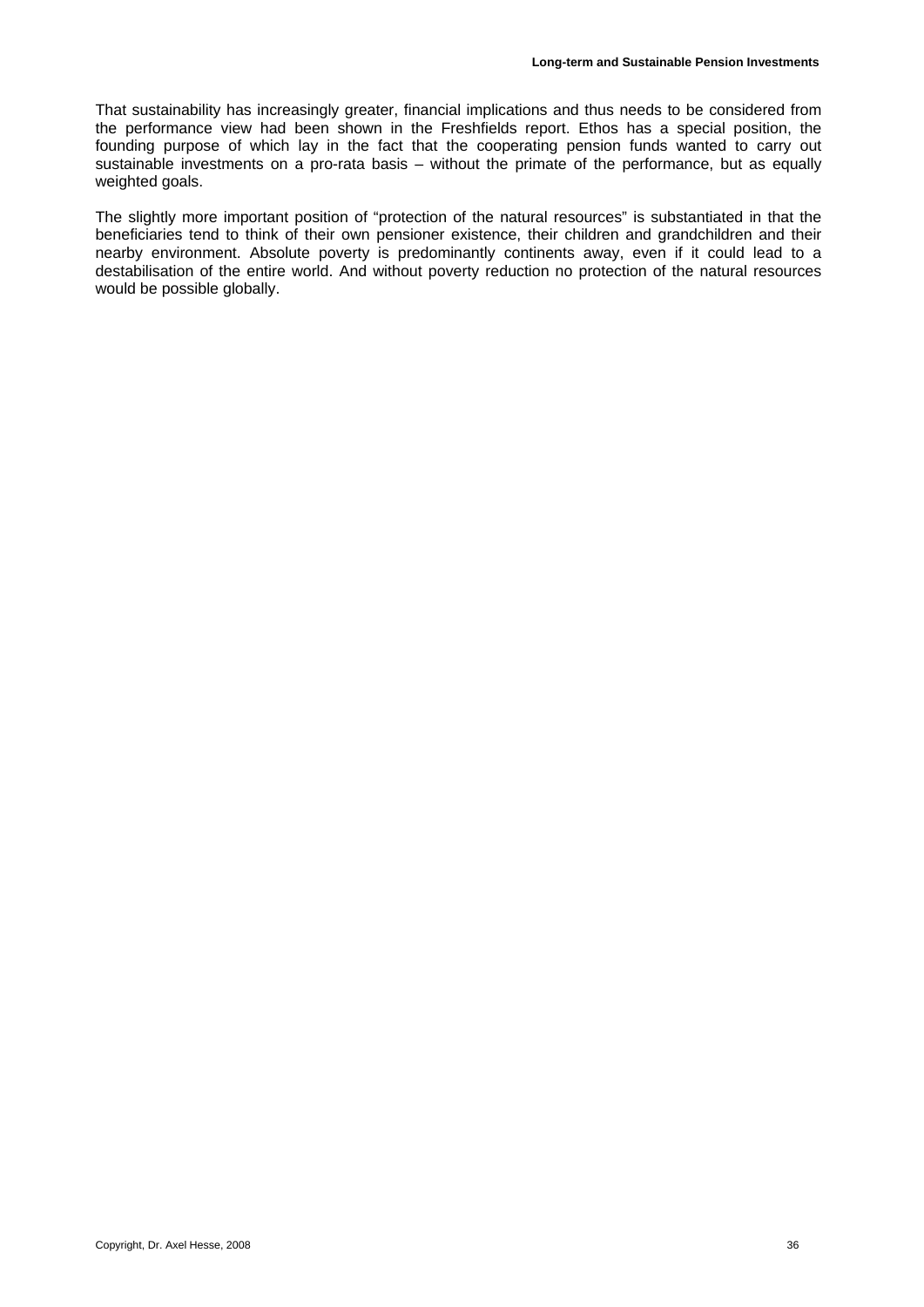Pension funds are high-volume, influential players on the capital markets, (e.g. all British pension funds hold around 25% of the British equity capital). The importance of funded pensions continues to increase in the industrial countries. Furthermore, pension funds are often pioneers, with their innovative (sustainable) styles of investment having a strong influence on investee companies, which are subsequently adapted by other players on the capital market many times over. A good example of the penetration of the overall concept of sustainability among players on the financial markets is the UN "Principles for Responsible Investments"<sup>38</sup> (UN PRI): One year after the establishment of the initiative, it was already supported and signed in 2007 by more than 190 signatories from the capital market with more than 9 trillion USD in assets. While almost exclusively, representatives of pension funds, (i.e. asset owners) sit on the PRI Board, which cofounded the initiative and drives it forward, there are an increasing number of asset managers among the signatories for whom the initiative is explicitly open.

Against this background, the question was posed as to how strongly the pension fund managers themselves estimate the direct or indirect influence of all pension funds in the industrial countries in contributing to solving the core challenges of a sustainable development: "combating poverty" and "environmental protection". The question was under the premise that all pension funds in the industrial countries would be aligned in a similar way to sustainable investment strategies, like the pension funds surveyed with their pioneer role.

In all four points, the pension fund experts see  $$ without any great deviations in the answers  $-$  a high influence in the long term, whereby the indirect influence, (e.g. by means of different forms of engagement (cf. Section [6](#page-27-1)) is rated slightly higher than the (more) direct influence (e.g. via investments in micro-finance institutions or renewable energies). Direct investments were made particularly when the return-risk ratio was the right one. Particularly with the first point of direct fulfilment of the basic needs of the poorest people through investments, there are problems as a result in part of high country risks, (e.g. in Africa). On the other hand, long-term infrastructure investments were also increasingly being made, in addition to micro-finance investments, (e.g. in the water and sanitation infrastructure in emerging and developing countries). A challenge over which the pension funds have neither a direct or indirect influence is the problem of bad governance in some developing countries.

Question 13: How strong do you estimate the long-term influence of all pension funds in the industrial countries?  $1 =$  very high  $6 =$  no influence



<span id="page-36-0"></span><sup>1</sup> 38 Cf. http://www.unpri.org/.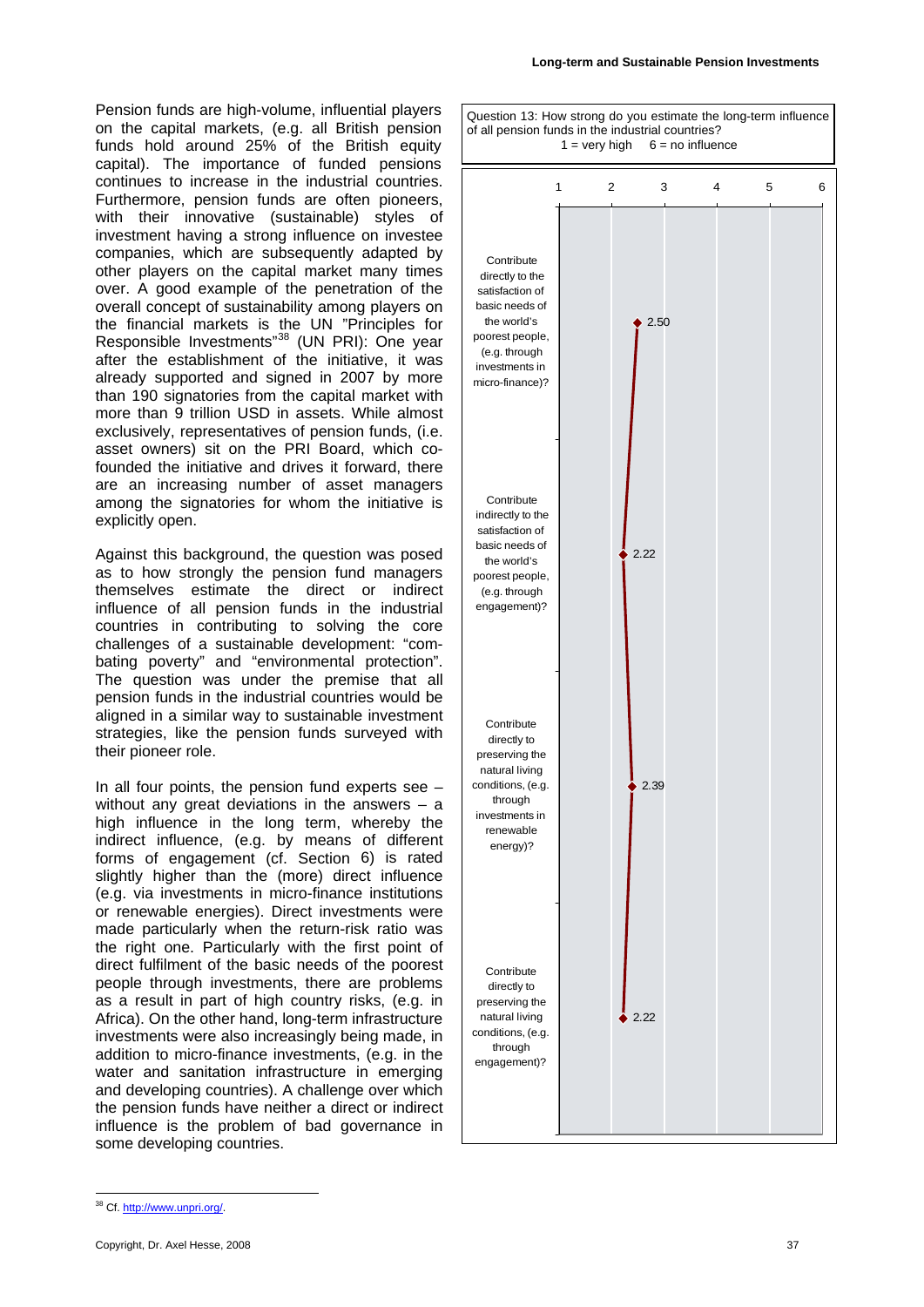The link between a long-term high, risk-adjusted pension performance and the solution to the two core challenges of a sustainable development "combating of poverty" and "conservation of natural living conditions of humans" was asked directly in Question 14. The interviewees see a close link between environmental protection (2.17), (e.g. in the combating of climate change), and a relatively high link with regard to the satisfaction of the basic requirements of the poorest (2.78).

The pension fund experts, however, had also established this link in Question 12, although this was not directly asked there. Although the verbal explanations to Question 14 in the interviews were thus small, on the other hand, the preliminary commenting also shows the high, long-term significance of the performance link.

With regard to absolute poverty, it was also commented that this leads to performance risks, for example through increased migration and geopolitical risks. On the other hand, positive performance effects could also result through the coverage of basic needs, since satisfying these enormous needs also offers great growth opportunities, for instance, for investee companies, (e.g. by means of "Bottom of the Pyramid" strategies or direct infrastructure investments of the pension funds).

If it is not possible to conserve the natural resources in this century, it will follow systemically that it will no longer be possible to generate a high pension performance or it will not be possible to spend the pension in a manner worth living.

Question 14: How strong is the correlation between the longterm high risk-adjusted pension performance of your pension fund, the satisfaction of basic requirements of the poorest people and the conservation of natural living conditions of humans?  $1 = \text{Very strong correlation}$  6 = No correlation 2.78 2.17 123456 the basic needs of the world's poorest people are satisfied the natural living conditions of humans can be conserved **Link: Our pension fund will only be able to generate a high, risk-adjusted pension performance in the long term , if …**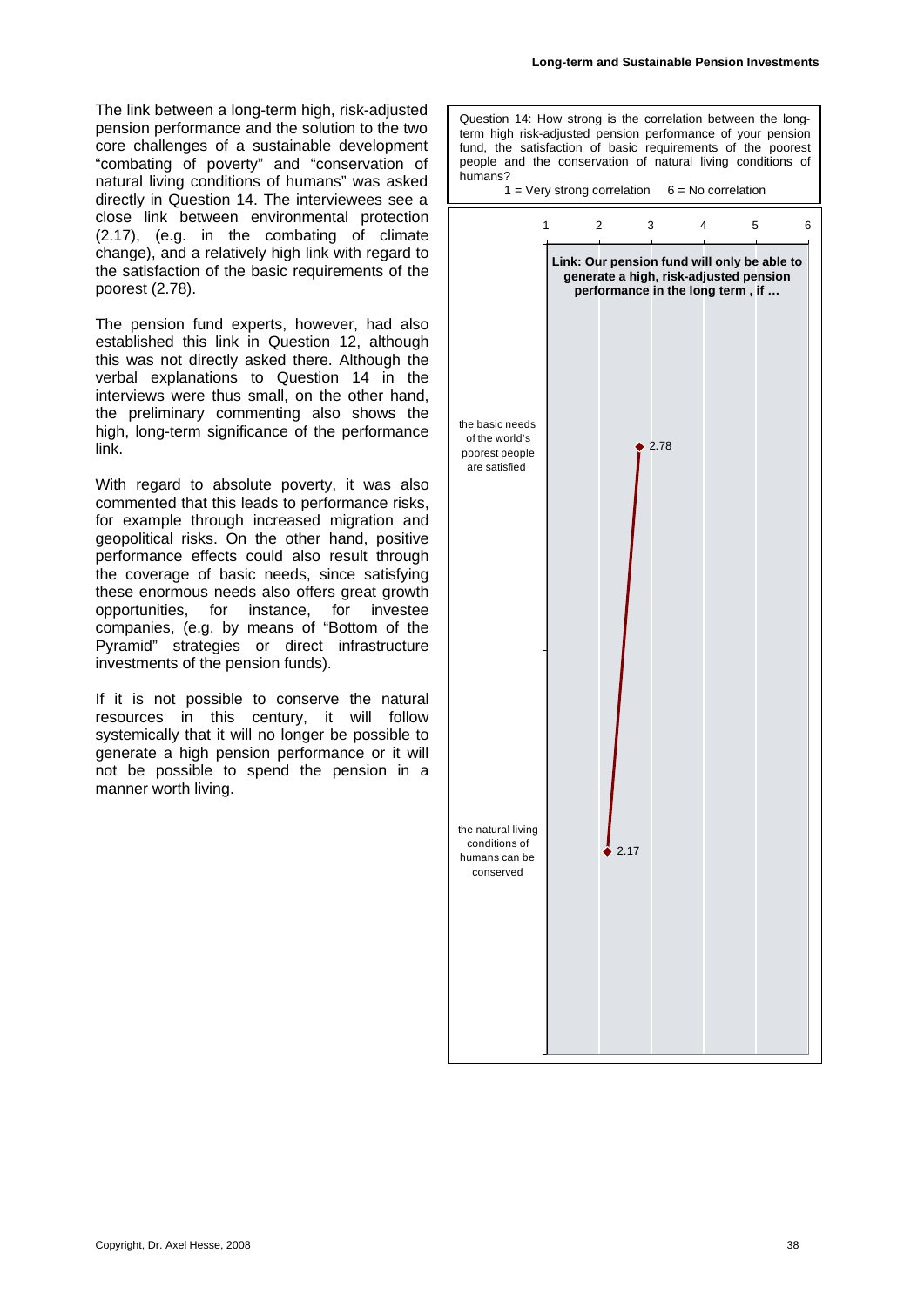Legendary successful investors such as Carret, Kostolanyi or Bill Miller used long-term investment strategies. They rejected short-term speculation. However, Keynes already described the difficult position of the long-term investor:

*"It is the long term investor, he who most promotes the public interest, who will in practice come in for most criticism, wherever investment funds are managed by committees or boards or banks. For it is in the essence of his behaviour that he should be eccentric, unconventional and rash in the eyes of average opinion. If he is successful, that will only confirm the general belief in his rashness; and if in the short run he is unsuccessful, which is very likely, he will not receive much mercy. Worldly wisdom teaches that it is better for reputation to fail conventionally than to succeed unconventionally." [39](#page-38-0)*

The managers surveyed from the pension funds, even long-term asset owners themselves, agreed with the thesis "Long-term investment strategies achieve the highest risk-adjusted performance in the long term in comparison to shorter-term strategies" with a value of 2.56. As a basic principle, the thesis is correct from the viewpoint of the capital market theory, however, reference was made to the practical diversification of the investment strategies (cf. Question 9 in Section [4.6](#page-21-2)). Currently, a high performance is being generated with short-term investment strategies too, whether this can also be duplicated in the long term, remains open. Overall, even more long-term strategies could be used for the pension funds and contribute to long-term performance.

A style of investment with very good chances of revenues in the long term is the integration of sustainability criteria in the long-term investment process. The thesis "Sustainability criteria could have an important, material impact on the riskadjusted performance of the investee companies" met with a high level of agreement among the pension fund experts, with a figure of 1.56. Through the integration of sustainability criteria, negative effects on investee companies in the portfolio can be reduced and positive effects reinforced.



<span id="page-38-0"></span><sup>&</sup>lt;sup>39</sup> Keynes, J. M.: The General Theory of Employment, Interest and Money, zitiert nach: Myners, P., Institutional Investment in the United Kingdom: A Review, London 2001, P. II.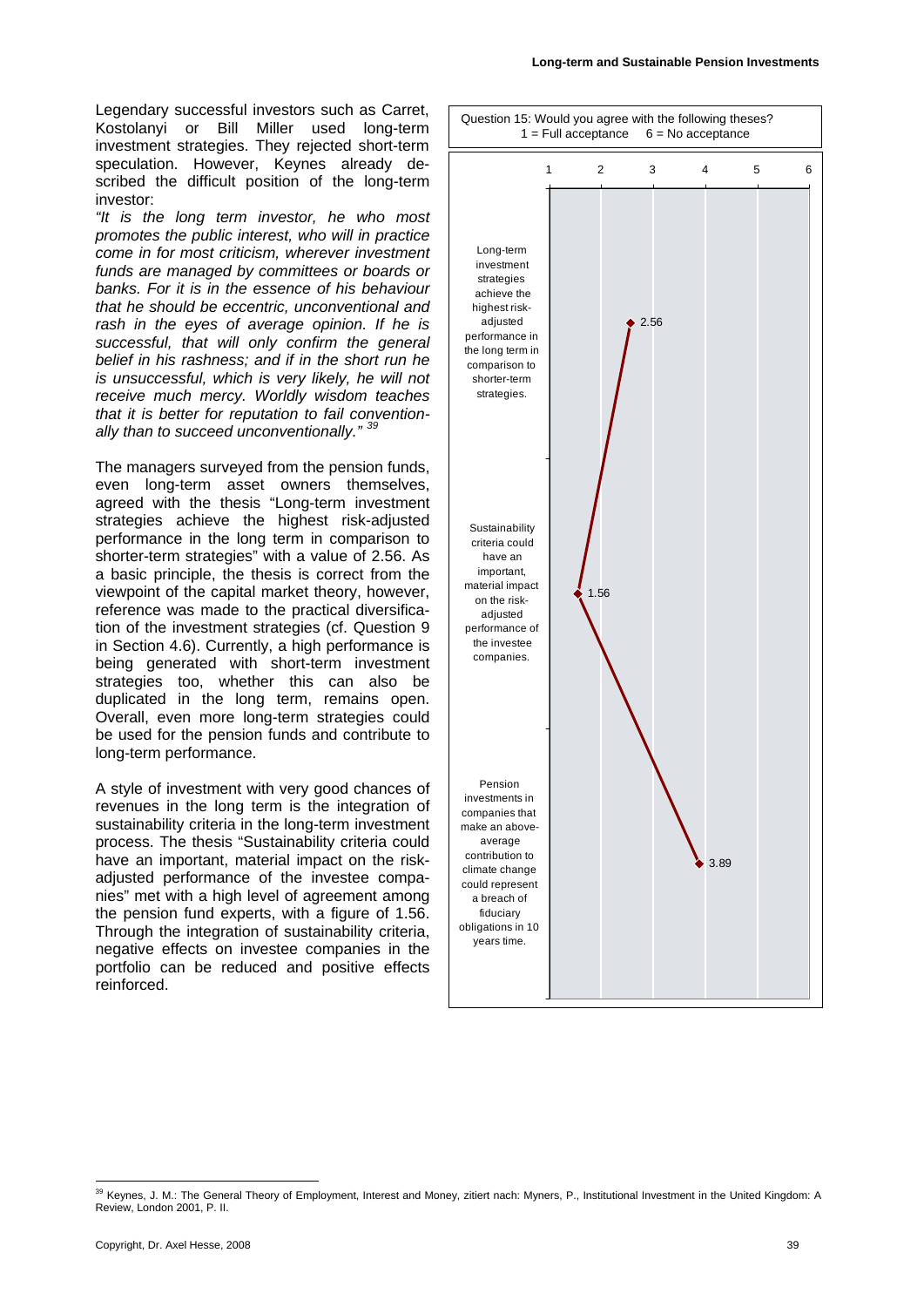The Board and Managing Director of Investment of the pension fund PGGM once forecasted on this: *"Ultimately, all institutional investors will invest in a sustainable manner. In the long term, the additional return that can be generated today will disappear. That is the actual goal. Those who get on board first will collect the biggest returns." [40](#page-39-0)* 

The third thesis of this set of questions goes back to the law firm, Scott & Scott<sup>41</sup>. The modified thesis "Pension investments in companies that make an above-average contribution to climate change could represent a breach of fiduciary obligations in 10 years time" generated neither agreement nor disagreement on average (3.89). There was a broad range of responses: two of those surveyed agreed with this thesis (2), two rejected it completely (6). It is definitely impossible to predict future development. The probability for a corresponding development in the area of the internationally diverse regulations of the "fiduciary duty" within the next ten years could be indicated out of the answers, at a ratio of around 40:60.

It is interesting that particularly in the assessment of the impact of climate change on the investment portfolio of the pension funds, a whole variety of processes are ongoing. For instance, ABP launched an internal research project on the opportunities and risks of climate change for the investments. In 2008, FRR will be examining investment strategies in the area of climate change, including CleanTech investments. And USS published a corresponding publication together with other investors. $42$ 

<span id="page-39-1"></span><span id="page-39-0"></span><sup>&</sup>lt;sup>40</sup> Munsters, R., quoted according to Terasa, O., pension funds and sustainable investment, scoris working paper, Hanover, September 2003, P. 11.<br><sup>41</sup> Original wording: "An Open Question For 21st Century Fiduciaries: Is i assets to be invested in non-sustainable companies (e.g. companies causing climate risk)?" Scott, D. R.: Fiduciary Duties: Evolving Into The 21st Century, Presentation slides, Zurich 2006, P. 20.

<span id="page-39-2"></span><sup>42</sup> Cf. Henderson Global Investors, USS, Railpen Investments, Insight Investment: Managing the unavoidable: Understanding the investment implications of adapting to climate change, London 2008.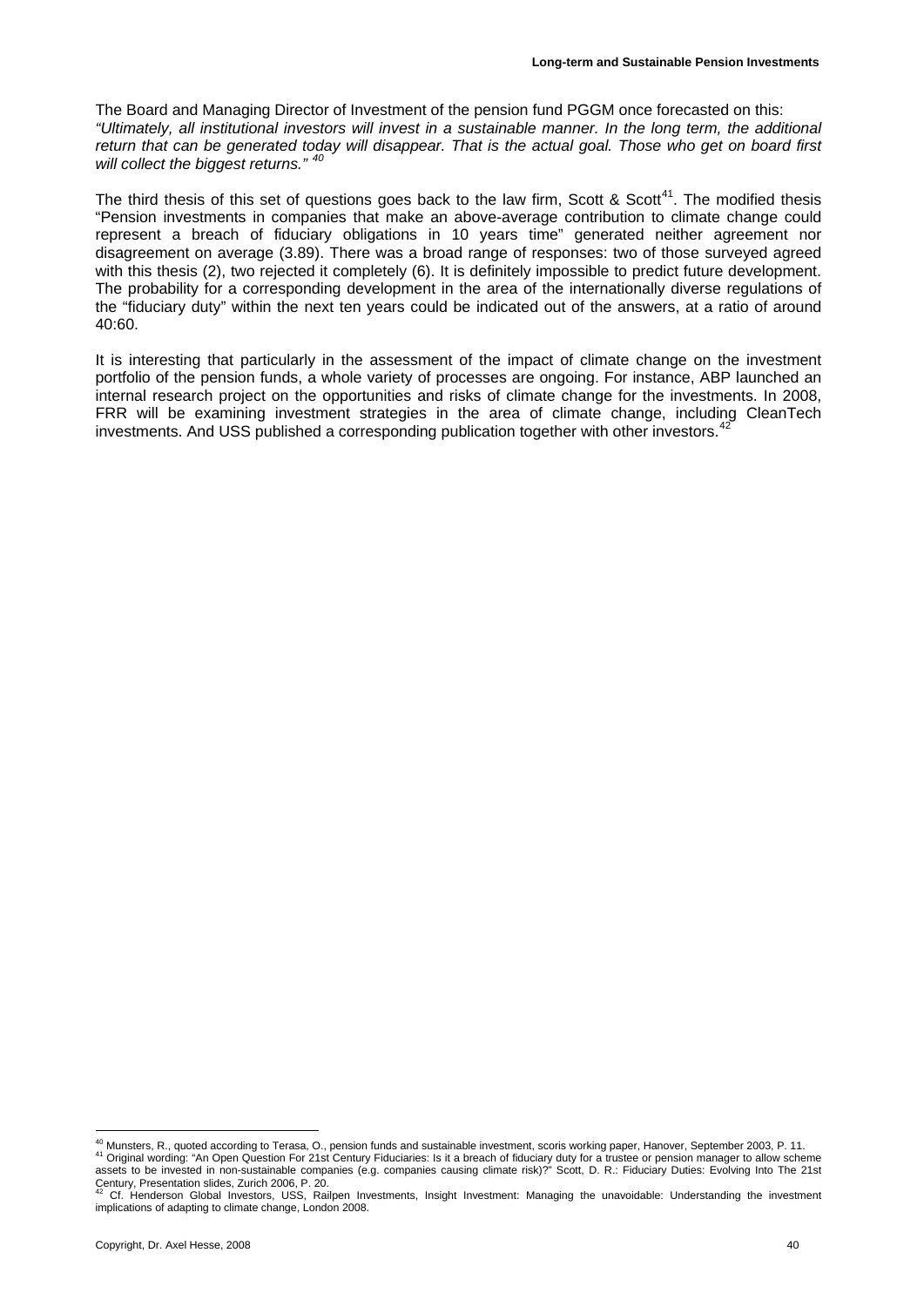Within the framework of the fundamental information on "fiduciary duty" it appears necessary to be informed about the attitudes of the beneficiaries with regard to their pension investments. The Freshfields study concluded, among other things, that sustainability criteria must also be taken into account particularly when there is explicit or in certain cases tacit approval from the beneficiaries in this regard<sup>4</sup> Only half of the leading pension funds surveyed stated that the attitudes of their beneficiaries are known fully (1) or well (2). It is astonishing that only a few pension funds have surveyed their beneficiaries explicitly on this topic. The pension funds which have carried out representative surveys of at least 1% of their beneficiaries stated agreement quotas regarding sustainability criteria with the investments of 33%, 75%, 90% or 100%. In part, this was given the addendum that no lesser performance be generated, whereby there was to be no doubt in the long term in particular of this with modern, sustainable investment approaches for pensions. Other pension funds, however, only mentioned knowledge from generally accessible, representative surveys, such as the following:

In 2001, for 80% of the potential users of private pension investments in Germany it was personally (very) important that environmental aspects be taken into consideration in the investment of the funds. This figure increased to 86%, when the interviewees were asked more specifically about their compliance with environmental legislation, non-production of environmentally detrimental products and observance of human rights. It was even (very) important for 87% that there is a reporting obligation by the pension companies with regard to the environmental impact of the funds invested $44$ .

A special role is assumed by state-owned buffer pension funds such as FRR in France or AP1 to AP4 in Sweden. Here, representative surveys of the citizens would have to be conducted as these represent the beneficiaries in their entirety. In general, the Swedes, for instance, are seen as particularly proactive in issues of global, sustainable development.



<span id="page-40-0"></span><sup>&</sup>lt;sup>44</sup> Cf. Ecologic: Ecological aspects of private pensions - Evaluation of the results of a representative opinion survey by EMNID on behalf of the Federal Environment Ministry, Berlin 2001, P. 9 and P. 15-17.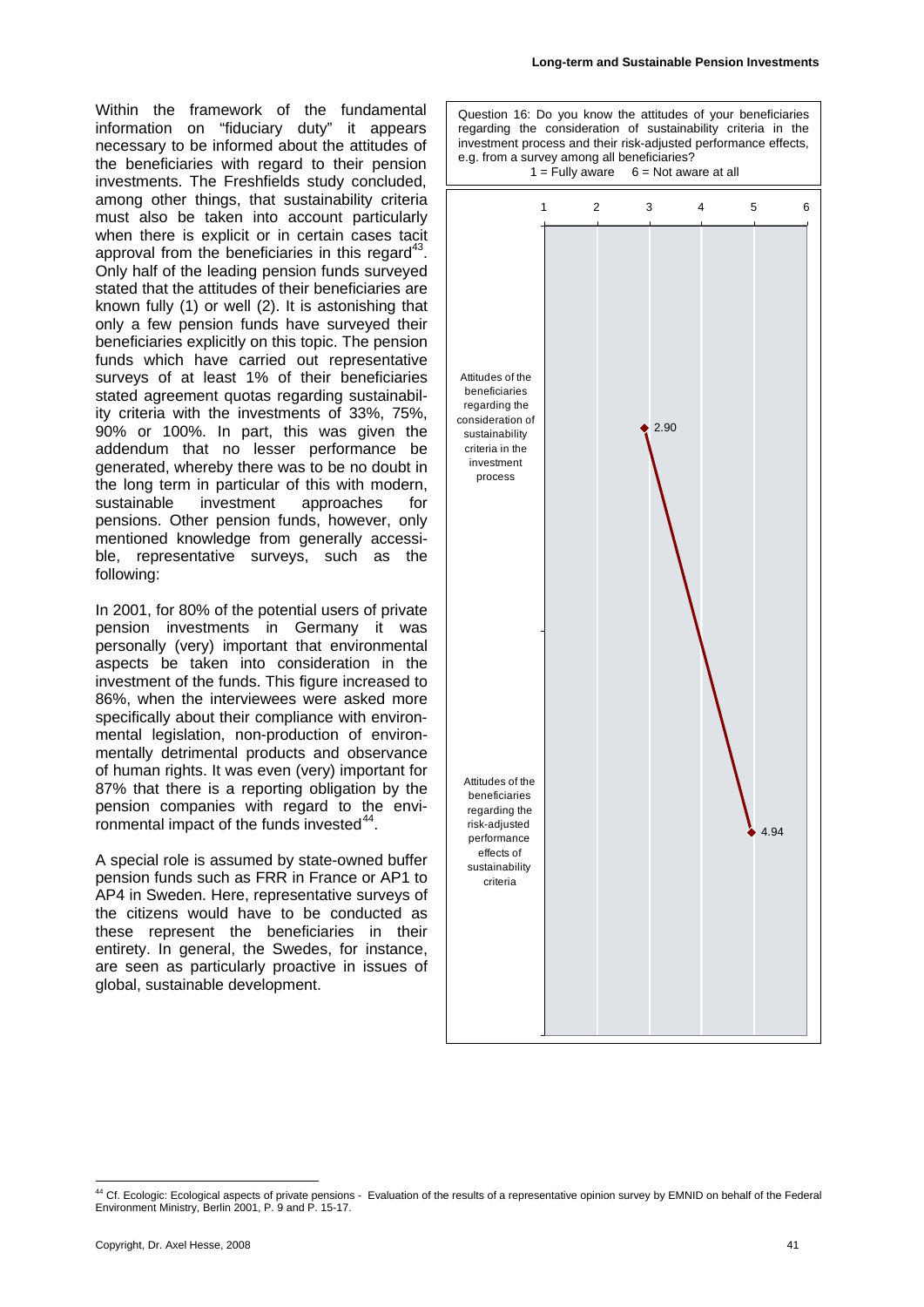The assessments of the financial know-how of the beneficiaries are considerably poorer. Nine out of ten funds did not trust the beneficiaries at all or barely (4 to 6) to estimate the risk-adjusted performance impact of sustainability criteria. To date, these have been explained to the beneficiaries in the communications from the fund much too infrequently. The education of the population in financial issues also tends to be too low in general. The state is also needed here to contribute to a (sustainable) financial education.

Overall, the bottom-up process could be considerably intensified with training and surveys of the beneficiaries.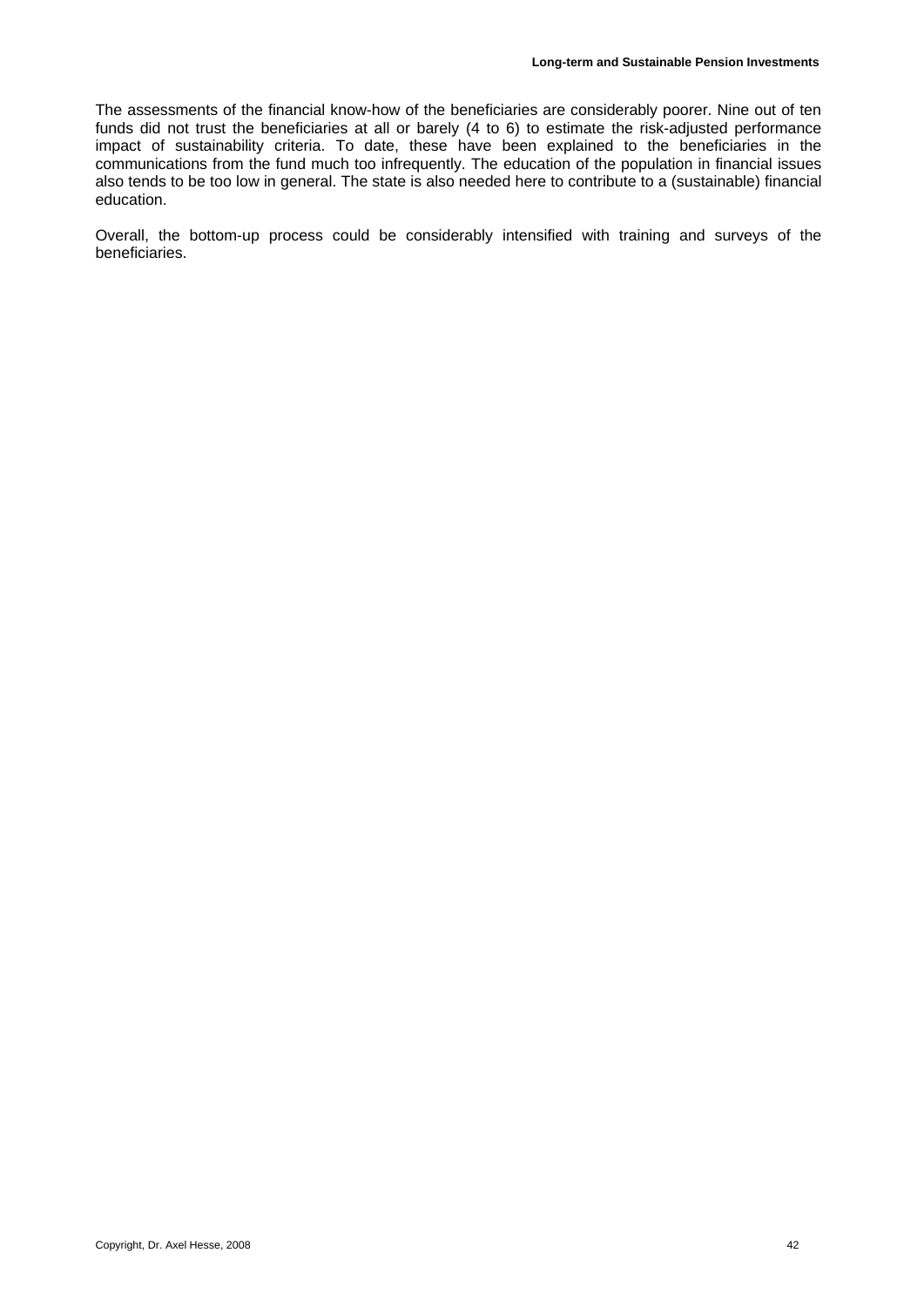## <span id="page-42-0"></span>*7.2 Integration of long-term orientation and sustainability in the target system of the pension funds*

After the information basics regarding "fiduciary duty" have been determined accordingly, (cf. [7.1](#page-33-3)), these should be taken into account appropriately in the target system of the pension fund.

The uppermost target priority among most of the pension funds surveyed is the long-term generation of the maximum-possible return with an acceptable or minimal-possible risk. From the viewpoint of those surveyed, all pension funds should define clear objectives for a longterm investment horizon (1.2).

As the analysis of the information basics revealed that sustainability indicators can have a materially important impact on the riskadjusted performance of the investments, in the opinion of the managers interviewed from the leading pension funds, their consideration should also be defined in the target system of the pension fund (2.0). The Sweden AP funds, for instance, are bound by law to take into account ethical and environmental issues without hindering the overriding goal of a high performance.

All pension fund experts agreed (2.3) that a further specification of such general goals should be done, for example with specified goals according to content (e.g. asset classes), extent (share of the portfolio), geographical reference (e.g., investments in industrial or emerging countries) and temporal reference (by when should the goal be reached). For example, MetallRente has defined for its pension fund the integration of sustainability criteria for the entire asset class "shares". And ERAFP has even set the goal of aiming for the full integration of sustainability criteria for shares and bonds and for all asset classes that may be invested in the future. The Board of ERAFP is aiming explicitly for a balance between financial, social and environmental impact. In its target system for shares and bond investments, Ethos has explicitly established that it will not only base its investments on materially important sustainability indicators but also on other important non-/extra-financial criteria "Intangibles", even if these are not (yet) of direct material importance.

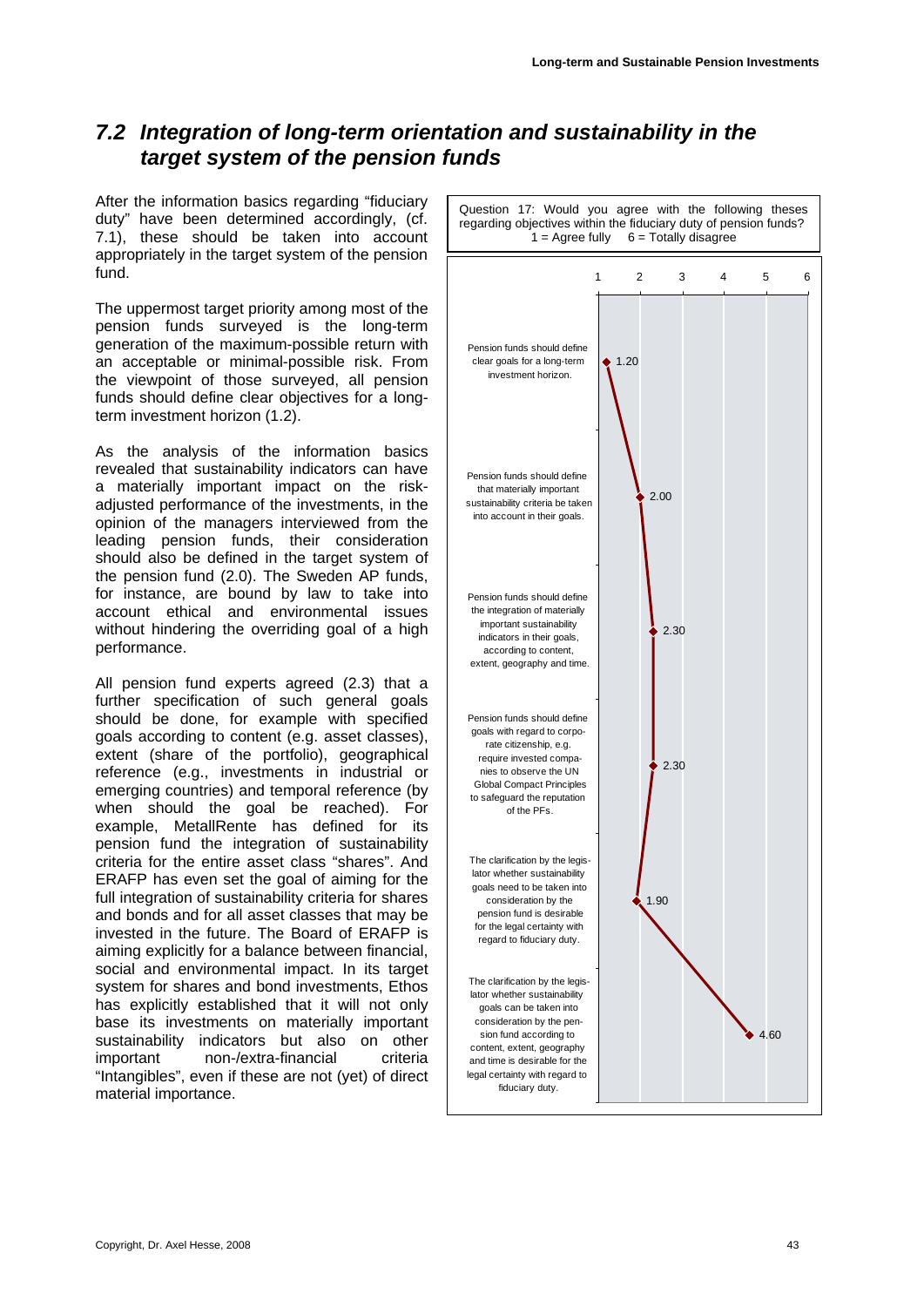With the same high weighting (2.3), those surveyed also believe that pension funds should define goals with regard to corporate citizenship of the investee companies. ABP has thus been demanding since March 2008 from the investee companies that they operate in compliance with the "Global Compact Principles<sup>"45</sup> regarding human and labour rights, environment and development as well as corruption. With it, the board of ABP intends to further emphasise the social values and responsibility of the pension fund and at the same time protect the reputation of the pension fund. Other funds also speak here of identity-forming factors for the pension fund and its beneficiaries and also include (e.g. the "OECD Guidelines for Multinational Enterprises")<sup>46</sup> and (inter-)national standards or codes of conduct in their target system. The founding of the "Ethical Council" of the Swedish AP funds 1 to 4 (cf. [6](#page-27-1)) also serves this target to a large extent. In most cases, it is also consequentially recorded in the objectives that the mandated asset managers have to take the compliance with the corresponding targets into consideration.

The second highest agreement level (1.9) was awarded to the following thesis: "A clarification by legislators whether sustainability targets have to be considered by the pension funds regarding their fiduciary duty is desirable for legal certainty". All countries in which there has not yet been any explicit clarification by the legislators or regulators should clarify this, so that all pension suppliers can have a secure, long-term, strong-performing and sustainable pension.

Whereas it should by all means be prescribed by the legislators or regulators that sustainability goals must be taken into account with the investments, the "how" and the specific design should continue to be decided by the pension fund. However, politics should design the general frameworks for the purpose of sustainable development – where necessary, supported by the pension funds  $[cf. 6 (3)] - in a more$  $[cf. 6 (3)] - in a more$  $[cf. 6 (3)] - in a more$  $[cf. 6 (3)] - in a more$  $[cf. 6 (3)] - in a more$ specifically advantageous manner; then the markets and investors themselves could help to shape the development in a more easily sustainable way.

Only one interviewee thought that if the regulation of the "how" was practicable and not too detailed, that it could also be helpful. Regarding the obligation in Belgium regarding a 10% share of explicitly sustainable investments in the portfolio, there was firstly a positive reaction that Belgian was thus demanding that the topic be dealt with more intensively. Secondly, however, this postponed the decision regarding the "whether" and "how" of a complete integration of sustainability criteria in the investment processes.

<sup>&</sup>lt;sup>45</sup> Cf http://www.unglobalcompact.org/AboutTheGC/TheTenPrinciples/index.html.<br><sup>46</sup> Cf. http://www.oecd.org/department/0,3355.en\_2649\_34889\_1\_1\_1\_1,1,00.html

<span id="page-43-1"></span><span id="page-43-0"></span>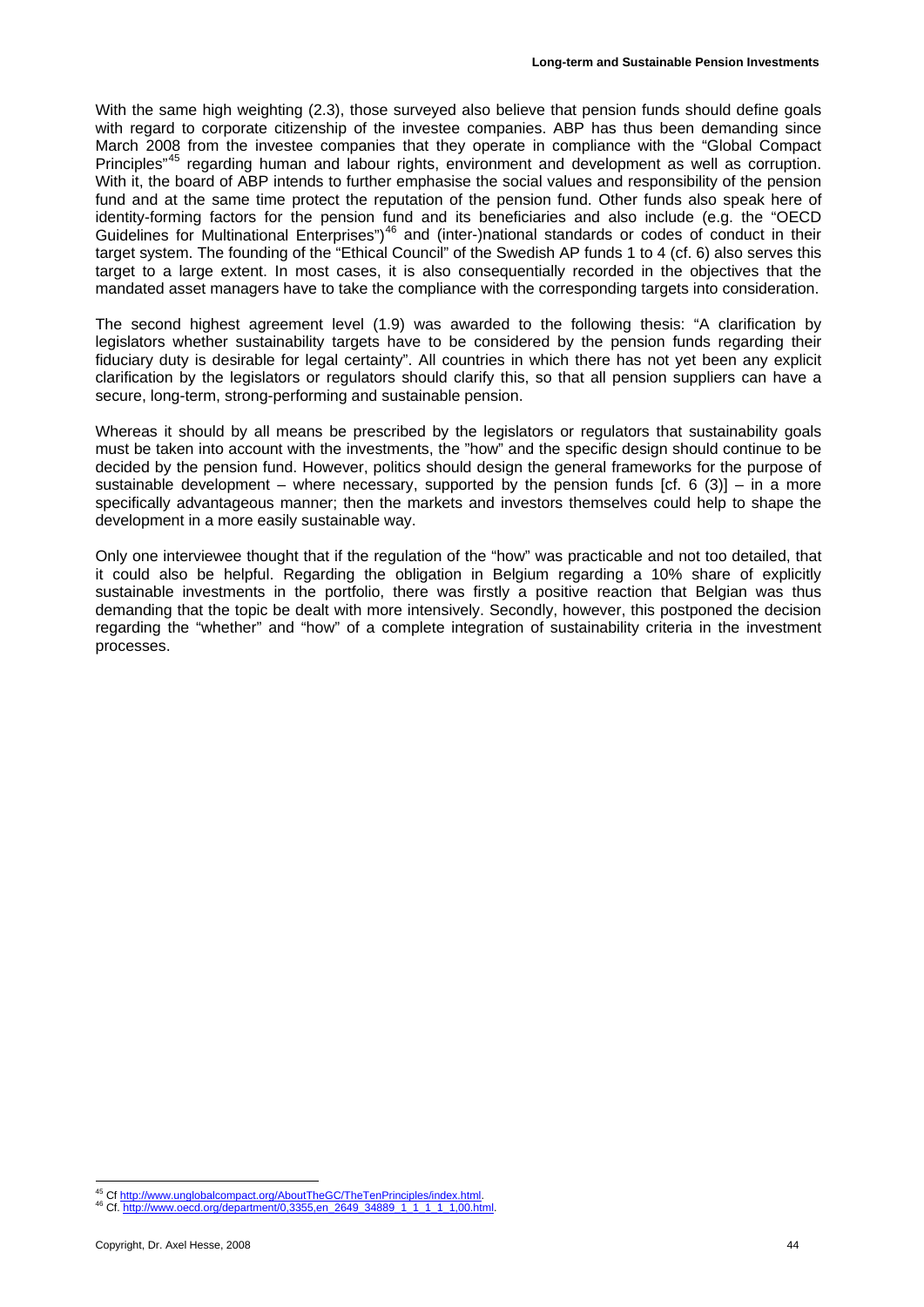## <span id="page-44-0"></span>**8 Asset classes**

The chart opposite shows the average asset allocation of the ten pension funds surveyed, according to invested asset classes. The asset class "shares" has the largest weighting here and represents a good half of all assets under management (50.83%). The deviations are considerable and range from 14% to an 80% share in the portfolio. The share of bonds in the portfolio is an average of 33.83%. It shows the largest deviations with figures of 5% to 86%. Real estate represents the third-largest asset class, with 6.91%. Here, the spread is between 0% and 18%. These three asset classes represent more than 90% of the invested assets. However, a tendency towards more asset diversification can be discerned. The respectively determined maximum values of the other asset classes are 6.2% for liquid funds such as call money, 5% for hedge funds, 5% for private equity / venture capital, 2.5% for infrastructure and 5% for commodities.

While the average values correspond approximately to the expectations of long-term investors such as pension funds, the largest deviations particularly in the three most significant asset classes are astonishing. For against the backdrop of similarly positioned, long-term investment horizons, a larger convergence around the arithmetic means could have been expected. Legal or regulatory specifications and differences in the investment cultures can undoubtedly be seen as major obstacles on the path towards these average, long-term allocation values that are currently deemed to be "ideal" for the leading European pension funds.

As was determined in Section [4.6](#page-21-2), the actual holding term of investments with the investment horizon available to the pension funds could in part be definitely longer. Against this background, the pension fund managers were asked to what extent the asset allocation could possibly shift with an intended longer holding term.

Question 18: How is the asset allocation of your pension fund currently divided into asset classes, approximately? (Graphic: arithmetic means, in %)

How could the asset allocation of your pension fund be switched in tendency in the future, if longer-term investment horizon (holding term) would be aimed for?

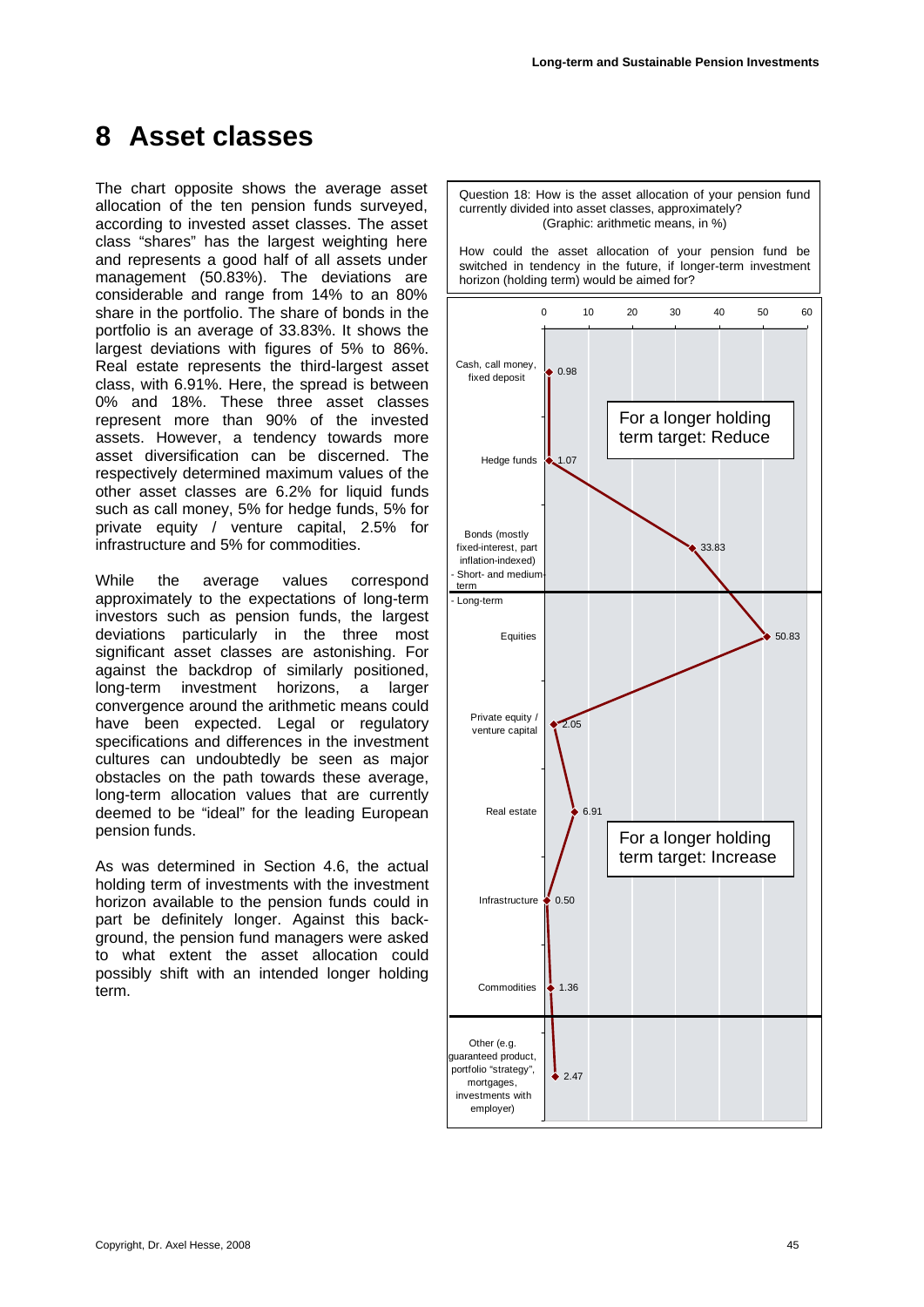Based on the average asset allocation, with an intended longer holding term, the share of the following asset classes could possibly:

- Be reduced:
	- o Liquid funds such as call money,
	- o Short and medium-term bonds,
	- $\circ$  Hedge funds<sup>47</sup>.
- Be increased:
	- o Long-term bonds,
	- o Shares,
		- o Private equity / venture capital,
		- o Real estate,
		- o Infrastructure,
		- o Commodities.

Furthermore, also with the existing asset allocation, even longer holding terms would be possible within the respective asset classes.

The assessments of the following theses also brought similar results:

- With long-term investments, the cash flows of the different asset classes could be oriented to the staggered liabilities of the pension fund (2.6).
- With long-term investments, the illiquidity bonus of "long duration opportunities" (e.g. of long-term bonds or tropical hard woods) could be used better (2.35).

PGGM uses, for instance, special "illiquid strategies" for structured investments within the asset classes "real estate", private equity and infrastructure.

A stronger use of illiquid asset classes is suitable in particular for the periods of time in which the pension funds do not have to serve any or no high corresponding liabilities. A restricting factor is that pension funds have broadly distributed risks and opportunities, but the investments frequently need to be called up where possible on a daily basis. In this case it is only possible to invest in tropical hard woods e.g. via the stock "Precious Woods", then however without the direct collection of an "illiquidity" bonus.



<span id="page-45-0"></span> $^{47}$  It is interesting here that already now 70% of the pension funds do not have any hedge funds in their portfolio and will reduce these further. Hedge funds are seen primarily as too short-term-oriented for long-term investors such as pension funds (but cf. also footnote 10). And FRR has even explicitly excluded this asset class in its investment policy for this reason.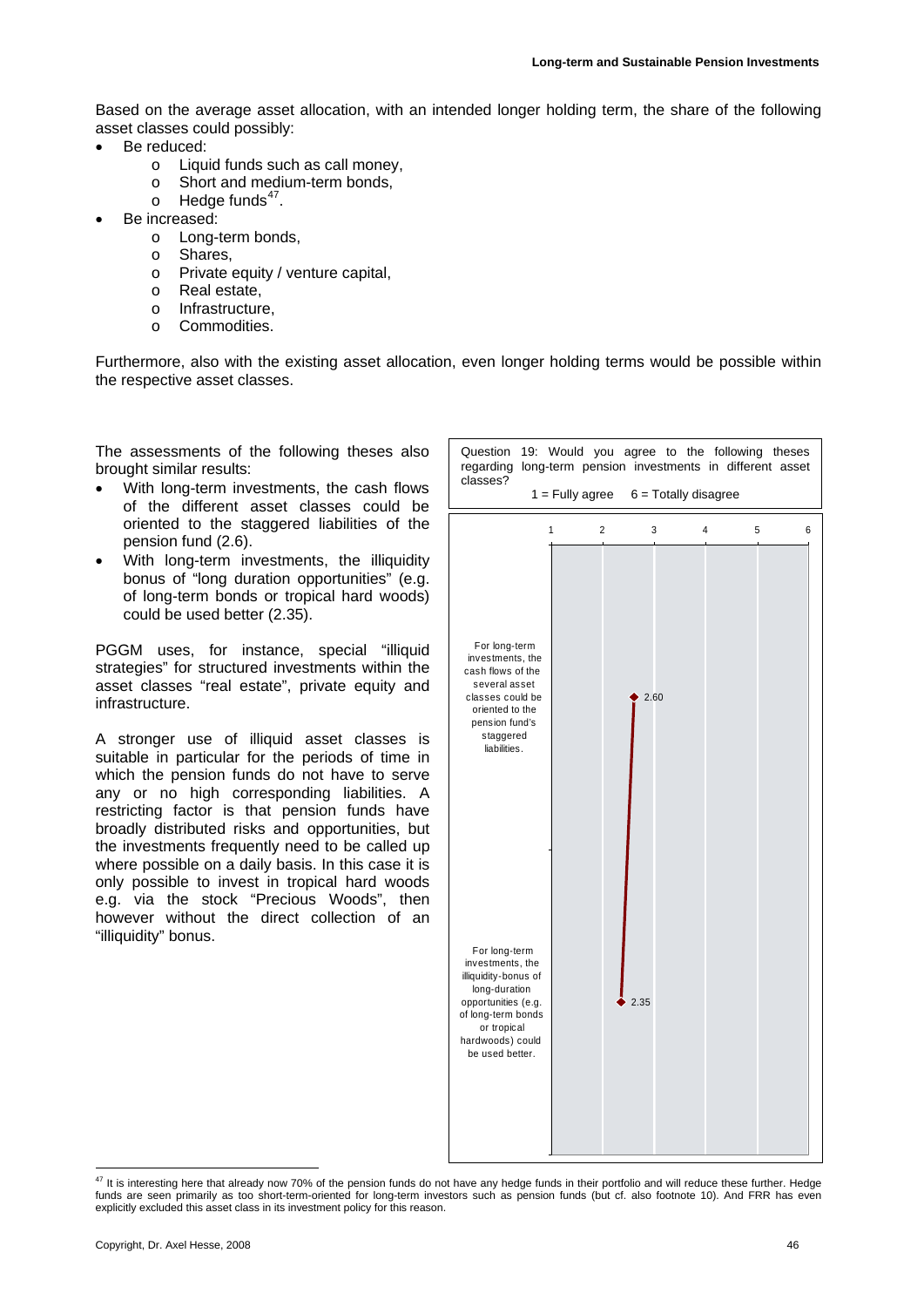#### **Sustainable innovations in all asset classes**

The investments made in 2007 over 10 years and amounting to 60 million USD by ABP and PGGM in the "Global Solidarity Forest Fund" (GSSF) represent a pro-rata sustainable orientation of the asset class "commodities with illiquidity bonus". Here, investment is being made in sustainable forestry in Mozambique<sup>[48](#page-46-0)</sup>. PGGM commissioned further investments in sustainable forest plantations with certification pursuant to the Forest Stewardship Council (FSC). These investments amounted to 200 million USD and were in Asia/Pacific and North and South America with a term of 15 years. An extension by another five years is possible. PGGM views "forestry as a stable investment, not least because trees grow regardless of economic cycles. Timber is one of the few commodities that have appreciated faster than inflation over the long term<sup>"[49](#page-46-1)</sup>. Other pension funds interviewed also showed their considerable interest in investments in "Sustainable Forestry Management" (SFM) for the near future.

For other asset classes, the pension funds surveyed are involved, for instance, in the following sustainable investment innovations:

- Multi-asset class: Long-term oriented sustainability funds for investments in emerging countries, PGGM and Albright Capital (250 million USD<sup>50</sup>).
- Real estate: BT Pension Scheme is developing an investment portfolio for "highly rated green buildings" (500 million GBP).
- Real estate: Hermes "Responsible Property Investment" (RPI) solutions for all real estate activities (12 billion GBP) $51$ ,
- Private equity: ABP and PGGM parts in the Climate Change Capital (CCC)'s "Carbon II" fund for investments in developing countries for the reduction of greenhouse gas emissions (volume of the two CCC funds:  $>$  USD 800 million<sup>[52](#page-46-4)</sup>),
- Private equity: CleanTech investments through PGGM and ABP (EUR 500 million<sup>53</sup>),
- Infrastructure: Renewable energy infrastructure funds, ABP with Triodos (EUR 100 million)<sup>54</sup>.
- Micro-finance: PGGM with specialised fund managers over 2-3 years (EUR 200 million)<sup>55</sup>.

Sustainability criteria are most strongly considered in the equities asset class, which is the portfolio share that is the largest with regard to volume and the most influential based on the shareholders' rights. The variety of approaches (e.g. negative criteria, positive criteria, best-in-class, thematic investments, engagement, active and passive, separate and integrated approaches) cannot be depicted here. For this, and for the second most significant asset class, bonds, reference is drawn to the separate publication of the author in the footnote<sup>[56](#page-46-8)</sup>.

As a basic principle, it can be determined that the consideration of sustainability criteria in all the asset classes increases the more long-term the investment horizon – and here in particular in the planned holding term of the assets. All interviewed pension funds are planning an expansion of their sustainability activities in future in particular through

- Expansion in the asset classes involved up to then and/or
- Expansion to further asset classes and/or
- stronger consideration of separate, explicit sustainability mandates and/or
- stronger integration of (materially important) sustainability criteria in the mainstream investment processes and mandates and/or
- strengthening of engagement activities for shares and increasingly also for other asset classes.

<sup>1</sup> 

<span id="page-46-2"></span><span id="page-46-1"></span>

<span id="page-46-4"></span><span id="page-46-3"></span>

<span id="page-46-0"></span><sup>48</sup> http://www.abp.nl/abp/abp/investments/investments/esg/esg\_in\_practice/Global\_Solidarity\_Forest\_Fund.asp.<br>49 http://www.responsible-investor.com/home/article/responsible-investment mandate watch/ [2.10.2007].<br>51 http://w

<span id="page-46-7"></span><span id="page-46-6"></span><span id="page-46-5"></span>

<span id="page-46-8"></span>